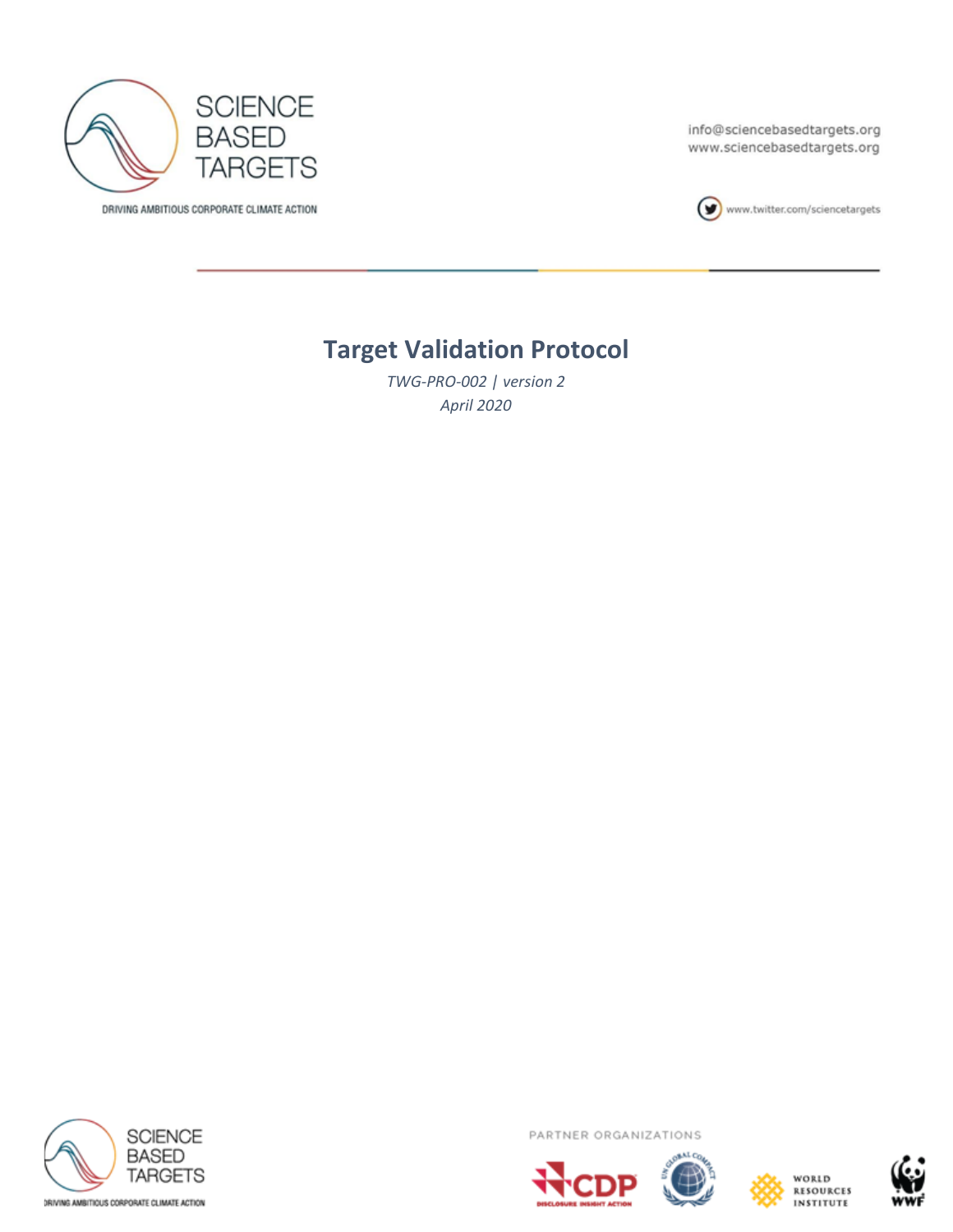# **Table of Contents**

| 1.     | Introduction                               | 3  |
|--------|--------------------------------------------|----|
| 1.1.   | How to use the Target Validation Protocol  | 3  |
| 2.     | The SBTi and its target validation process | 4  |
| 2.1.   | SBTi team structure                        | 4  |
| 3.     | <b>Target validation process</b>           | 6  |
| 3.1.   | SME validation option                      | 6  |
| 3.2.   | Standard validation option                 | 8  |
| 3.2.1. | Initial screening                          | 9  |
| 4.     | Conflict of interest policy                | 14 |
| 5.     | Minimum ambition thresholds                | 17 |
| 6.     | Target classification protocol             | 21 |
| 7.     | Target recalculation protocol              | 26 |
| 7.1.   | Updating and editing old targets           | 27 |
| 7.1.1. | Mandatory recalculation                    | 27 |
| 7.1.2. | Submitting new targets                     | 28 |
| 8.     | Assessment of SBTi criteria                | 31 |
| 9.     | Sector-specific requirements               | 57 |
| 10.    | Target wording requirements                | 62 |
|        | Appendix 1: Document history               | 63 |

TWG-PRO-002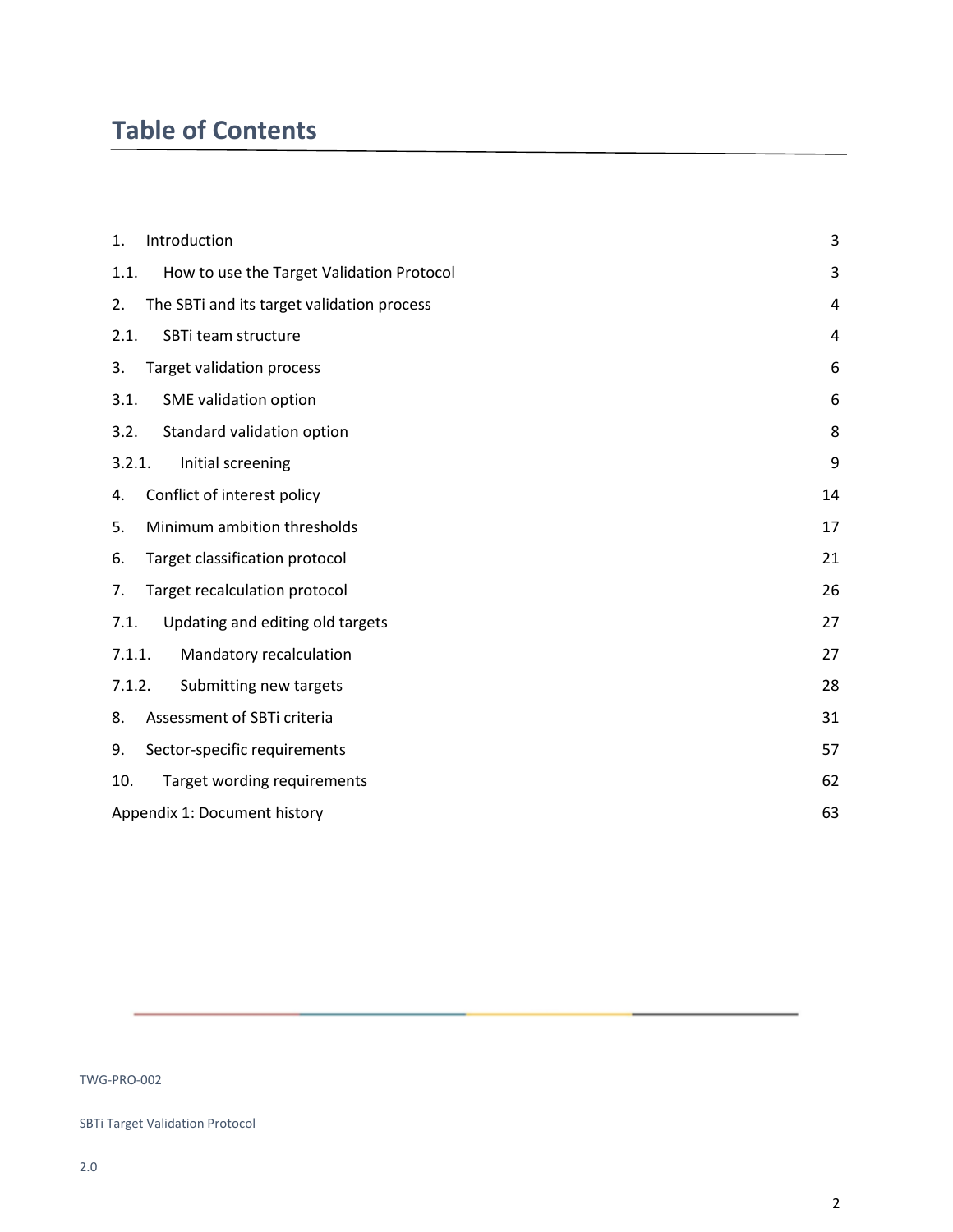## <span id="page-2-0"></span>**1. Introduction**

The Science Based Targets initiative (SBTi) provides companies with a unique opportunity to have their emission reduction targets independently validated by its team of technical experts through the target validation service. To support this service, the Target Validation Protocol was created to describe the steps and procedures that are followed during the target validation process. The protocol aims to increase transparency and ensure the credibility and consistency of the target validation service and will be updated annually to reflect changes in the criteria.

Section 2 of the Protocol outlines the structure of the SBTi and the role of the teams involved throughout the target validation process. Each step in the validation process is presented in detail in Section 3. The conflict of interest policy that is followed to ensure independent, impartial, and objective review of each submission is detailed in Section 4. Section 5 presents a breakdown of the minimum ambition thresholds that are used for both absolute and sector-based target-setting approaches. Section 6 introduces the protocol for classifying targets against long-term temperature goals and Section 7 outlines the protocol used for target recalculations and resubmissions.

The criteria table presented in section 8 describes how each of the SBTi criterion is interpreted and assessed by the validation team. The sector guidance overview in Section 9 lists specific guidance, tools, and assumptions that should be considered by companies operating in different sectors. Section 10 summarizes the target wording requirements.

## <span id="page-2-1"></span>**1.1. How to use the Target Validation Protocol**

The Target Validation Protocol should be used in conjunction with other key SBTi target-setting resources, most notably the [SBTi Criteria \(Version 4.1\).](https://sciencebasedtargets.org/wp-content/uploads/2019/03/SBTi-criteria.pdf/) The latter defines the minimum qualitative and quantitative criteria for targets to be recognized by the SBTi. This protocol is a useful aid for companies to interpret these criteria and understand how they are assessed by the validation team.

The ambition thresholds that are used for absolute and sector-based approaches are summarized in the protocol, to make it easier for companies to understand the minimum quantitative values used to assess their targets. The derivation of these values is explained in the [Foundations of Science-based Target](https://sciencebasedtargets.org/wp-content/uploads/2019/04/foundations-of-SBT-setting.pdf)  [Setting](https://sciencebasedtargets.org/wp-content/uploads/2019/04/foundations-of-SBT-setting.pdf) paper, which also describes the different science-based target setting methods and scenarios that the SBTi currently endorses.

TWG-PRO-002

SBTi Target Validation Protocol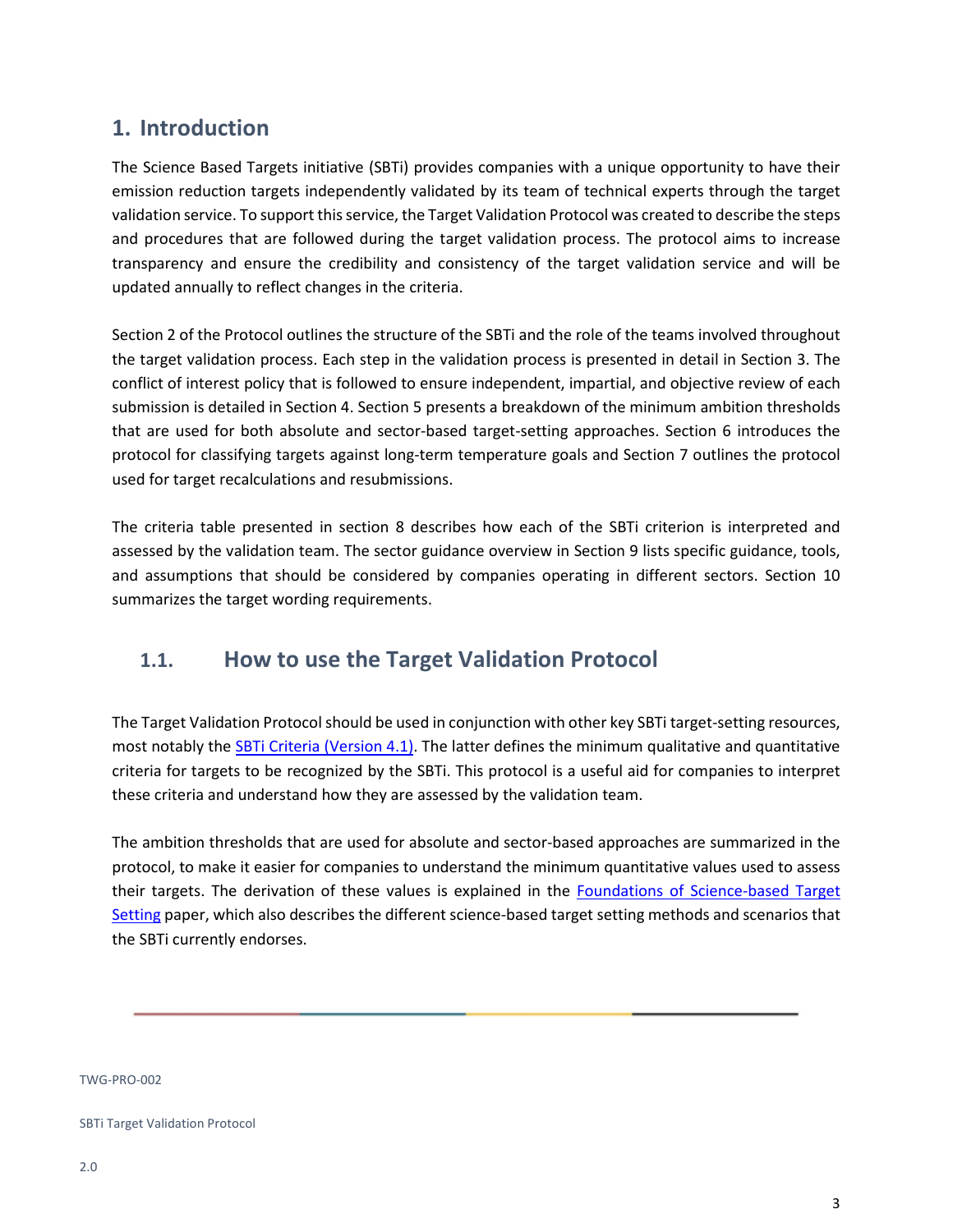## <span id="page-3-0"></span>**2. The SBTi and its target validation process**

### <span id="page-3-1"></span>**2.1. SBTi team structure**

The Science Based Targets initiative defines and promotes best practice in science-based target setting, offers resources and guidance to reduce barriers to adoption, and independently assesses and approves companies' targets. It also provides a framework for companies to set greenhouse gas (GHG) emissions reduction targets based on the latest available science. The initiative is a global team comprised of employees from all partner organizations – CDP, the UN Global Compact, WWF, and WRI. Figure 1 below illustrates the structure of the SBTi. Each team contributes to the overall mission of making science-based target setting standard business practice.

- **Steering Committee (SC):** The highest management-level body in the SBTi. The Steering Committee consists of one member of each of the four partner organizations. In the context of the target validation process, unique target-setting questions or situations are brought to the Steering Committee for feedback. If the target validation team and technical working group are unable to come to consensus on a target validation decision, the target validation is escalated to the SC as the body with final authority for decision-making within the SBTi.
- **Call to Action Team:** The department of the SBTi that engages directly with companies as they begin and move through their target setting journey. It is composed of both the target validation team and the corporate engagement team.
	- o **Corporate Engagement Team (CE):** A team composed of externally facing engagement managers who support companies in various regions as they consider setting SBTs. The CE team works with companies before, during, and after companies commit to set science-based targets.
	- o **Target Validation Team (TVT):** A team of technical experts whose function is to conduct target validations. It consists of an SBTi administrative team that processes submissions, conducts the initial screenings of all target submissions, and assigns a validation team. The validation team consists of a lead reviewer (LR) and an appointed approver (AA). The LR performs the desk review of the submission, prepares the deliverables (target validation report and decision letter), organizes a feedback call if necessary, and acts as the point of contact between the company and the SBTi throughout the validation process. The AA acts as a peer reviewer on the completed desk review. For all target submissions, the LR and AA assigned are employed by two different partner organizations.

TWG-PRO-002

SBTi Target Validation Protocol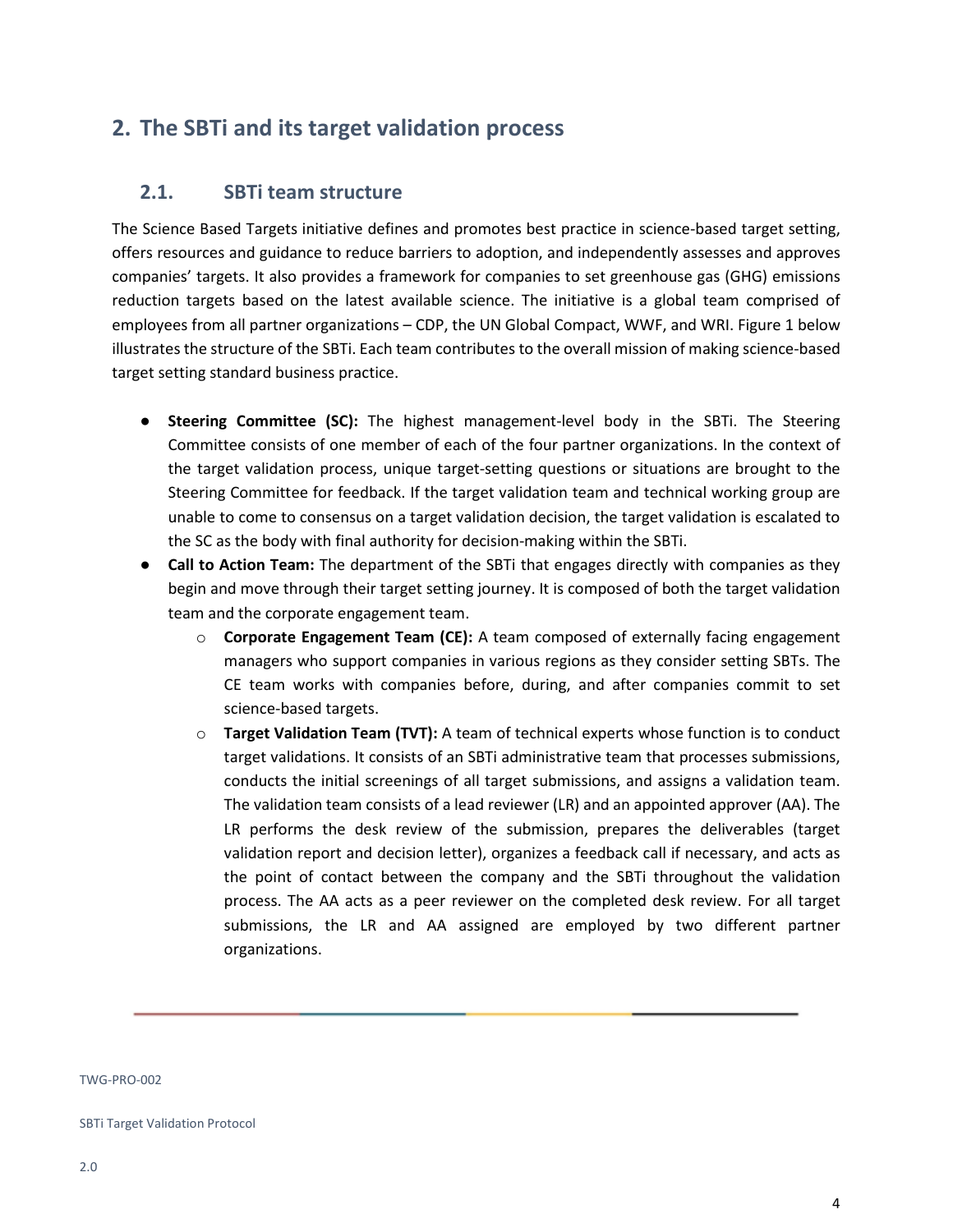- **Technical Working Group (TWG):** A team that consists of technical experts involved in the development of sector-specific methodologies, tools, and guidance. The TWG team conducts technical foundation research on SBT methods and tracks the latest development in climate science. The team also assists where necessary with target validations.
- **Communications Team:** A team whose main function in the validation process is to coordinate the public announcement of targets. The team also manages the public target database.



Figure 1. The SBTi team structure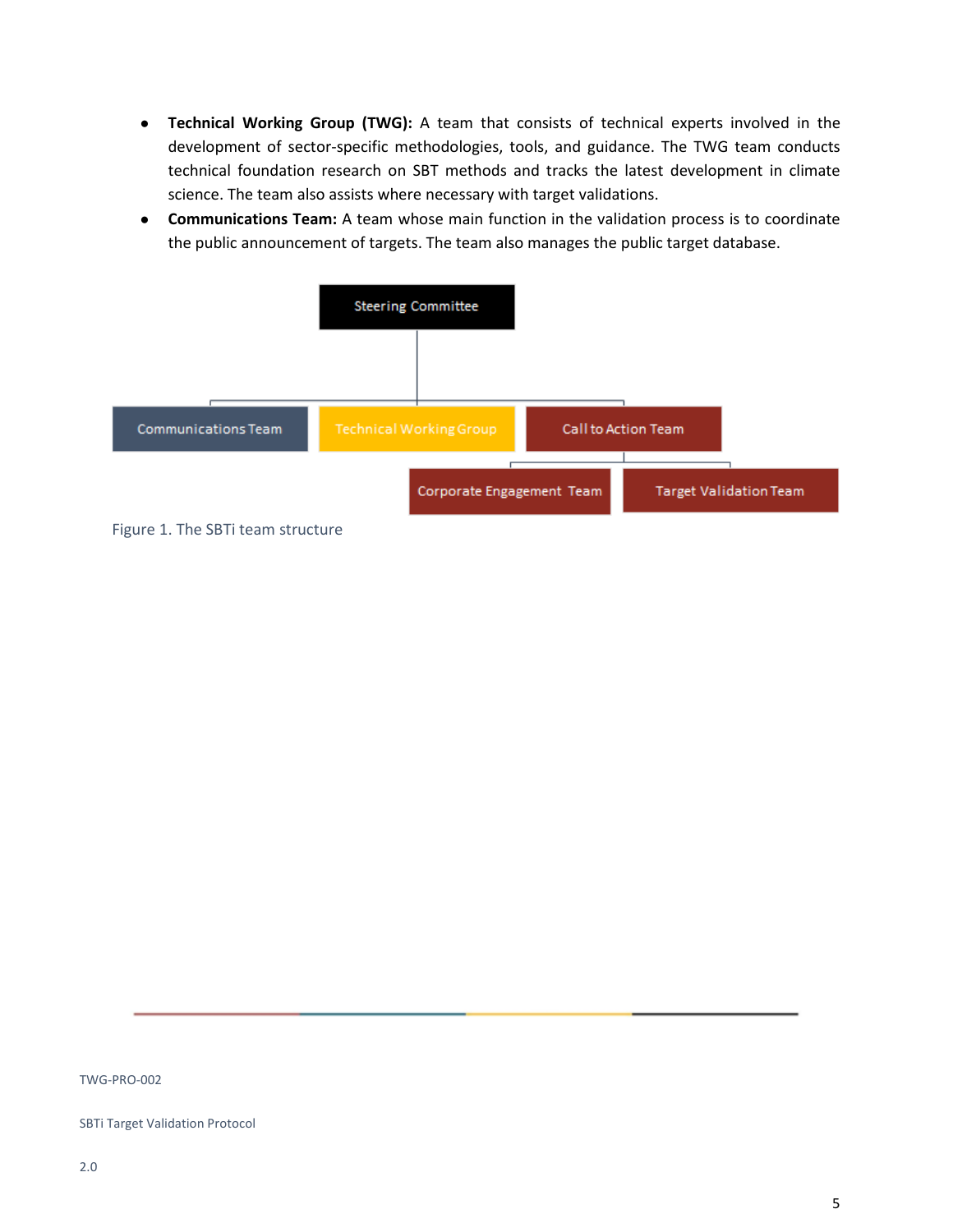## <span id="page-5-0"></span>**3. Target validation process**

The target validation process is composed of several steps, from target reception to the communication of final decisions and feedback. The target validation process falls under the SBTi target validation service. Under this service, there are two distinct validation options available, that depend on the size of the company:

1) Small and Medium Enterprises (SME) target validation

2) Standard target validation

<span id="page-5-1"></span>For more information on the target validation service, please refer to th[e Call to Action Guidelines.](https://sciencebasedtargets.org/wp-content/uploads/2018/10/C2A-guidelines.pdf)

## **3.1. SME validation option**

SMEs are entitled to submit targets through a dedicated SME target validation route. For the purposes of target validation by SBTi, an SME is defined as a non-subsidiary, independent company which employs fewer than 500 employees.

By signing the SME Target [Setting Letter,](https://sciencebasedtargets.org/wp-content/uploads/2020/04/SBT-SME-Target-Setting-Letter.pdf) SMEs commit to:

- Work towards achieving the chosen science-based scope 1 and 2 target in accordance with the rules of the GHG Protocol within the specified timeframe.
- Measure and reduce scope 3 emissions. While the SBTi does not have a requirement for specific scope 3 targets to be set by SMEs, it encourages companies to orientate themselves on the SBTi criteria and best practice recommendations when considering their scope 3 emissions.
- Publicly report its company-wide scope 1 and 2 GHG emissions inventory and progress against published targets on an annual basis. Companies shall follow the GHG Protocol Corporate Standard and Scope 2 Guidance.

Table 1 below displays the four scope 1 and 2 target options available to SMEs. Submissions will be considered valid if the company selects one of these options and meets other requirements as described in the SME Target Setting Letter.

TWG-PRO-002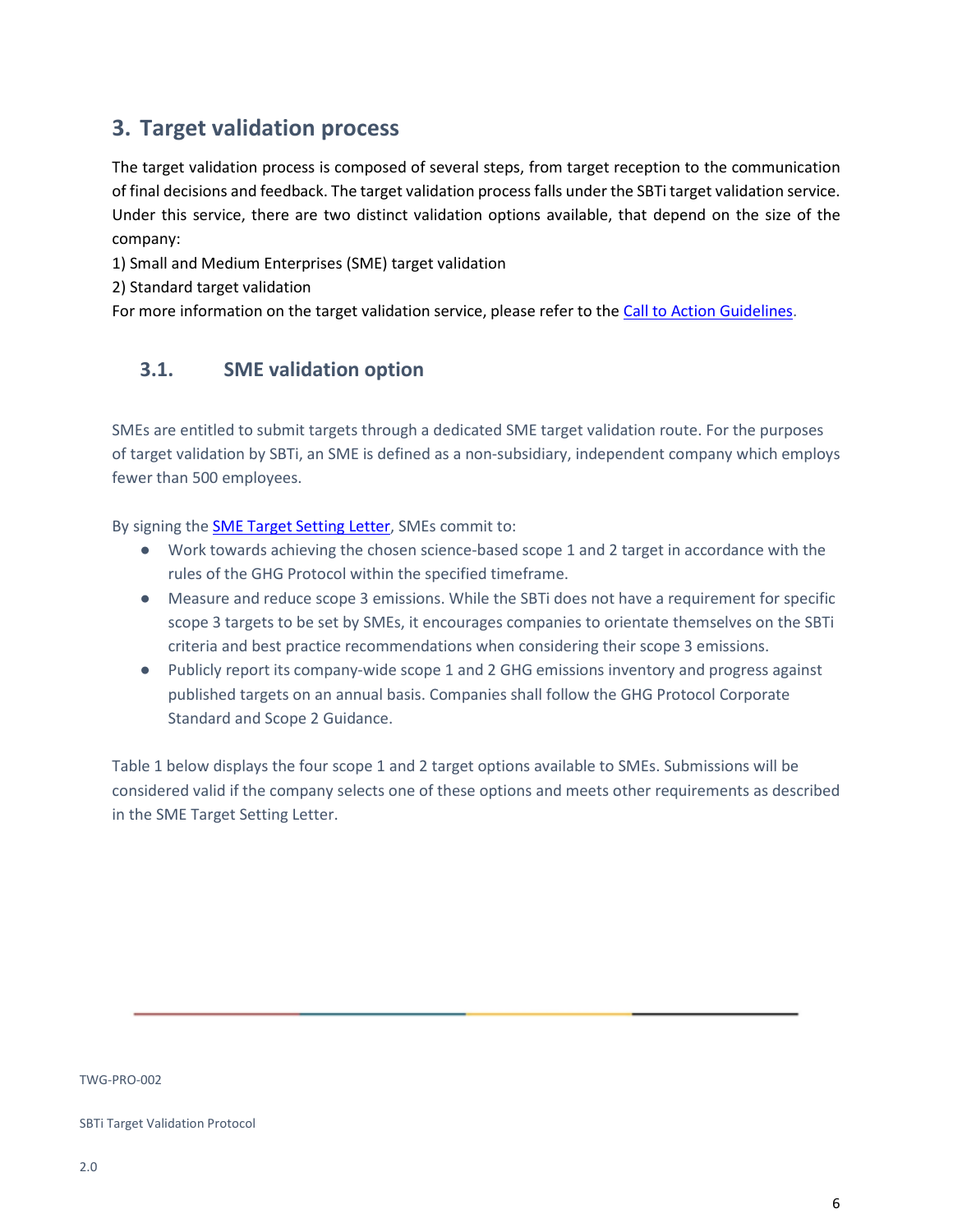### **1.5°C aligned option**

Commits to reduce absolute scope 1 and scope 2 GHG emissions 50% by 2030 from a 2018 base year, and to measure and reduce its scope 3 emissions.

### **Well-below 2°C option**

Commits to reduce absolute scope 1 and scope 2 GHG emissions 30% by 2030 from a 2018 base-year, and to measure and reduce its scope 3 emissions.

Table 1. SME scope 1 and 2 science-based target options

TWG-PRO-002

SBTi Target Validation Protocol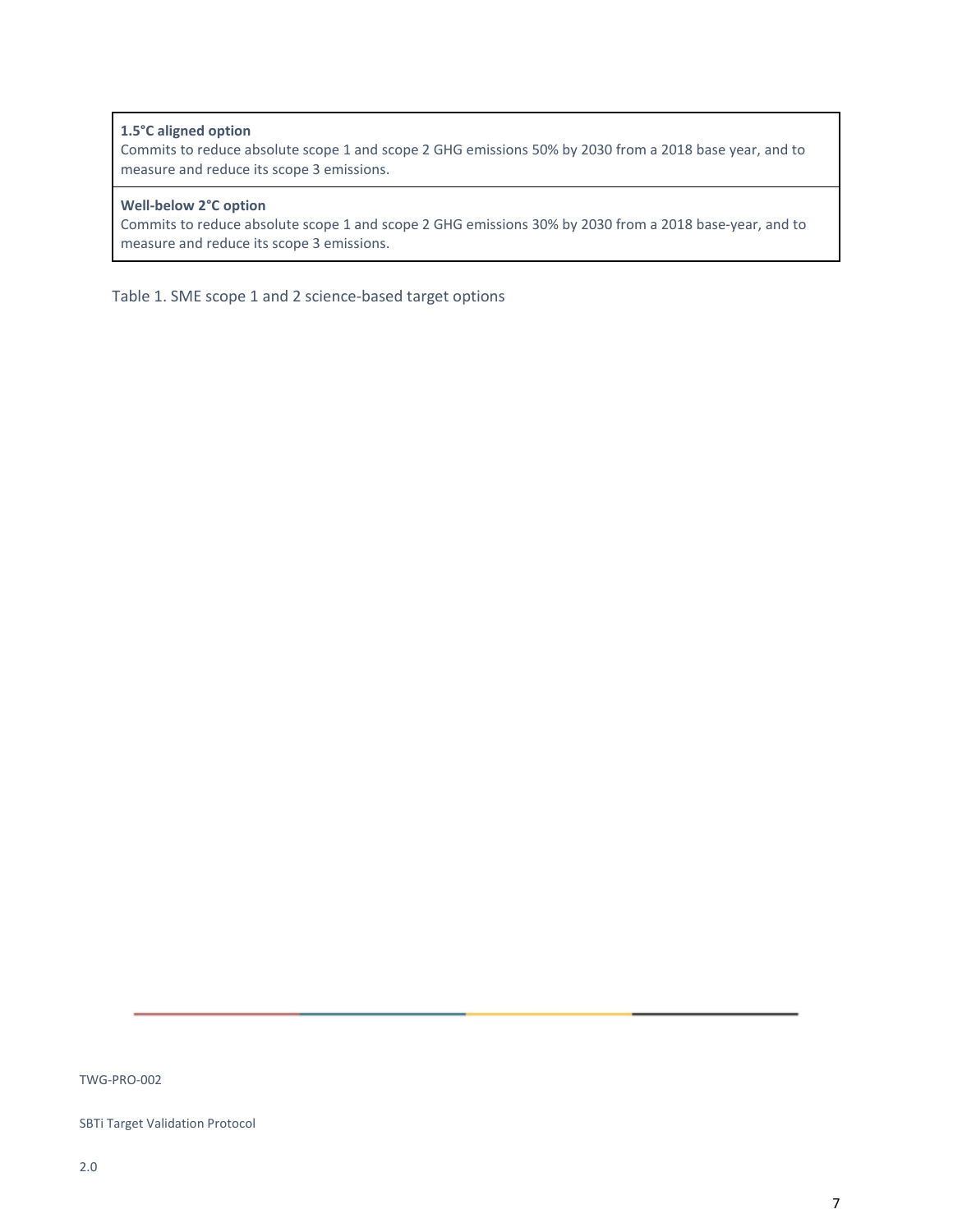## <span id="page-7-0"></span>**3.2. Standard validation option**

The target validation process for all other companies besides SMEs is composed of several steps, displayed in Figure 2.



TWG-PRO-002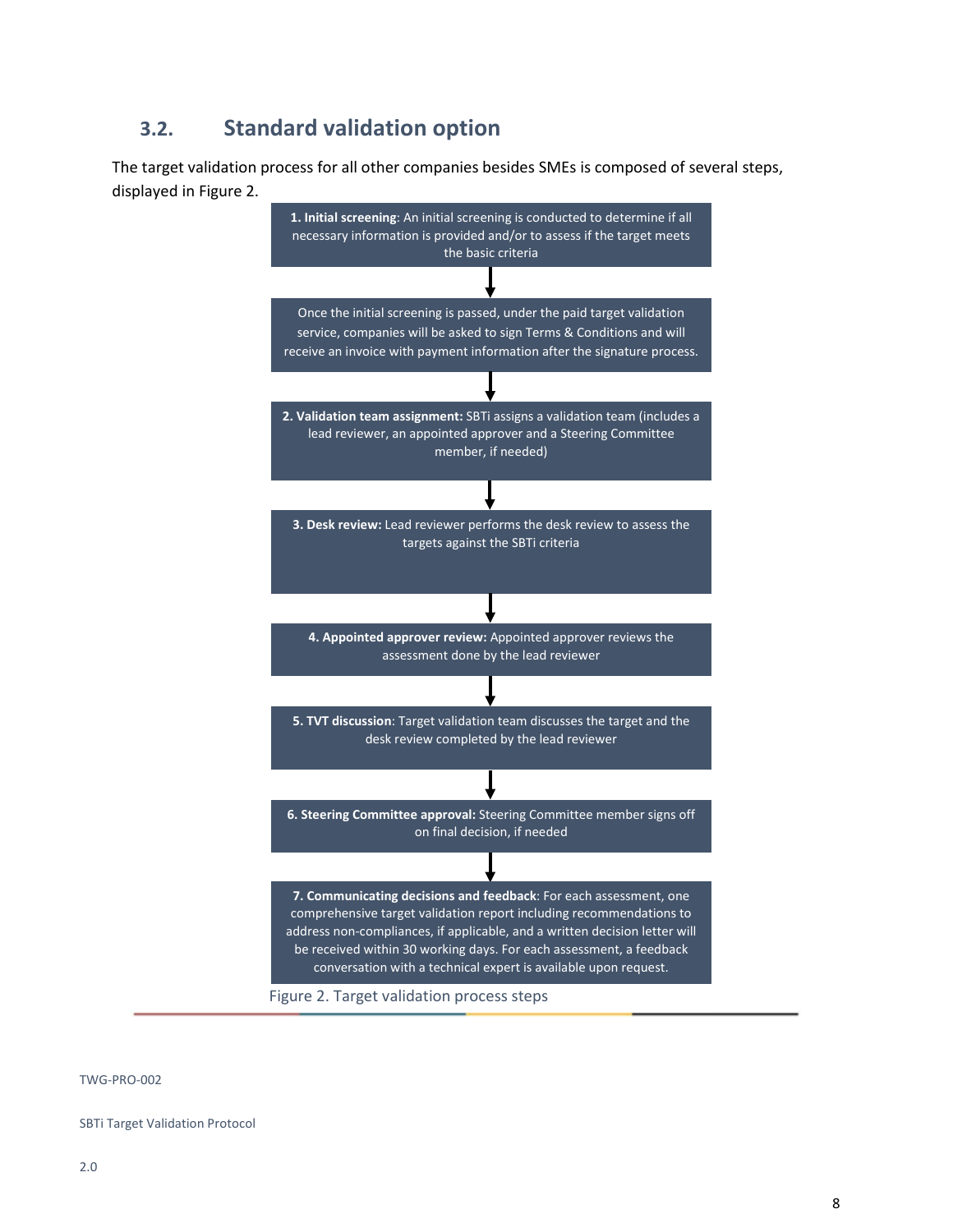## <span id="page-8-0"></span>**3.2.1. Initial screening**

Upon receiving the company's submission, the SBTi secretariat performs the initial screening. The initial screening is a first, high-level assessment of the submission form to verify its completeness and the company's eligibility to be validated. In the initial screening, the administrative team also assesses compliance with several criteria as indicated in Table 2. Note that not all criteria are assessed at this stage.

- a) If the company does not pass the initial screening, a formal desk review will not be undertaken by the TVT. A decision letter indicating the reasons of non-compliance and recommendations for resubmission is then issued and sent to the company. Companies can make the recommended changes and immediately resubmit to the SBTi for another initial screening.
- b) If the company passes the initial screening, the submission proceeds to the next stage for a formal desk review by the TVT. The company will receive an email indicating they have passed the initial screening and will be directed to sign the Terms & Conditions and explained the next steps for invoicing related to the validation service.

| <b>Steps</b>              | Screening procedure                                                                                                                                                                                                                                                                                                                                                                                     | Screening outcome                                                                                                                                                                                                                                                                                                                                                                                                                                             |
|---------------------------|---------------------------------------------------------------------------------------------------------------------------------------------------------------------------------------------------------------------------------------------------------------------------------------------------------------------------------------------------------------------------------------------------------|---------------------------------------------------------------------------------------------------------------------------------------------------------------------------------------------------------------------------------------------------------------------------------------------------------------------------------------------------------------------------------------------------------------------------------------------------------------|
| <b>I.</b> Sector<br>check | The submission is reviewed to<br>assess if the company operates in<br>the Financial or Oil & Gas sector.<br>Oil and Gas sector is defined as<br>with<br>company<br>any<br>exploration/production<br>activities), in addition<br>to.<br>companies who derive more than<br>50% of their revenue from<br>activities in their value chain<br>related to fossil fuels (involved in<br>sale or distribution). | If the company is in the Financial or Oil &<br>Gas sector, the submission cannot be<br>approved at this time and will not<br>proceed past the initial screening stage if<br>a full validation is requested.<br>Companies in these sectors<br>can,<br>however, submit a partial submission of<br>scope $1+2$ target(s) and the SBTi will<br>provide feedback, however targets will<br>not be approved until relevant sector-<br>specific guidance is complete. |

### Table 2. Initial screening steps

TWG-PRO-002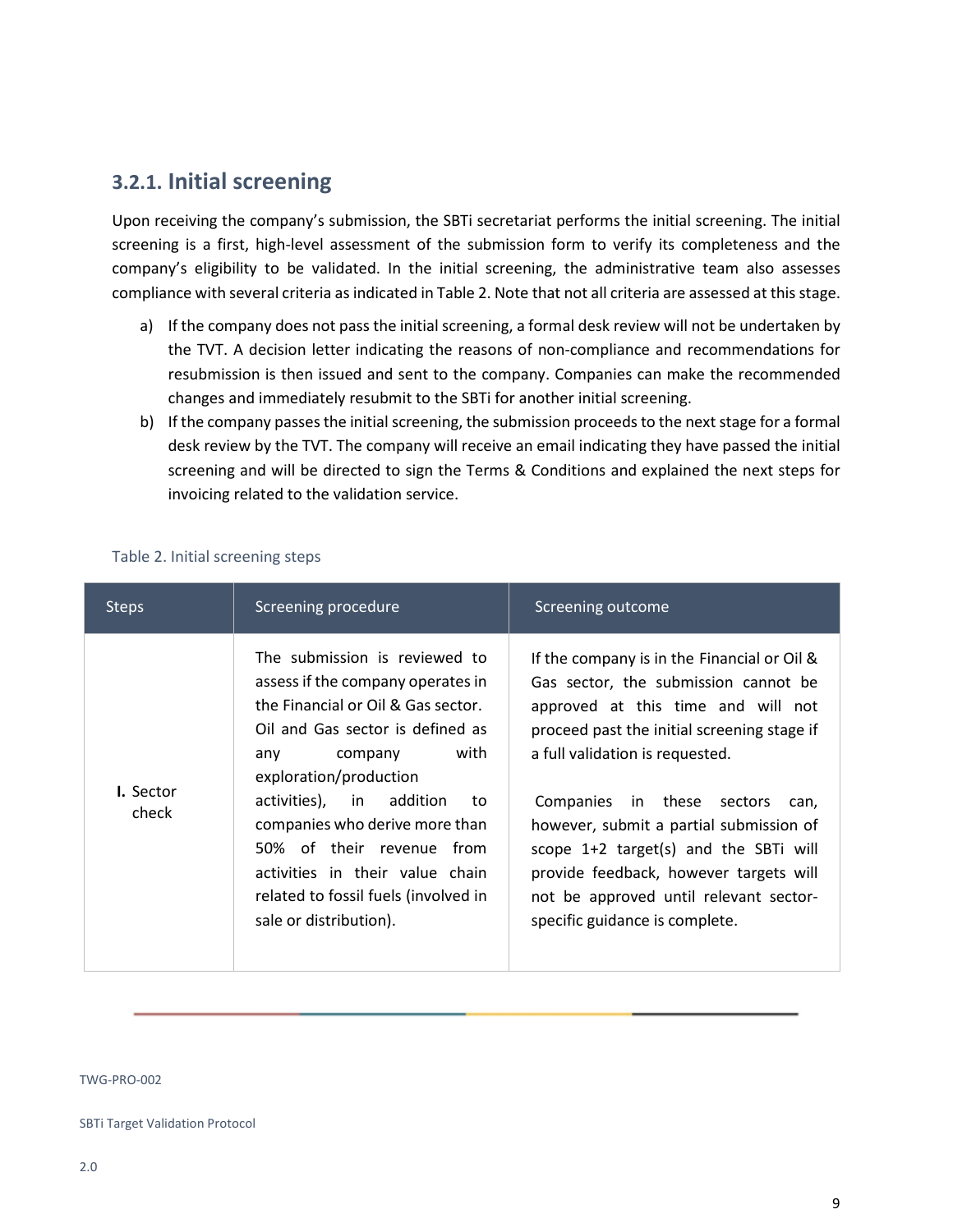|                               | Related to the Financial sector, if<br>a company is classified in the<br>"Real Estate" sector, the SBTi<br>administrative team will reach<br>out to the company to inquire<br>whether<br>the<br>company<br>is.<br>classified as an equity real estate<br>investment<br>trust<br>(REIT)<br>or<br>mortgage REIT. Mortgage REITs<br>are classified as a financial<br>institution and currently cannot<br>be officially validated by the SBTi.<br>The submission is also reviewed<br>for organizational type - the SBTi<br>does not validate targets of cities,<br>local governments, educational<br>institutions<br>non-profit<br>or<br>organizations. |                                                                                                                                                                                                |
|-------------------------------|-----------------------------------------------------------------------------------------------------------------------------------------------------------------------------------------------------------------------------------------------------------------------------------------------------------------------------------------------------------------------------------------------------------------------------------------------------------------------------------------------------------------------------------------------------------------------------------------------------------------------------------------------------|------------------------------------------------------------------------------------------------------------------------------------------------------------------------------------------------|
| II. Form<br>completen<br>ess  | The submission is reviewed to<br>assess if the form is completed as<br>required.                                                                                                                                                                                                                                                                                                                                                                                                                                                                                                                                                                    | If the form is incomplete and missing key<br>information, the submission cannot be<br>assessed due to lack of information.                                                                     |
| III. Scope $3 -$<br>screening | The submission is reviewed to<br>assess if the company has<br>conducted a complete scope 3<br>screening or inventory.                                                                                                                                                                                                                                                                                                                                                                                                                                                                                                                               | For companies not selecting a scope 1<br>and 2 only validation, an incomplete<br>scope 3 GHG screening or inventory<br>means that the submission will not pass<br>the initial screening stage. |
| IV. Scope $3 -$<br>target     | The submission is reviewed to<br>assess the contribution of scope 3<br>emissions to the GHG inventory.<br>If scope 3 emissions account for                                                                                                                                                                                                                                                                                                                                                                                                                                                                                                          | If scope 3 emissions are $\geq$ 40% of total<br>emissions and no target is set, the<br>submission does not pass the initial<br>screening stage.                                                |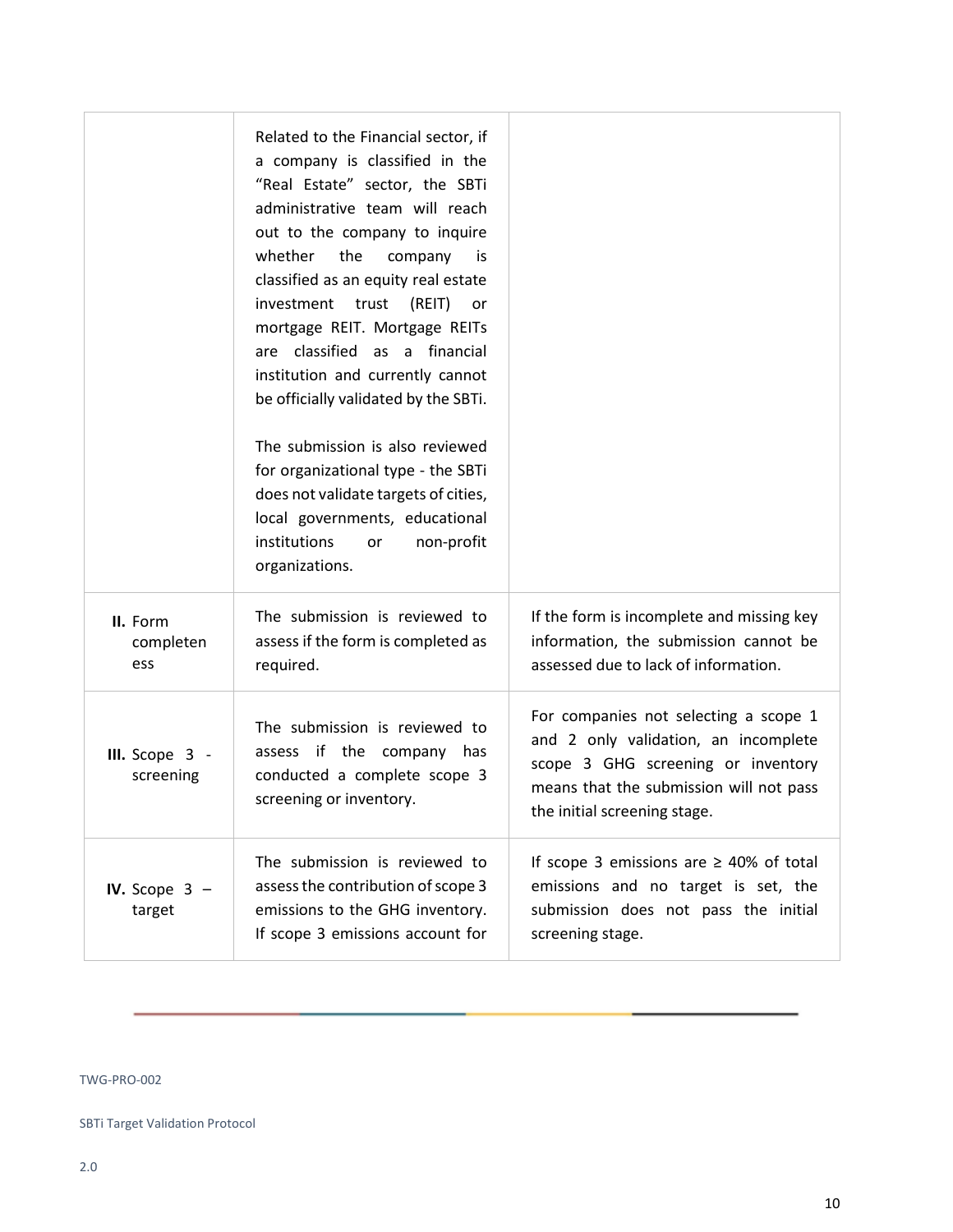|                                  | 40%<br>of<br>than<br>total<br>more<br>emissions, the submission is<br>further reviewed to assess if<br>company has a scope 3 target. |                                                                                                                                                                    |
|----------------------------------|--------------------------------------------------------------------------------------------------------------------------------------|--------------------------------------------------------------------------------------------------------------------------------------------------------------------|
| V. Timeframe<br>check            | The submission is reviewed to<br>assess if all relevant targets have<br>a valid target year.                                         | If the company does not cover relevant<br>emissions with target(s) that have valid<br>target year(s), the submission does not<br>pass the initial screening stage. |
| VI. Use<br>of<br>offsets         | The submission is reviewed to<br>assess if the company indicated<br>use of offsets in the<br>the.<br>submission form.                | If the company uses offsets to achieve its<br>targets, the submission does not pass the<br>initial screening stage.                                                |
| <b>VII.</b> Avoided<br>emissions | The submission is reviewed to<br>assess if the company indicated<br>the use of avoided emissions in<br>the submission form.          | If the company uses avoided emissions to<br>achieve its targets, the submission does<br>not pass the initial screening stage.                                      |

## **3.2.2. Target validation team assignment**

A validation team consisting of an LR and an AA is assigned for each target submission, avoiding any potential conflict of interest. This is determined through the conflict of interest process detailed in Section 4. The LR will be the main point of contact between the company and the SBTi. The following rules are also considered when assigning a validation team:

- The LR and the AA are always selected from different partner organizations.
- In cases where the company is re-submitting targets, the same validation team is assigned whenever possible, to ensure continuity.

## **3.2.3. Desk review**

TWG-PRO-002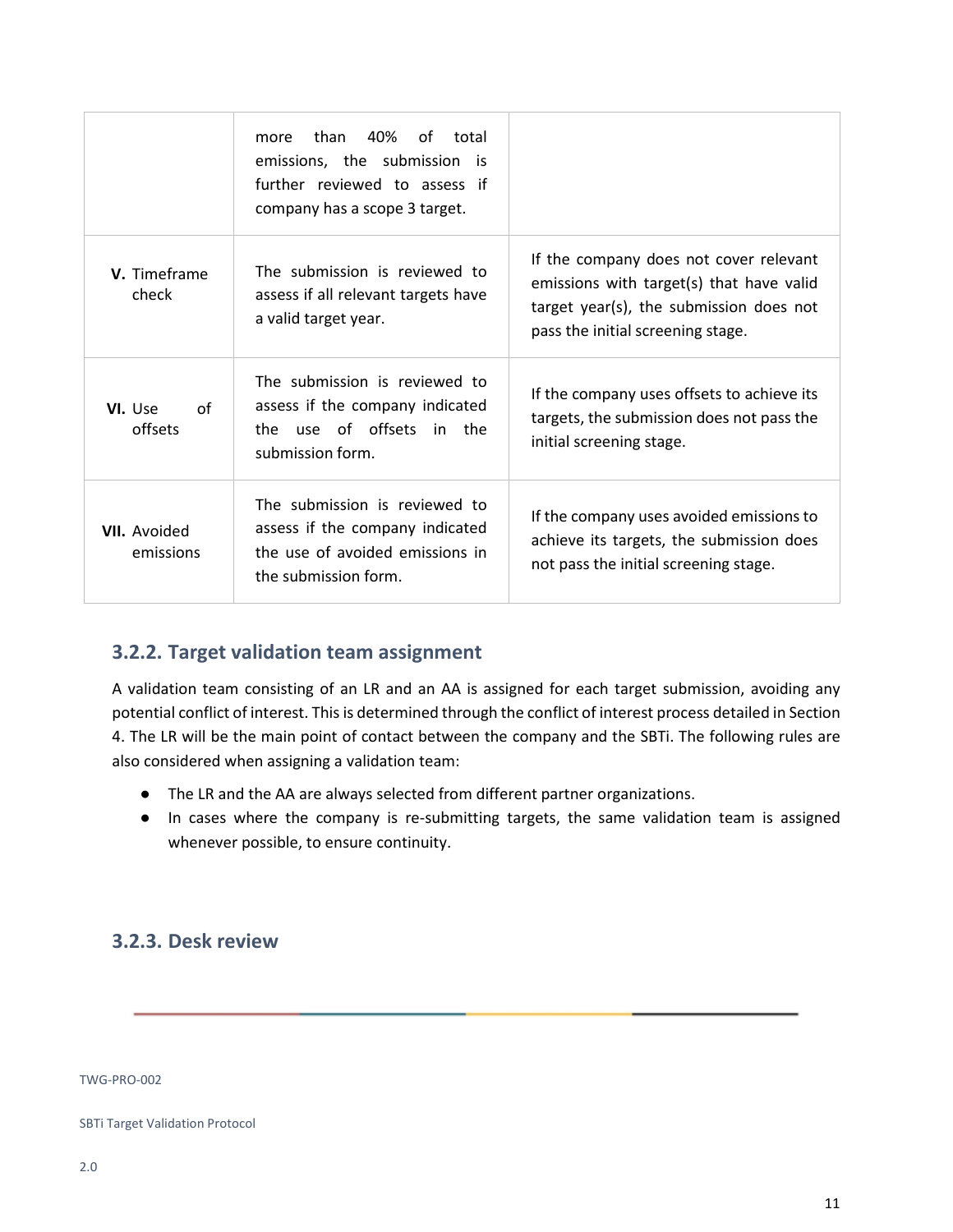- Once the validation team has been assigned, the target submission form and all supporting documents are assessed against the [SBTi Criteria.](https://sciencebasedtargets.org/wp-content/uploads/2019/03/SBTi-criteria.pdf)
- The LR thoroughly assesses the accuracy, relevance, completeness, consistency, and transparency of the information provided by the company in the submission form and any accompanying documents.
- If clarifications or additional information is required from the company, the LR may send a query to the company using the query log to obtain the required information. Queries may be sent to the company at this or any other stage in the process. If it is deemed necessary, the LR may request a call to clarify certain aspects of the company's submission. Queries from the LR range in subject but are focused on ensuring a target is assessed correctly against SBTi criteria. Common queries topics include clarifying GHG accounting processes, asking for underlying assumptions or calculations, and ensuring correct interpretation of data provided by the company in the target submission form.
- The company must respond to queries sent by the LR **within 2 business days to receive a decision within 30 business days**. If a response is not received within 2 business days, the SBTi does not guarantee the decision or deliverables will be ready within a 30-business day timeframe. If a company uses target wording that deviates from SBTi guidelines, this may also delay a decision beyond 30 business days.
- It is the company's responsibility to provide all the information required to complete the desk review. If the information provided is deemed insufficient by the SBTi after at least two query attempts, the SBTi may consider the submission to be non-compliant. During the desk review, the target language is also assessed to ensure compliance with the SBTi's guidelines. This does not necessarily mean the target will be approved; however, this process is initiated to avoid delays in case the company's targets are ultimately approved.
- Once the desk review is completed, the LR drafts the deliverables and the results of the assessment for the peer review process.

### **Box 1: Query vs. non-compliance**

LR's use a "query form" to clarify any elements that are not clear in the submission form or to request any additional information required to determine compliance or non-compliance against any of the SBTi criteria (e.g., the company has submitted an intensity target but has not provided the activity data needed to assess the ambition in absolute terms).

TWG-PRO-002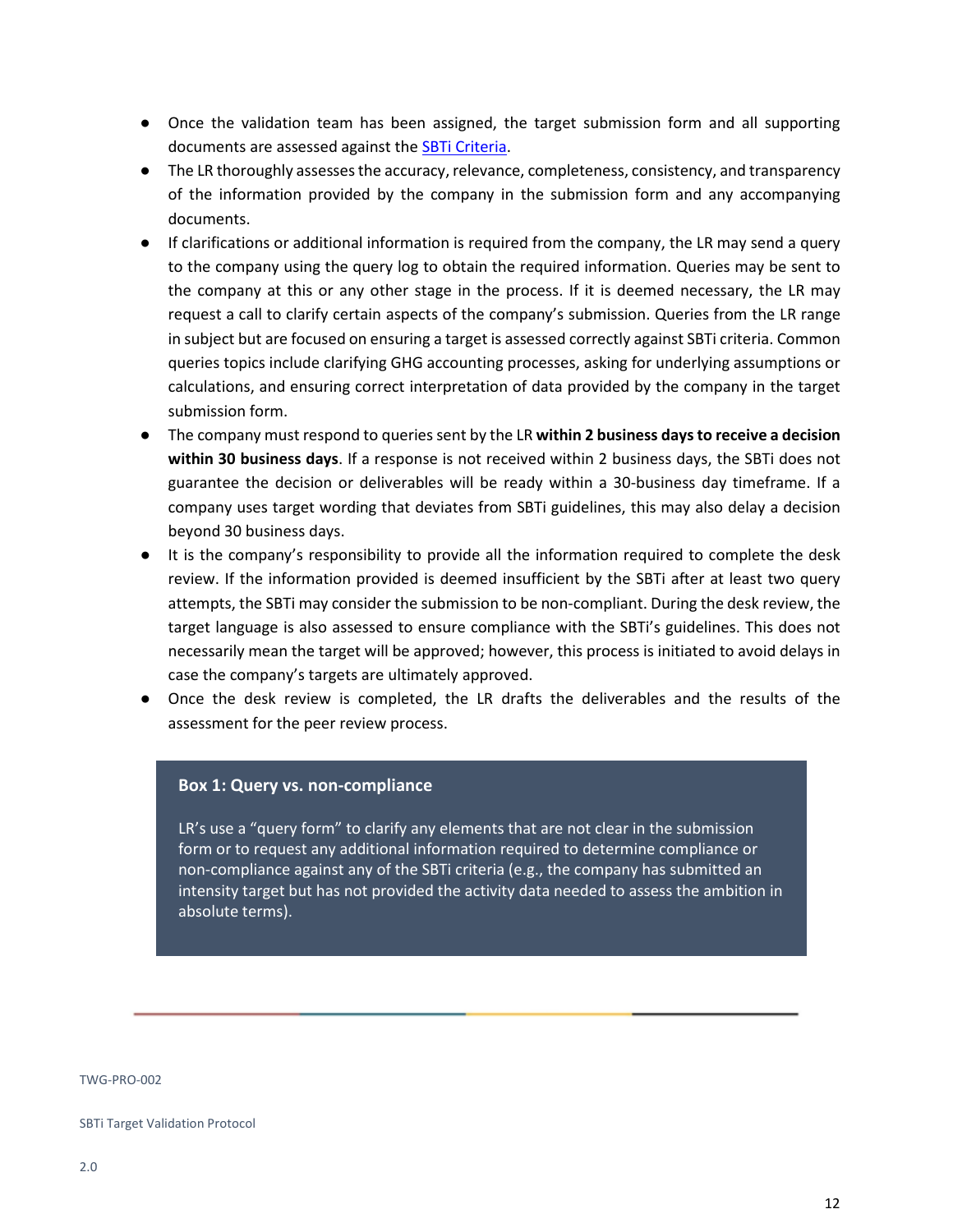Non-compliances rather than queries are declared when the lack of information clearly implies that the criteria will not be met, and/or if the request for additional information would require a substantial amount of time for the company to complete. (e.g., the company's scope 3 emissions are more than 40% of total emissions and there is no scope 3 target).

## **3.2.4. Appointed approver review**

- A review of the assessment results and the deliverables prepared is completed by the AA to ensure their accuracy and compliance with the Target Validation Protocol.
- Disagreements between the LR and the AA on the results of the assessment are resolved during TVT meetings. If the AA agrees with the recommendations of the LR, the LR presents the targets for discussion at the TVT meeting.

## **3.2.5. TVT and TWG discussion**

- Upon completion of the desk and peer review process, the assessment is discussed at the TVT meeting. Meetings are held on a weekly basis.
- If the TVT is unable to come to a decision on the results of the assessment during the TVT meeting, the case is further discussed by the wider TWG until a decision is reached.
- If, for any reason, the TWG is unable to make a final decision on the results of the assessment, the case is raised to the SC for a final decision.

### **3.2.6. Final approval**

- In cases where both the TVT and the TWG are unable to come to a decision on the results of the assessment, the SC discusses the submission and makes the final decision.
- Upon reaching a final decision, the LR completes the deliverables for the company.

### **3.2.7. Communicating decisions and feedback**

TWG-PRO-002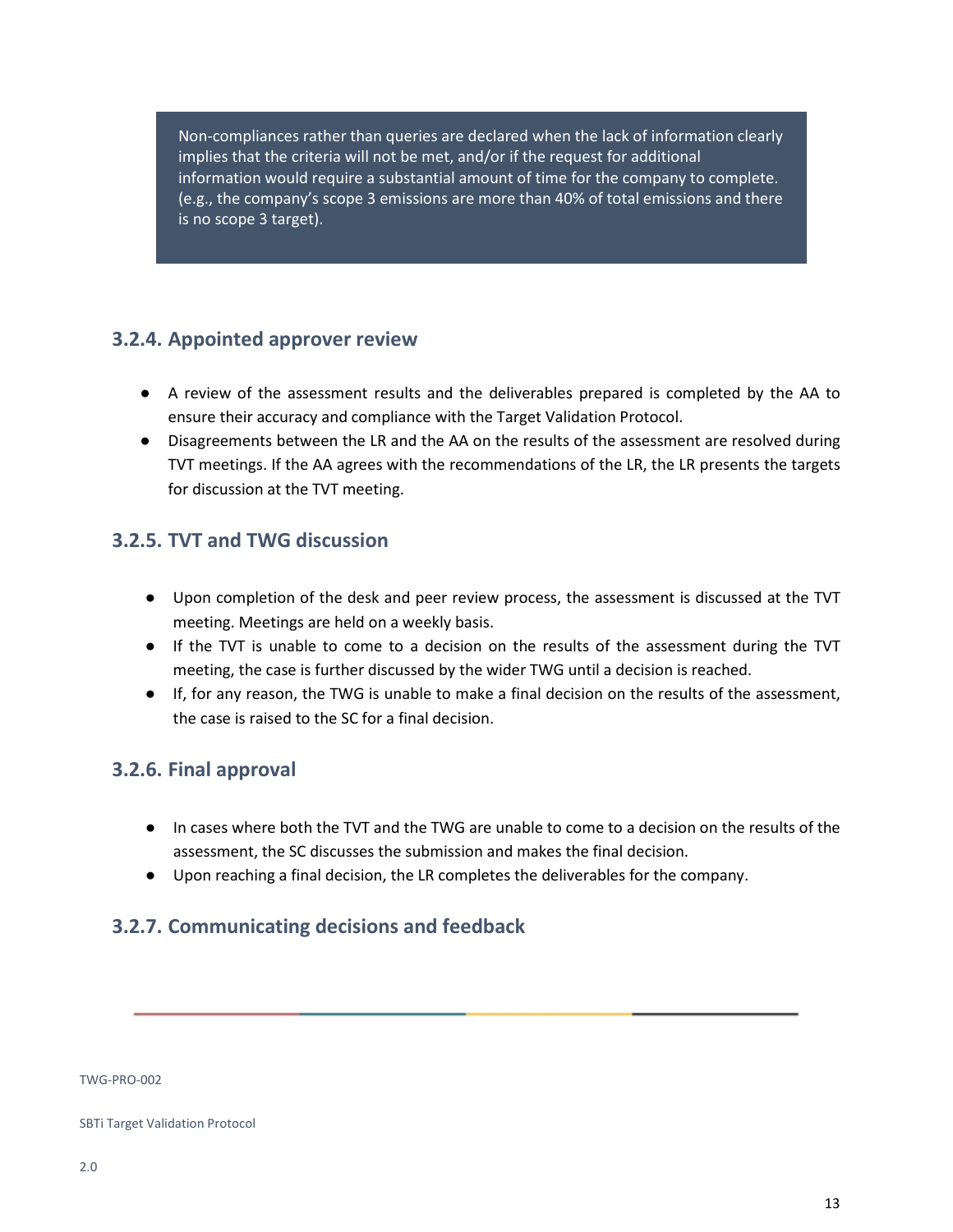- Deliverables are sent directly to the company contacts included in the Submission Form.
- The company receives both a target validation report, which contains detailed information on the assessment, as well as a decision letter, which contains the overall target validation decision (approval/non-approval).
- In addition to the target validation report and the letter, the company can request a feedback call with the lead reviewer of their target validation after the deliverables have been received by the company. The company should contact their LR directly to request the call. The SBTi only recommends a feedback call when the result of the decision is a rejection and there is feedback to discuss with the company.

## **3.2.8. Target publication**

- For official submissions approved by the SBTi, the Communications Team directly coordinates target publication plans with the company upon receipt of the final deliverables.
- A "welcome pack" is sent to the company, outlining how the target can be showcased/ communicated, how the SBTi logo may be used, and how the SBTi approval may be referenced.
- The SBTi can accept requests to embargo the release/announcement date of an approved target, but it should be announced within six months of the date the approval letter was sent to the company. In cases where a company requests not to publish a target within six months, their targets will no longer be valid, and they will need to resubmit targets for validation to be recognized.
- All approved companies are listed as a company with "targets set" on our "Companies Taking Action" [webpage](https://sciencebasedtargets.org/companies-taking-action/) as well as on our partners' websites at [We Mean Business](https://www.wemeanbusinesscoalition.org/commitment/adopt-a-science-based-emissions-reduction-target/) an[d CDP.](https://www.cdp.net/en/campaigns/commit-to-action/science-based-targets)

The SBTi reserves the right to remove a company from its list of companies with approved targets as well as from partner websites at its discretion, for reasons including reputational concerns, non-compliance with the requirements laid out in SBTi resources, or failure to update the SBTi on business changes (e.g. no longer existing as an entity due to merger or dissolution).

## <span id="page-13-0"></span>**4. Conflict of interest policy**

### **4.1. Target assignment**

TWG-PRO-002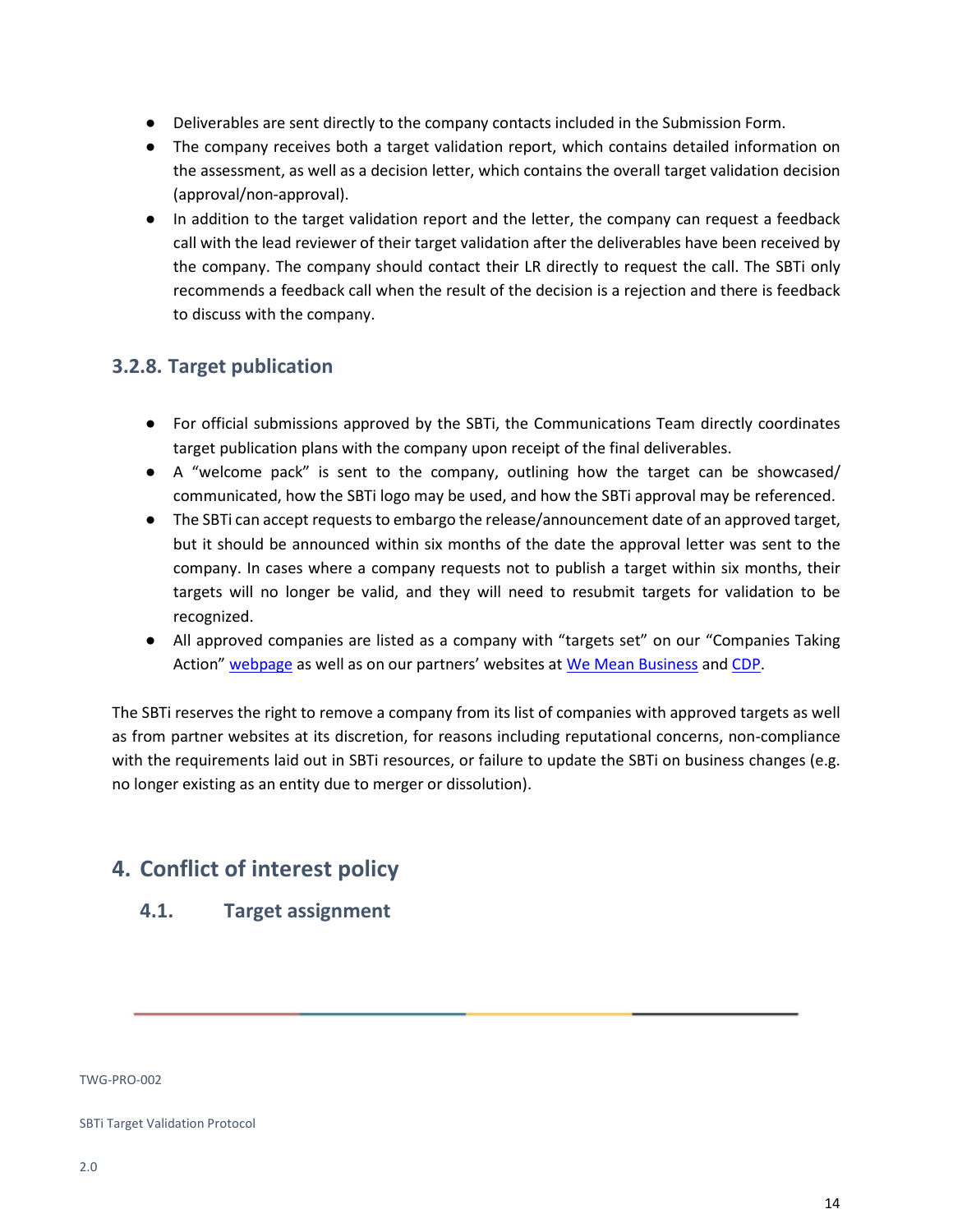Any SBTi partner organization with a conflict of interest (COI) must be excluded from the assessment process. When all partners have a COI, the results of the validation must be unanimous. The validation must also be approved by the SBTi Steering Committee. This aims to ensure an independent, credible, and objective target validation process.

## **4.2. What is considered a COI?**

Any situation where the impartiality and independence of a reviewer is at risk, it is considered a COI. More specifically, COIs include but are not limited to the following:

- When any member of a partner organization is paid any amount to provide advisory services to a company on their target.
- When a company provides any significant amount of funds to any of the SBTi partner organizations (e.g., through a partnership, service offering, donation). No SBTi partner organization shall accept funding where an objective of such funding is to influence any sciencebased target validation decisions. This applies equally to grants, sponsorship, sales of services, or any other income.
- Any affirmative answers from the LR to the following questions:
	- 1. Are you or have you been involved at any level in the development of the proposed target?
	- 2. Were you involved in any business development concerning the company or other parties involved?
	- 3. Do you provide any consultancy or other services to the company?
	- 4. Do you have any professional experience or business relation with the company?
	- 5. Have you provided any other services to the company or other parties involved?
	- 6. Are you related to the company or other parties involved, maintaining political, religious or private relations?
	- 7. Are there any business relations between your employer and the company or other parties involved?
	- 8. Do you receive any services (loans, mortgages, etc.) from the company or other parties involved?
	- 9. Is your employer related to the company or other parties involved, maintaining political, religious or private relations?
	- 10. Is your employer involved in this target submission? (Consulting or advisory, prior review, etc.)

TWG-PRO-002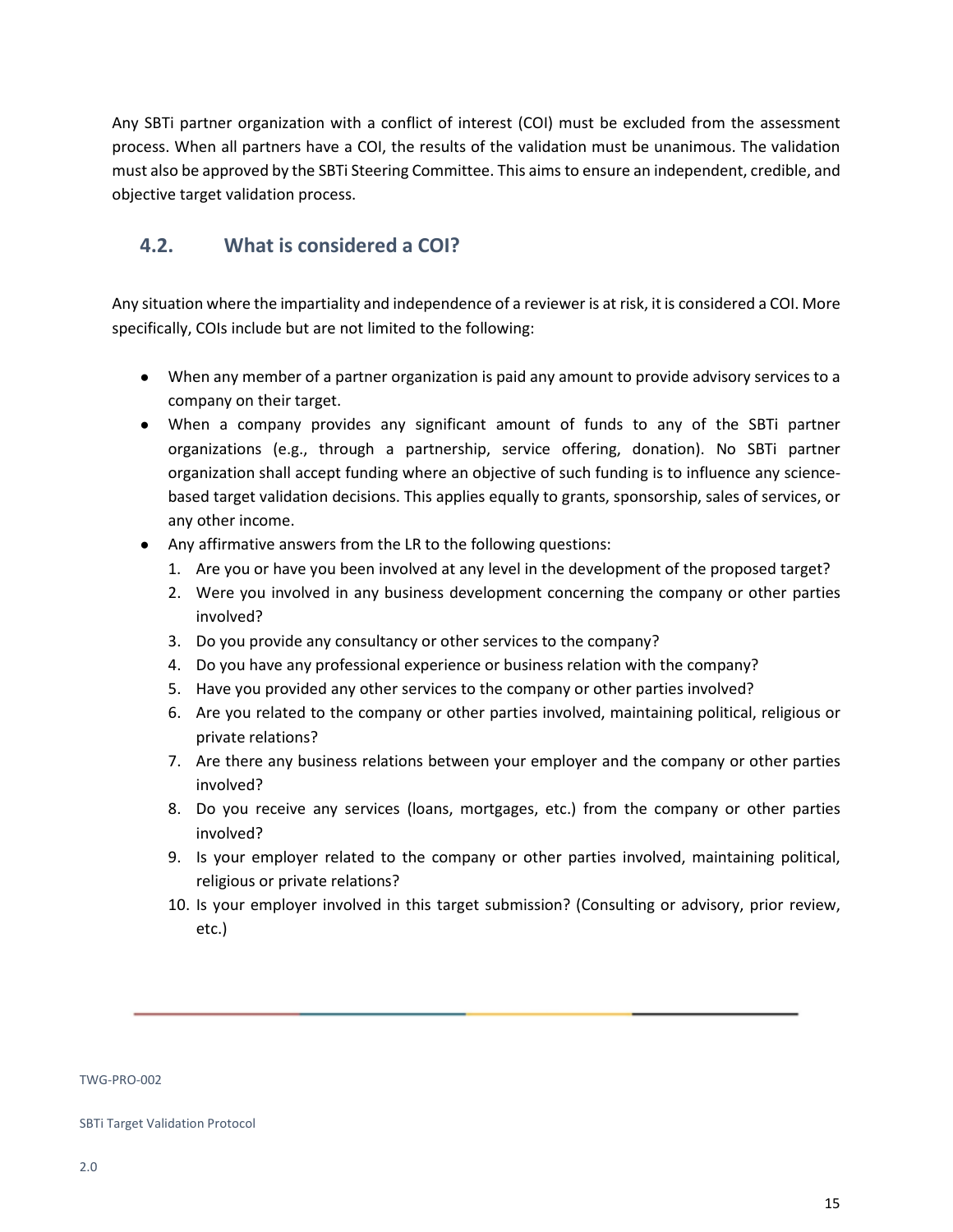- 11. Does your employer receive any services (loans, mortgages, etc.) from the company or other parties involved?
- 12. Does your family receive any services (loans, mortgages, etc.) from the company or other parties involved?
- 13. Do you have any positive or negative impressions towards the company or other parties involved, their products or services?

Any attempt by any member of the SBTi excluded from a target validation due to a COI to amend responses or influence science-based targets methodologies or validation results or assist any other party in doing so for personal gain, will be regarded as gross misconduct and dealt with on a case-by-case basis.

TWG-PRO-002

SBTi Target Validation Protocol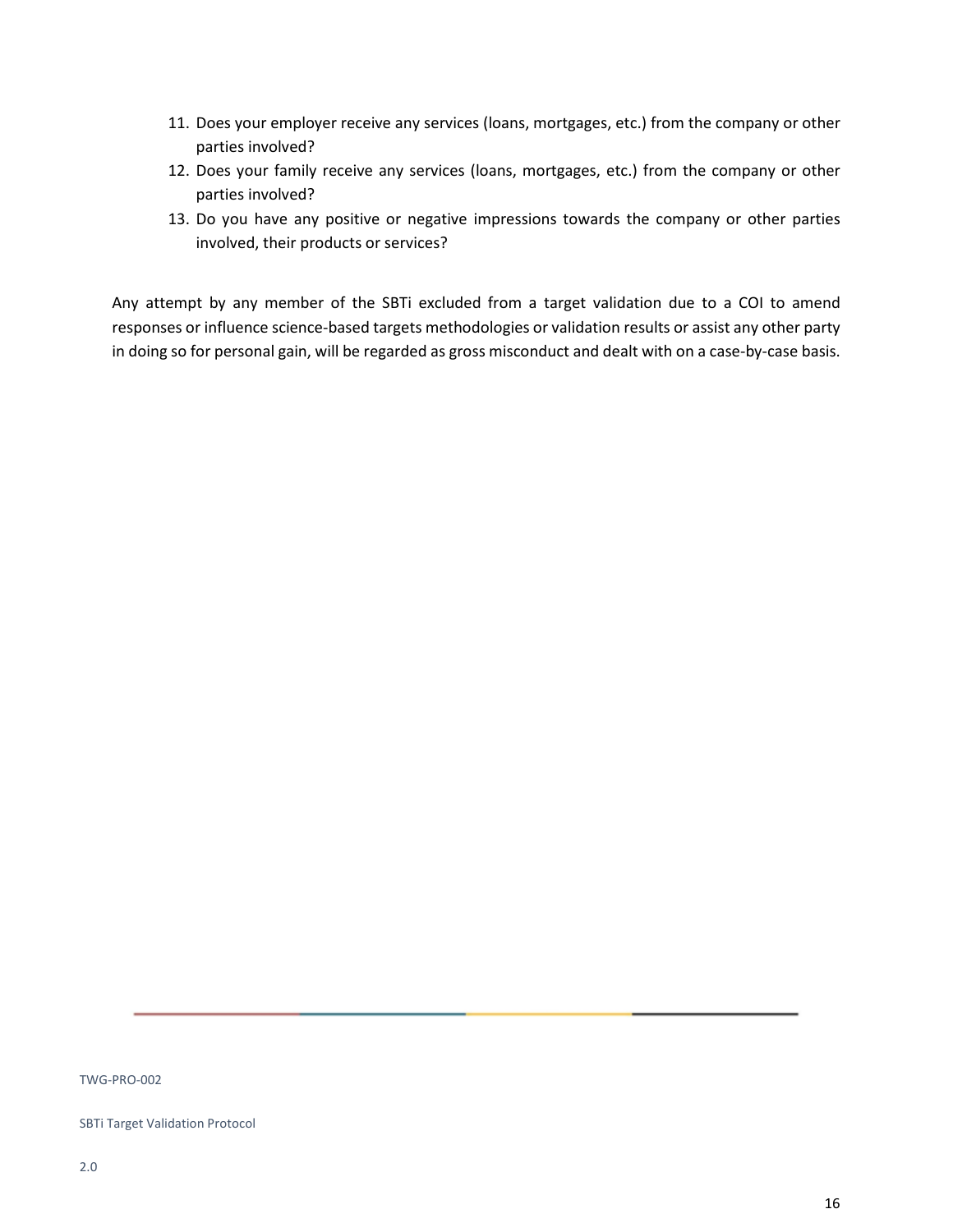## <span id="page-16-0"></span>**5. Minimum ambition thresholds**

The SBTi uses ambition thresholds to assess all targets in a consistent manner. The ambition thresholds associated with three long-term temperature goals are shown in Table 3. The SBTi is currently working to define how each of these ambition thresholds apply to targets covering scope 3 emissions. For current applicability of ambition thresholds to scope 3 targets, please refer to the SBTi criteria.

The ambition of a scope 1 and/or scope 2 target must be aligned with either a global or sector-specific emissions pathway, corresponding to the absolute contraction or Sector Decarbonization Approach (SDA) target-setting methods, respectively.

- **Global emissions pathway:** Targets to reduce emissions at the same rate as a global emissions pathway are assessed against absolute contraction ambition ranges.
- **Sector emissions pathways:** Targets to reduce emissions based on a sector-specific pathway, accounting for the company's base year emissions intensity and projected activity growth, are assessed against relevant SDA pathways.

The ambition ranges corresponding to 1.5°C and well-below 2°C are detailed in ["Foundations of Science-](https://sciencebasedtargets.org/wp-content/uploads/2019/04/foundations-of-SBT-setting.pdf)[Based Target Setting"](https://sciencebasedtargets.org/wp-content/uploads/2019/04/foundations-of-SBT-setting.pdf), and the ambition range for 2°C is based on the average linear reduction (2010- 2050) of the 10th percentile of AR5 RCP2.6 pathways (global) and the ETP2017 2DS pathway (sectorspecific), as required by previous SBTi methods.

In addition to absolute contraction rates aligned with 2°C, well below 2°C, and 1.5°C scenarios, SDA pathways exist to model targets against 2°C (2DS) and well below 2°C (B2DS). The SDA uses the IEA Energy Technology Perspectives (ETP) global sectoral scenarios comprising emissions and activity projections, which are used to compute sectoral intensity pathways. IEA ETP scenarios aligned with 1.5°C are not currently available, and the SBTi does not provide a 1.5°C SDA at this time, as no appropriate scenario model with sectoral emissions and activity breakdowns has been identified to date. Ambition thresholds for 1.5°C are therefore only derived using a global emissions pathway. As of the publication of this resource, development is currently underway to provide a 1.5°C SDA for the power sector. Please refer to our website for further updates on this ongoing development.

TWG-PRO-002

SBTi Target Validation Protocol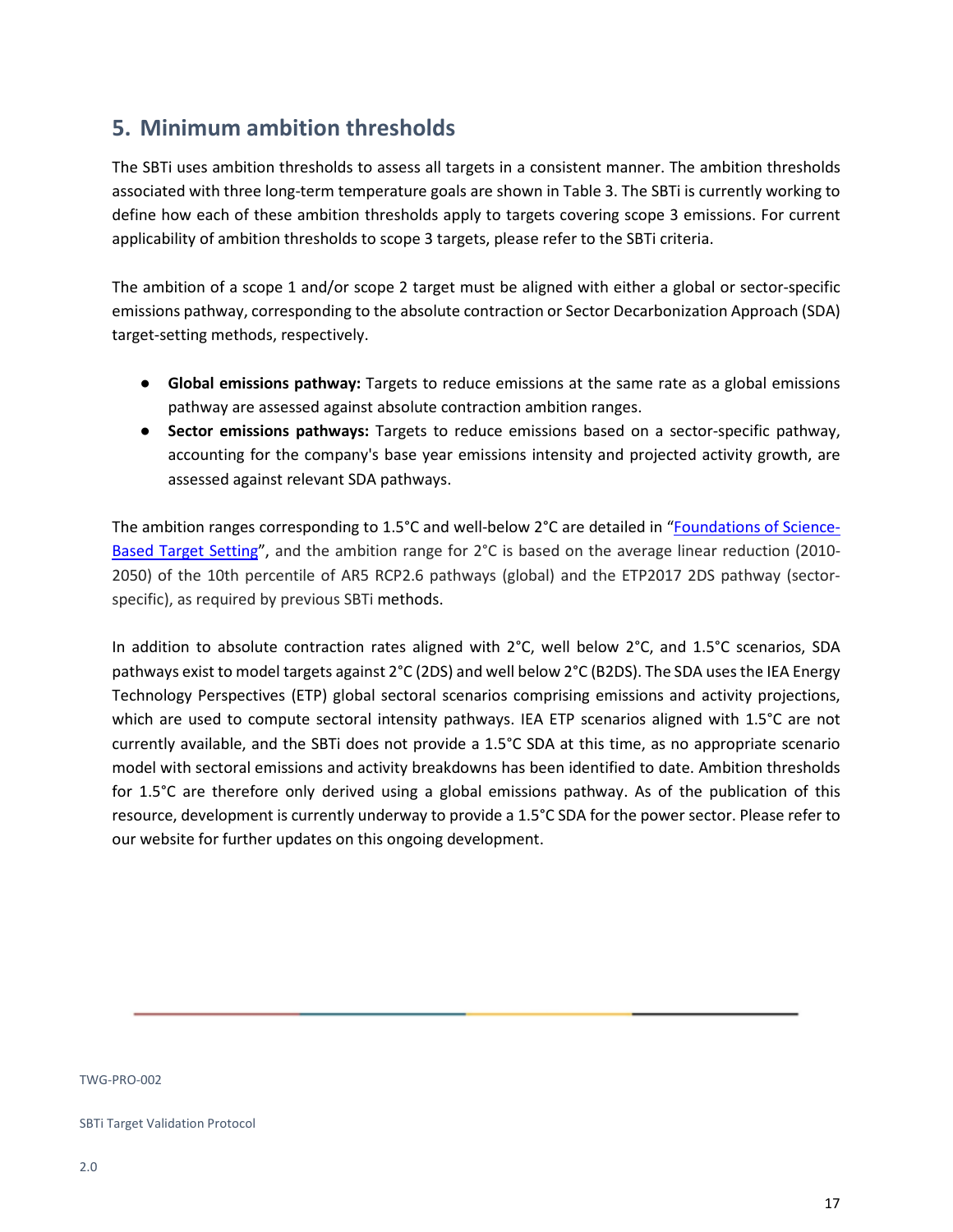### Table 3. Minimum ambition thresholds

| Long-term<br>temperature goal                                                                                      | <b>Absolute Contraction Method</b><br>(absolute reduction targets<br>AND non-SDA intensity<br>reduction targets) | <b>SDA</b> method<br>(SDA physical<br>intensity reduction<br>targets)  | <b>Eligibility for use</b><br>in SBTi target<br>validation (V4.0<br>and V4.1) |
|--------------------------------------------------------------------------------------------------------------------|------------------------------------------------------------------------------------------------------------------|------------------------------------------------------------------------|-------------------------------------------------------------------------------|
| $2^{\circ}C$<br>Approx. 50% chance<br>of limiting warming in<br>2100 to below 2°C                                  | 1.23%<br>annual linear reduction rate over<br>target period                                                      | Threshold determined<br>based on SDA / IEA ETP<br>2DS scenario         | Only acceptable for<br>scope 3 targets                                        |
| Well below 2°C<br>Approx. 66% chance<br>of limiting peak<br>warming between<br>present and 2100 to<br>below 2°C    | 2.5%<br>annual linear reduction rate over<br>target period                                                       | Threshold determined<br>based on SDA / IEA ETP<br><b>B2DS</b> scenario | Acceptable for<br>scope 1 and 2<br>targets                                    |
| $1.5^{\circ}$ C<br>Approx. 50% chance<br>of limiting peak<br>warming between<br>present and 2100 to<br>below 1.5°C | 4.2%<br>annual linear reduction rate over<br>target period                                                       | N/A                                                                    | Acceptable for<br>scope 1 and 2<br>targets                                    |

The annual linear reduction rate of a target submitted to the SBTi is calculated for both the timeframe and the forward-looking portions of the target. Timeframe ambition (ambition of target from base year to target year) calculation:

Annual linear reduction rate  $(\%) = \frac{\% \text{ total absolute emissions reductions from base year to target year}}{\sqrt{2}}$  $(target \, year - base \, year)$ 

Forward-looking ambition (ambition of target from most recent year to target year) calculation:

TWG-PRO-002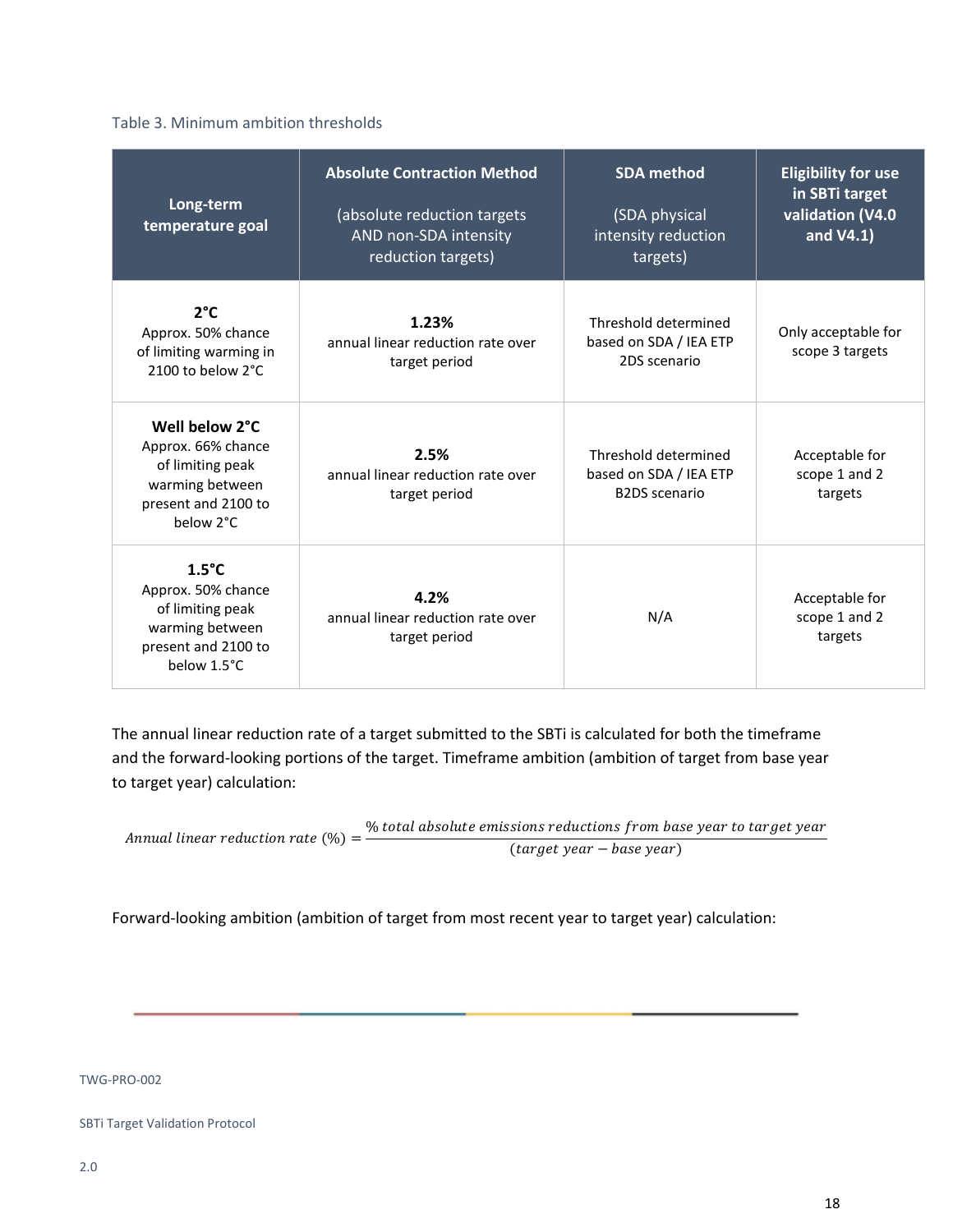Annual linear reduction rate (%)  $=\frac{96 \text{ total absolute emissions}}{25}$  reductions remaining from latest year to target year

 $(target \, year - latest \, year)$ 

### **Worked example**

A company submits the following target "reduce scope 1 and 2 emissions 80% by 2030 from a 2015 target year." The company's scope 1 and 2 emissions in the base year of 2015 are 1,000 tCO2e. The most recently available emissions inventory when the company submits is for 2018, where scope 1 and 2 emissions are now 900 tCO2e. Both the timeframe ambition and the forward-looking ambition must meet the minimum ambition requirements for the targets to be approved. The linear annual reduction rates for these two time periods are as calculated as follows:

Timeframe ambition:

$$
\frac{80\%}{(2030 - 2015)} = 5.33\% \text{ annual linear reduction rate}
$$

Forward-looking ambition:

$$
\frac{[(1000 * (1 - 80\%))/900] - 1}{(2030 - 2018)} \times 100 = 6.48\% \text{ annual linear reduction rate}
$$

#### **Renewable energy targets**

Targets to actively source renewable electricity are an acceptable alternative to scope 2 emission reduction targets. Table 4 presents the minimum acceptable thresholds for renewable electricity procurement. Renewable energy targets that are in line with the latest SBTi criteria are considered 1.5C aligned.

TWG-PRO-002

SBTi Target Validation Protocol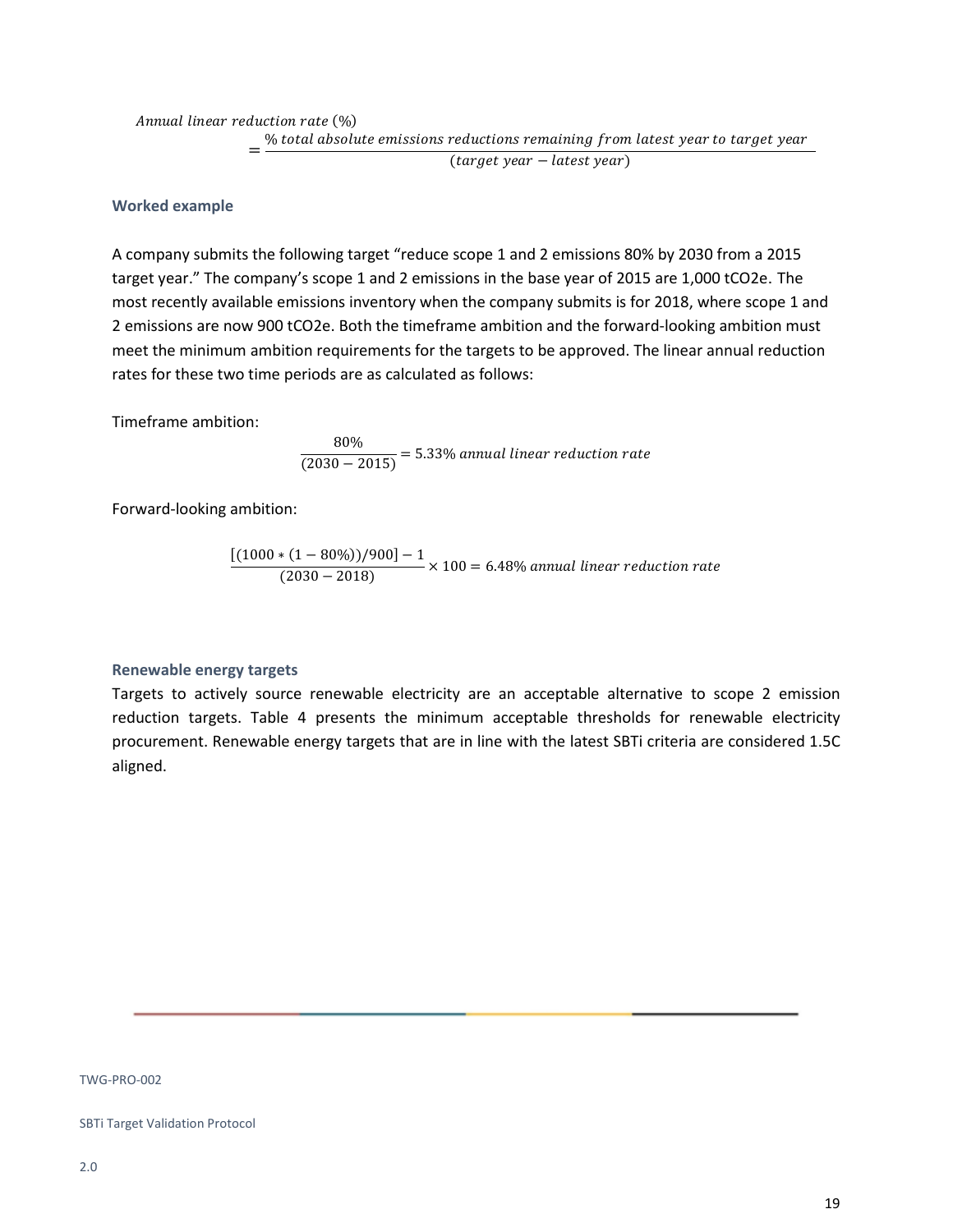| Metric measured                                                                                        | By 2025 | By 2030 |
|--------------------------------------------------------------------------------------------------------|---------|---------|
| Renewable electricity<br>procurement share<br>(% of total scope 2<br>electricity that is<br>renewable) | 80%     | 100%    |

### Table 4. Renewable electricity procurement thresholds for 1.5°C

TWG-PRO-002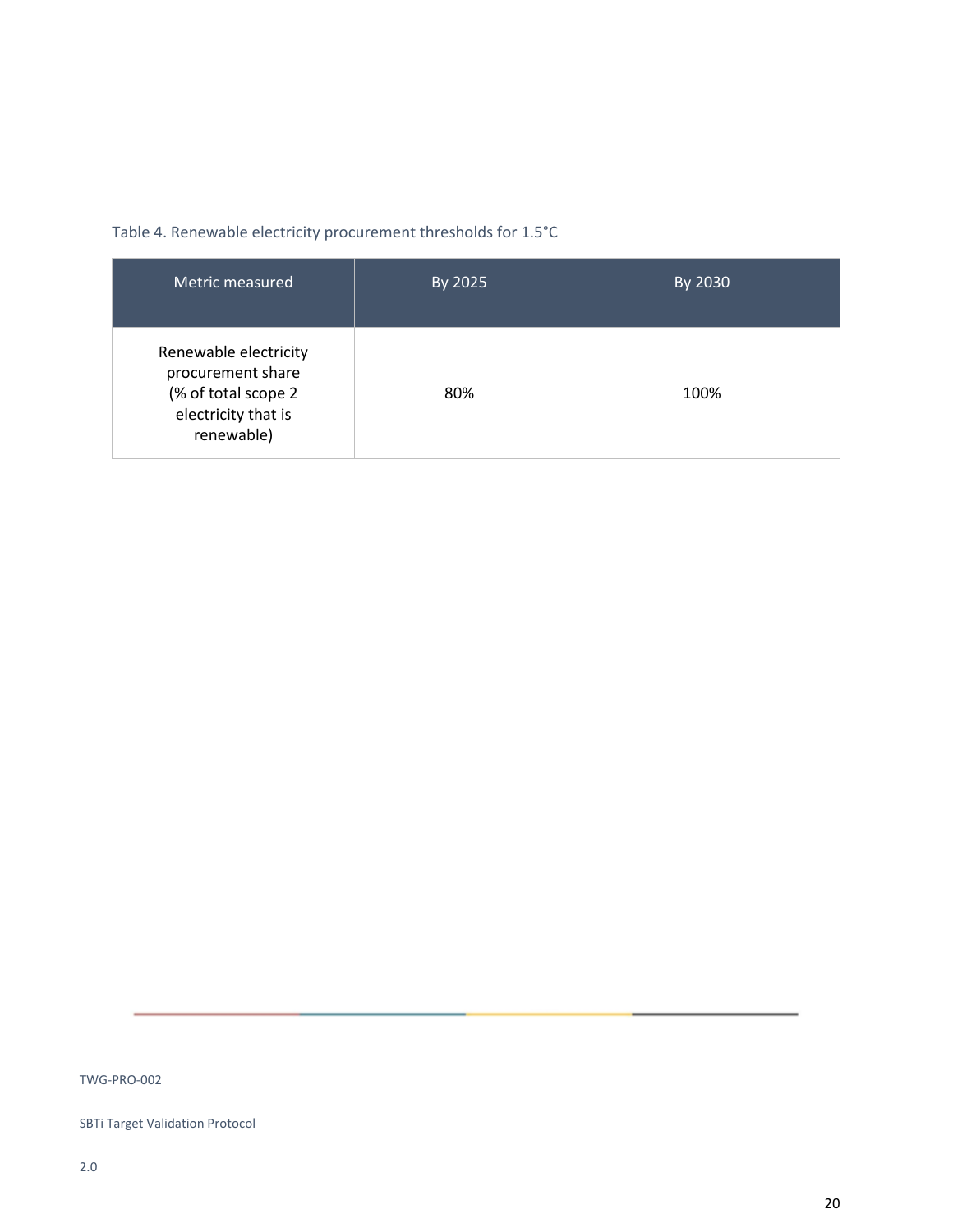## <span id="page-20-0"></span>**6. Target classification protocol**

Targets adopted by companies to reduce GHG emissions are considered "science-based" if they are in line with what the latest climate science says is necessary to meet the goals of the Paris Agreement—to limit global warming to well-below 2°C above pre-industrial levels and pursue efforts to limit warming to 1.5°C. In addition to validating targets that are consistent with our criteria, the SBTi classifies the ambition of individual targets against specific long-term temperature goals, enabling companies to better understand the context of their target with respect to different climate outcomes. Currently, the SBTi only classifies individual scope 1 and/or scope 2 targets and renewable energy procurement targets. A procedure to determine the temperature-alignment of scope 3 targets will be addressed through future work.

## **6.1. What is a target classification?**

Target classification describes the ambition of a company's emissions reduction target, relative to a longterm temperature goal. This classification, however, does not imply that a company's overall ambition and business strategy are aligned with a temperature goal, as the current classification does not extend to scope 3, i.e., does not cover it's full GHG inventory.

Submitted targets must meet all relevant qualitative and quantitative SBTi criteria before being classified against a long-term temperature goal. Targets covering each scope are assessed to ensure compliance with the SBTi criteria, while only targets covering scope 1 and/or scope 2 emissions are currently assessed to determine alignment with long-term temperature goals based on the thresholds described in Section 5. Figure 3 outlines how the target classification procedure fits into the overall validation process.

TWG-PRO-002

SBTi Target Validation Protocol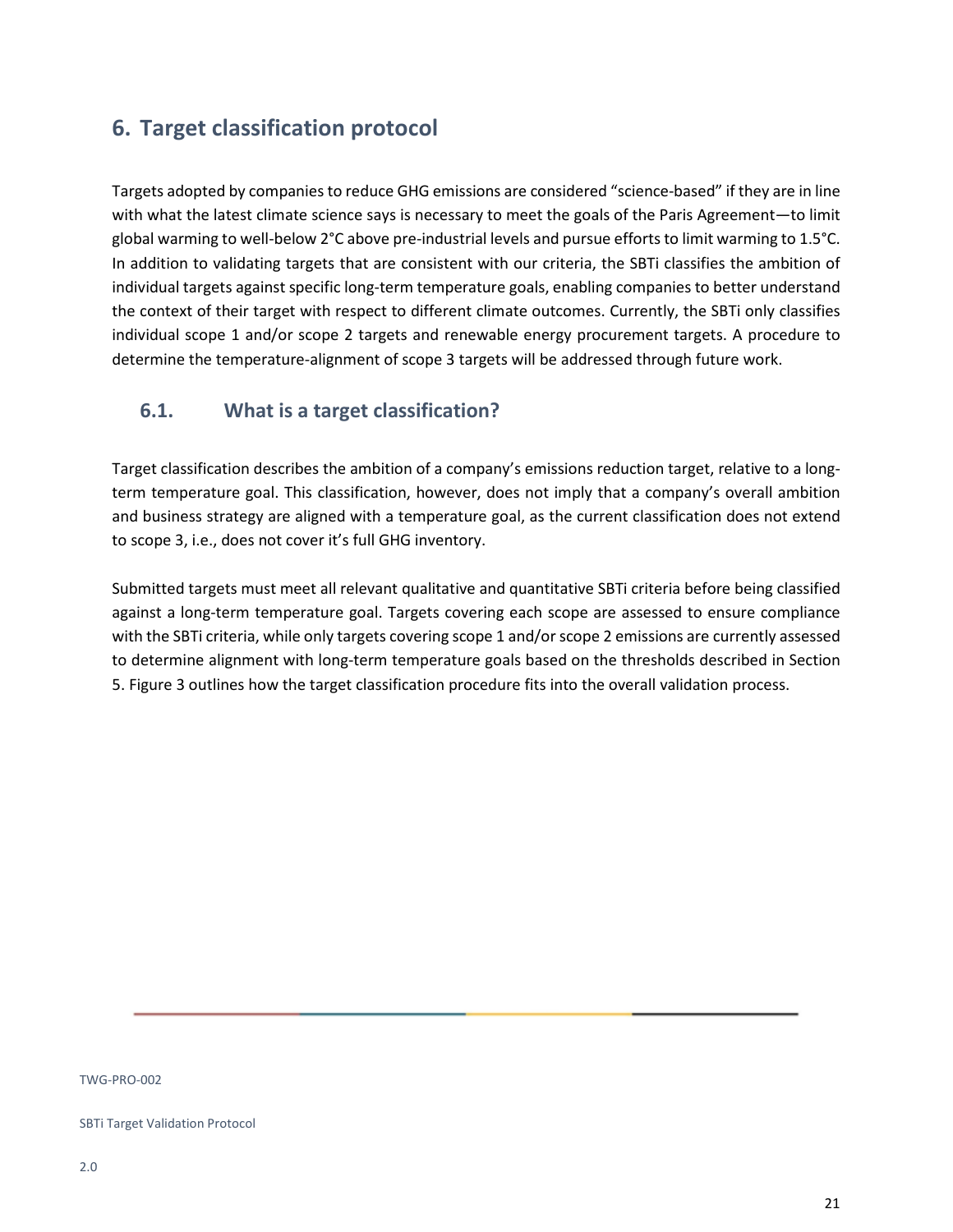

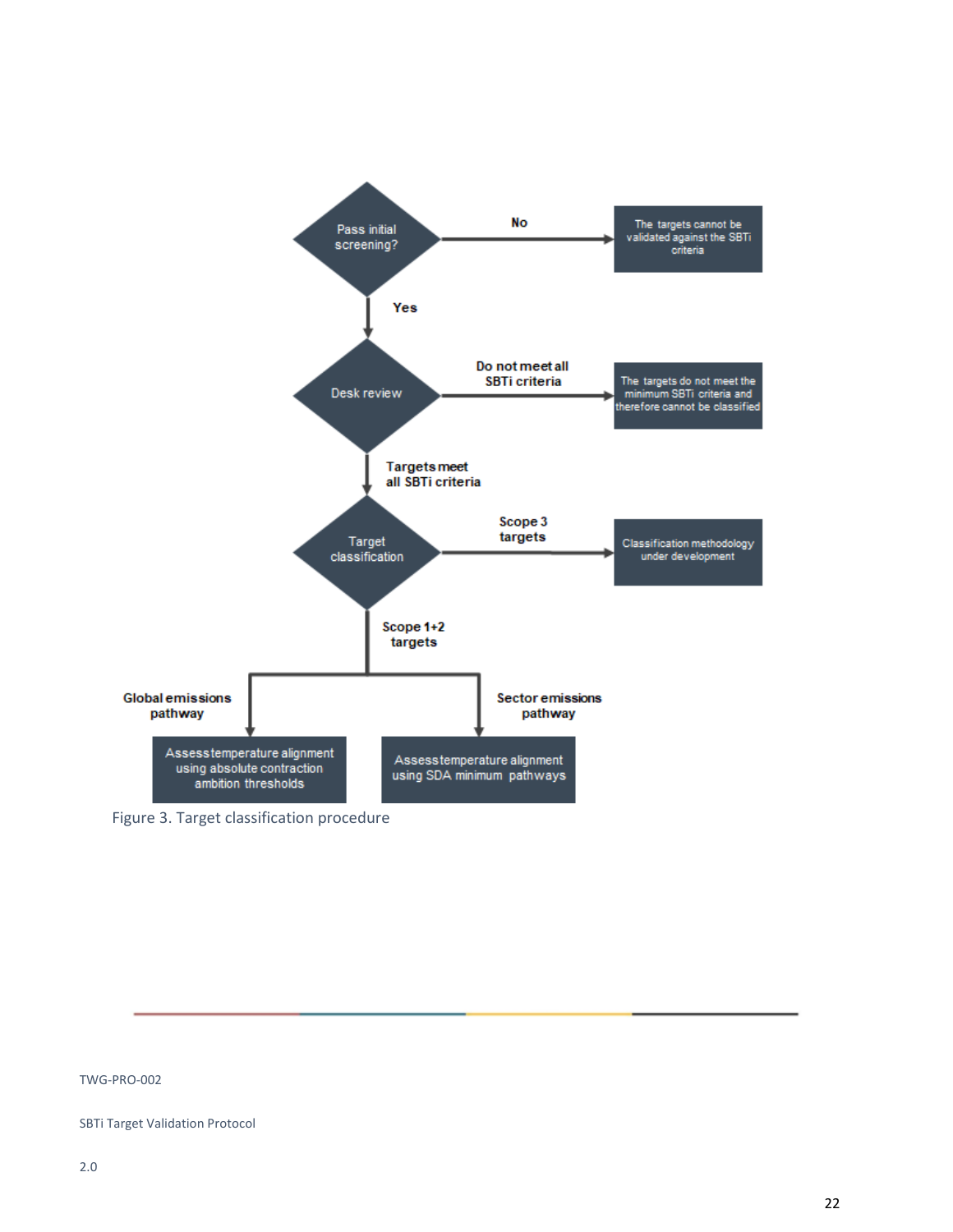Table 5 presents the ambition ranges used to classify scope 1 and/or scope 2 targets against the three long-term temperature goals.

| Long-term temperature<br>goal                                                                                                                               | Ambition range<br>(global emissions<br>pathway)                                  | Ambition range<br>(sector emissions pathway)   |
|-------------------------------------------------------------------------------------------------------------------------------------------------------------|----------------------------------------------------------------------------------|------------------------------------------------|
| $2^{\circ}C$<br>Approx. 50% chance of<br>limiting warming in 2100 to<br>below 2°C<br>No longer accepted in new<br>target submissions as of<br>October 2019. | $1.23\% \leq X \leq 2.5\%$<br>annual linear reduction rate<br>over target period | SDA 2DS pathway $\leq$ X < SDA<br>B2DS pathway |
| Well below 2°C<br>Approx. 66% chance of<br>limiting peak warming<br>between present and 2100<br>to below 2°C                                                | $2.5\% \leq X \leq 4.2\%$<br>annual linear reduction rate<br>over target period  | $X \geq SDA$ B2DS pathway                      |
| $1.5^{\circ}$ C<br>Approx. 50% chance of<br>limiting peak warming<br>between present and 2100<br>to below 1.5°C                                             | $X \ge 4.2 \%$<br>annual linear reduction rate<br>over target period             | N/A                                            |

### Table 5. Ambition ranges for target classification

## **6.2. Target classification rules**

Targets are classified based on the target type and scope coverage. Table 6 summarizes the classification rules for a range of targets and scope combinations.

TWG-PRO-002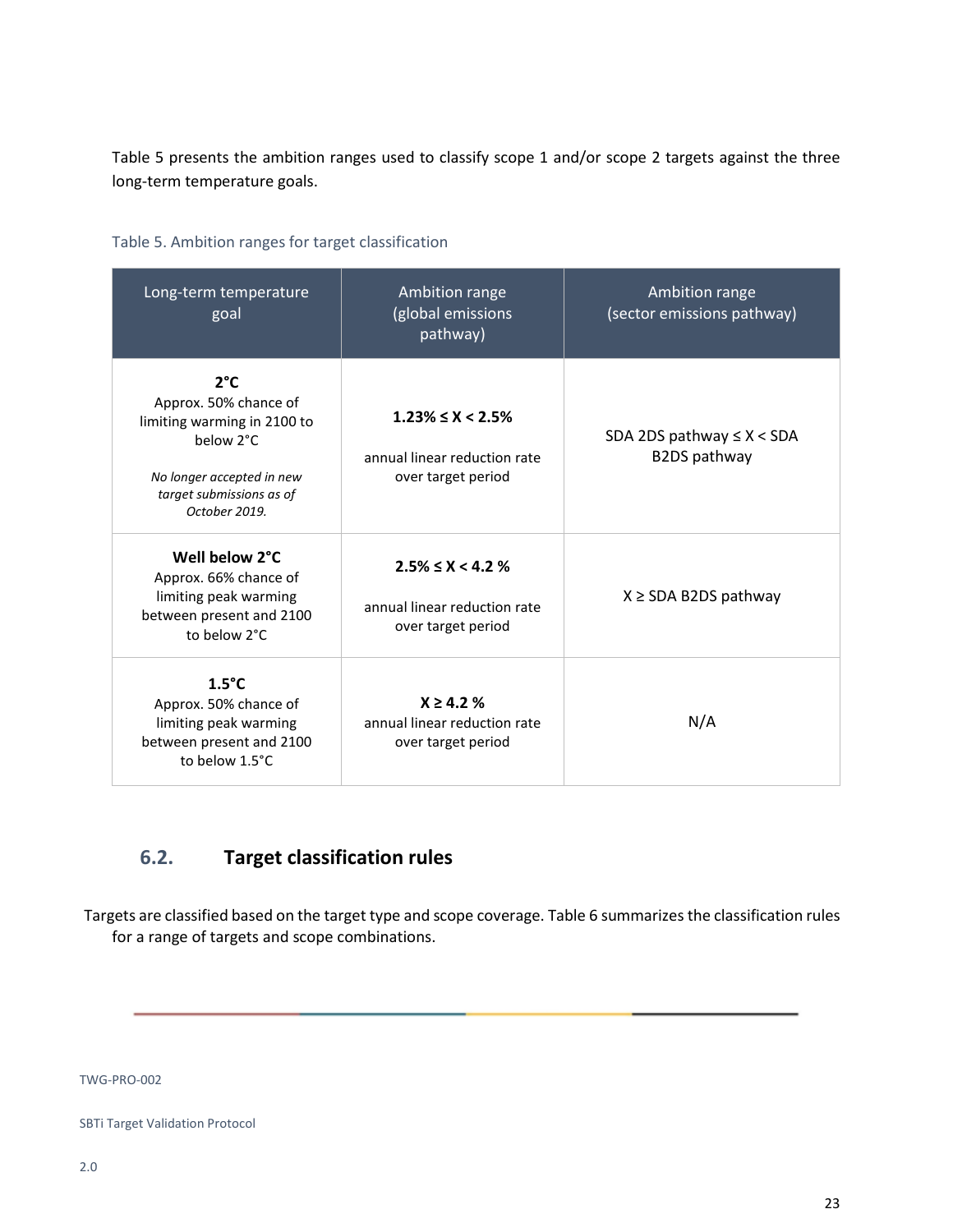### Table 6. Classification rules for target formulations

| <b>Target formulations</b>                                                                                       | Classification description                                                                                                                                                                                                                                                                                                     |
|------------------------------------------------------------------------------------------------------------------|--------------------------------------------------------------------------------------------------------------------------------------------------------------------------------------------------------------------------------------------------------------------------------------------------------------------------------|
| Absolute or intensity<br>scope 1 and 2 combined<br>targets modeled with<br>the Absolute<br>Contraction approach  | These targets are classified using the absolute contraction thresholds<br>(column 2 in the Table 1 above).                                                                                                                                                                                                                     |
| Scope 1 and 2 combined<br>intensity targets<br>modeled with the<br>Sectoral<br>Decarbonization<br>Approach (SDA) | Scope 1 and 2 intensity targets modeled with the SDA method are<br>compared and classified against the Beyond 2°C Scenario (B2DS) in the<br>Science-based Target-setting Tool and/or the SDA Transport tool. If<br>absolute reduction of emissions results in a higher ambition class, this<br>is used to classify the target. |
| Economic intensity<br>targets modeled with an<br>economic approach                                               | Scope 1 and scope 2 targets modeled with economic-based methods<br>are classified as well-below 2°C unless in line with higher ambition class<br>in accordance with absolute contraction.                                                                                                                                      |
| Single scope targets                                                                                             | If single scope 1 or scope 2 targets are submitted in addition to<br>combined scope 1 and 2, the classification is based on the combined<br>scope 1 and 2 target.                                                                                                                                                              |
|                                                                                                                  | If single scope 1 or scope 2 targets are submitted, the classification is<br>based on the reduction of scope 1 and 2 emissions combined.                                                                                                                                                                                       |
| Renewable energy<br>targets                                                                                      | If renewable energy targets are additional to absolute/intensity scope<br>1 and 2 targets the classification is based on the scope 1 and 2 targets<br>and not the renewable energy target.                                                                                                                                     |
|                                                                                                                  | Renewable energy targets that are in line with our current thresholds<br>are 1.5°C aligned.                                                                                                                                                                                                                                    |

TWG-PRO-002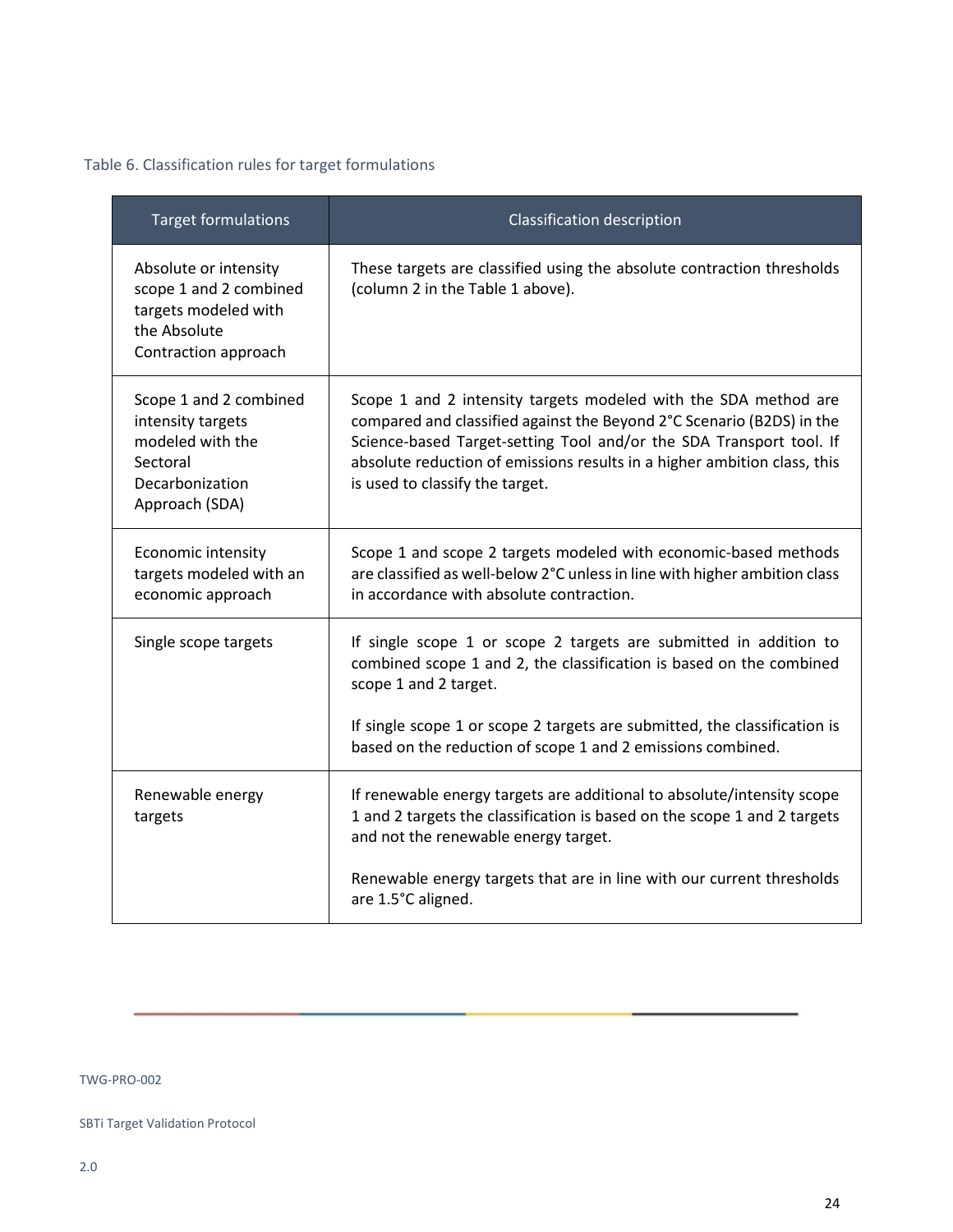| Mid-term vs long-term<br>targets              | Only mid-term targets are classified against temperature goals. Long-<br>term targets are not classified at the moment.                                                                                                                                                                                                                                                                                                                           |
|-----------------------------------------------|---------------------------------------------------------------------------------------------------------------------------------------------------------------------------------------------------------------------------------------------------------------------------------------------------------------------------------------------------------------------------------------------------------------------------------------------------|
| Multiple mid-term<br>targets                  | If multiple mid-term scope 1 and 2 targets are submitted, the<br>classification is based on the target with the furthest target year. E.g.<br>2025 and 2030, then temperature alignment is based on the 2030<br>target.                                                                                                                                                                                                                           |
| Combined scope targets<br>$(s$ copes $1+2+3)$ | In a first assessment, targets were classified using the ambition of the<br>S1+2 portion, if provided. If ambition breakdown between scopes 1+2<br>and scope 3 was not provided, it was assumed that the ambition is<br>equal across all scopes, e.g. 30% reduction over scope 1+2+3 is<br>assumed to be equally distributed as 30% for scope 1+2 and 30% for<br>scope 1+2.<br>Please note that for future target classifications, companies must |
|                                               | provide the breakdown ambition for combined scope targets (scopes<br>1+2+3), as per SBTi Criteria Version 4.1.                                                                                                                                                                                                                                                                                                                                    |
| Scope 3 targets                               | Companies are welcome to set scope 3 targets that exceed minimum<br>ambition or to update the level of ambition of scope 3 targets.<br>However, please note that the SBTi is currently not classifying scope 3<br>targets.                                                                                                                                                                                                                        |

## **6.3. Timeframe vs. forward looking ambition**

Target classifications only consider the timeframe ambition (i.e., ambition from the base year to the target year). This means forward looking ambition (i.e., ambition from the most recent year of data to the target year) is not used to determine target classifications. The SBTi assesses temperature alignment of a target using the timeframe ambition in order to best reflect a company's long-term ambition and target trajectory.

TWG-PRO-002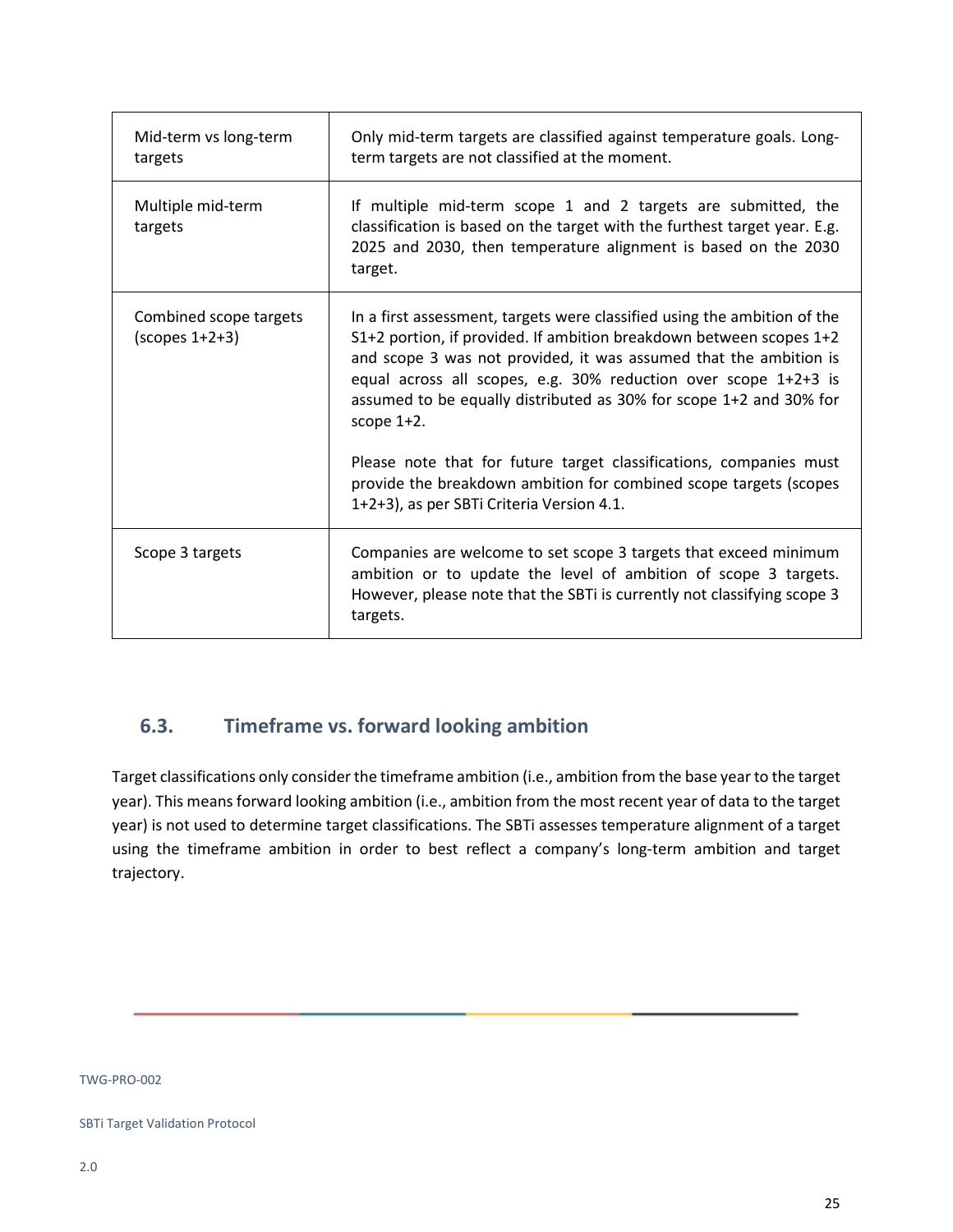## <span id="page-25-0"></span>**7. Target recalculation protocol**

Companies may review and revise their approved targets in order to keep them up to date and aligned with the most recent climate science and best practices. Figure 4 demonstrates the various options and reasons a company would choose to recalculate and resubmit targets to the SBTi.



#### TWG-PRO-002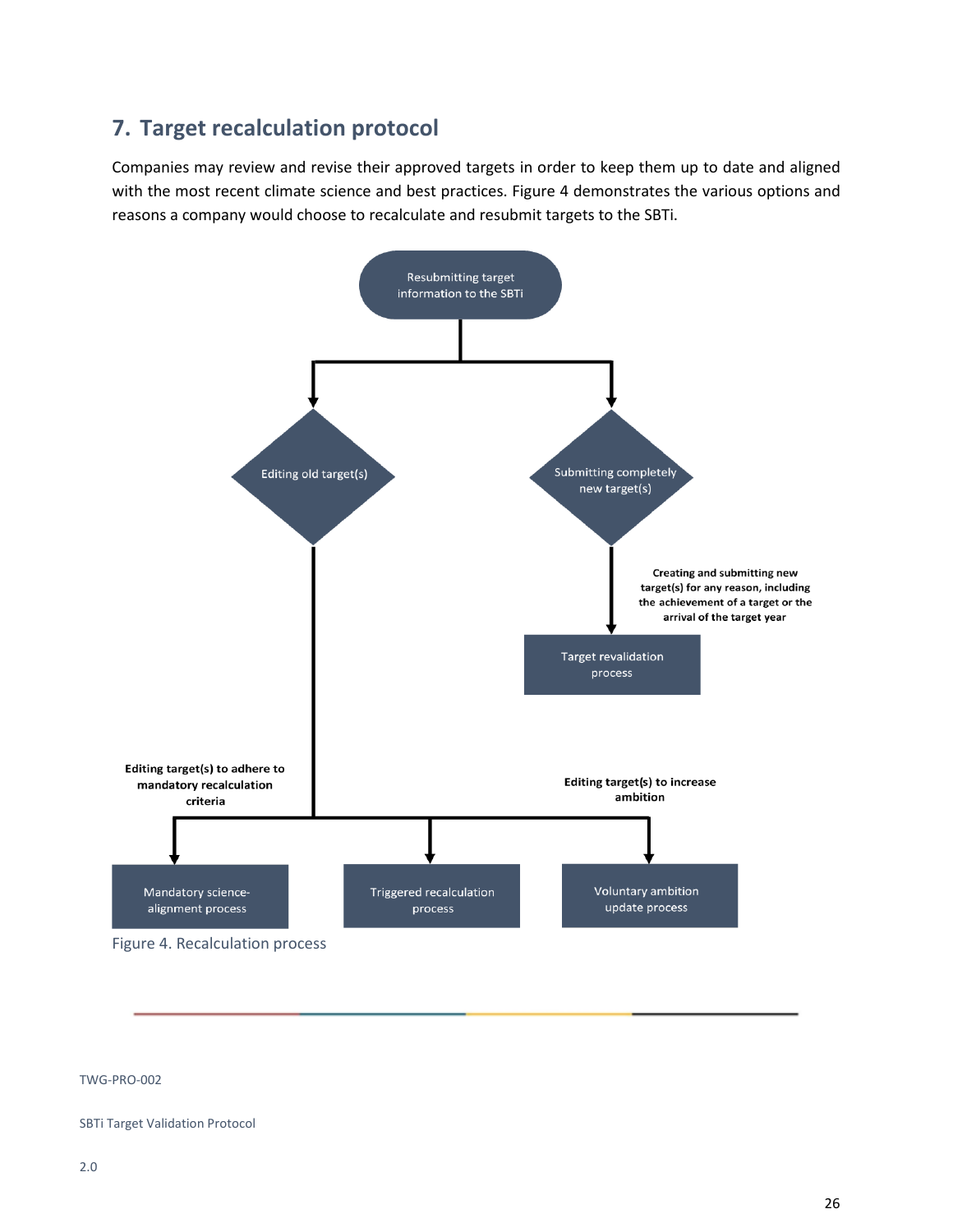## <span id="page-26-1"></span><span id="page-26-0"></span>**7.1. Updating and editing old targets**

## **7.1.1. Mandatory recalculation**

 **Mandatory target recalculation process -** concerns the updating of previously submitted targets to fulfill criterion C22:

"C22 - Mandatory target recalculation: To ensure consistency with the most recent climate science and best practices, targets must be reviewed, and if necessary, recalculated and revalidated, at a minimum every 5 years. The latest year in which companies with already approved targets must revalidate is 2025. Companies with an approved target that requires recalculation must follow the most recently applicable criteria at the time of resubmission."

When submitting under the mandatory update process, the following rules apply:

- All previously submitted targets must be assessed against current SBTi criteria at the time of submission
- Any targets not in line current SBTi criteria will be removed from SBTi website and communications; companies are able to edit previously submitted targets to ensure they are aligned with current SBTi criteria
- Date listed on website will be reflective of re-validation date, not of original submission date
- Submit via \$2490 target resubmission service

**Triggered recalculation process** – Updating previously submitted targets to reflect business changes or growth of exclusions beyond allowable thresholds.

The following changes should trigger a target recalculation:

- Scope 3 emissions become 40% or more of overall scope 1, 2 and 3 emissions;
- Exclusions in the inventory or target boundary change significantly and/or exceed allowable exclusion limits (more than 5% of scope 1 and 2 emissions and/or more than 32% of scope 3 emissions);
- Significant changes in company structure and activities (e.g., acquisitions, divestitures, mergers, insourcing or outsourcing, shifts in product or service offerings) that would affect the company's target boundary or ambition.
- Significant changes in data used to calculate the targets such as growth projections (e.g., discovery of significant errors or several cumulative errors that are collectively significant)
- Other changes to projections/assumptions used with science-based target setting methods.

#### TWG-PRO-002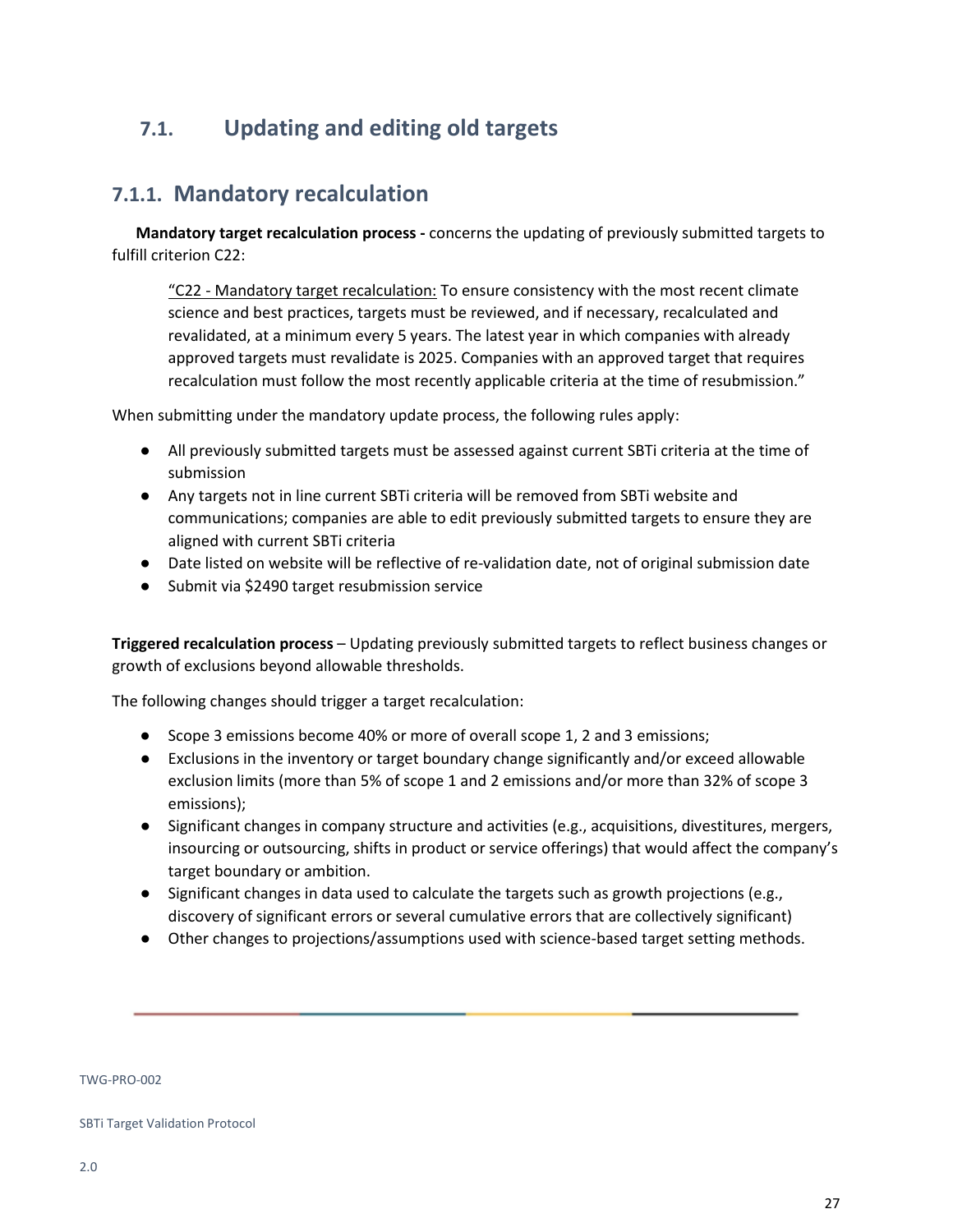When submitting under the triggered recalculation process, the following rules apply:

- Only the affected previously submitted target(s) must be assessed against current SBTi criteria at time of resubmission
- Active targets that are not affected by changes will not need to be brought in line with current SBTi criteria, effectively "grandfathering" unaffected targets
- If grandfathered targets remain part of the official target language, date listed on website will be reflective of the submission date of the earliest created target, not the re-validation date
- Submit via \$2490 target resubmission service

**Voluntary ambition update process –** See section 7.1 voluntary target ambition update for details.

## <span id="page-27-0"></span>**7.1.2. Submitting new targets**

**Target revalidation process -** concerns submitting new target(s) to the SBTi when a company already has approved SBTs. Likely reasons for a target resubmission process include:

- Designing new targets to increase the ambition of previously submitted target(s)
- Arriving at the target year of one or more targets, regardless of whether the target was achieved
- Submitting new targets to meet current SBTi criteria outside of the mandatory recalculation process
- Achieving a target ahead of time (before target year)

When submitting under the target revalidation process, the following rules apply:

- Only the newly submitted target(s) must be assessed against current SBTi criteria at time of resubmission
- Active targets that are not affected by new targets will not need to be brought in line with current SBTi criteria, effectively "grandfathering" unaffected targets
- If grandfathered targets remain part of the official target language, date listed on website will be reflective of the submission date of the earliest created target, not the re-validation date
- Submit via the target resubmission service

For all options except the voluntary update process, companies must submit an updated target submission form and submit via the target revalidation service in order to allow the SBTi to assess the nature and the impact of the relevant changes. It is highly recommended for companies to provide a detailed explanation of the causes and implications of the changes in relation to the methods, emissions factors, assumptions, company structure, inventory and/or targets in the newly submitted target submission form.

TWG-PRO-002

SBTi Target Validation Protocol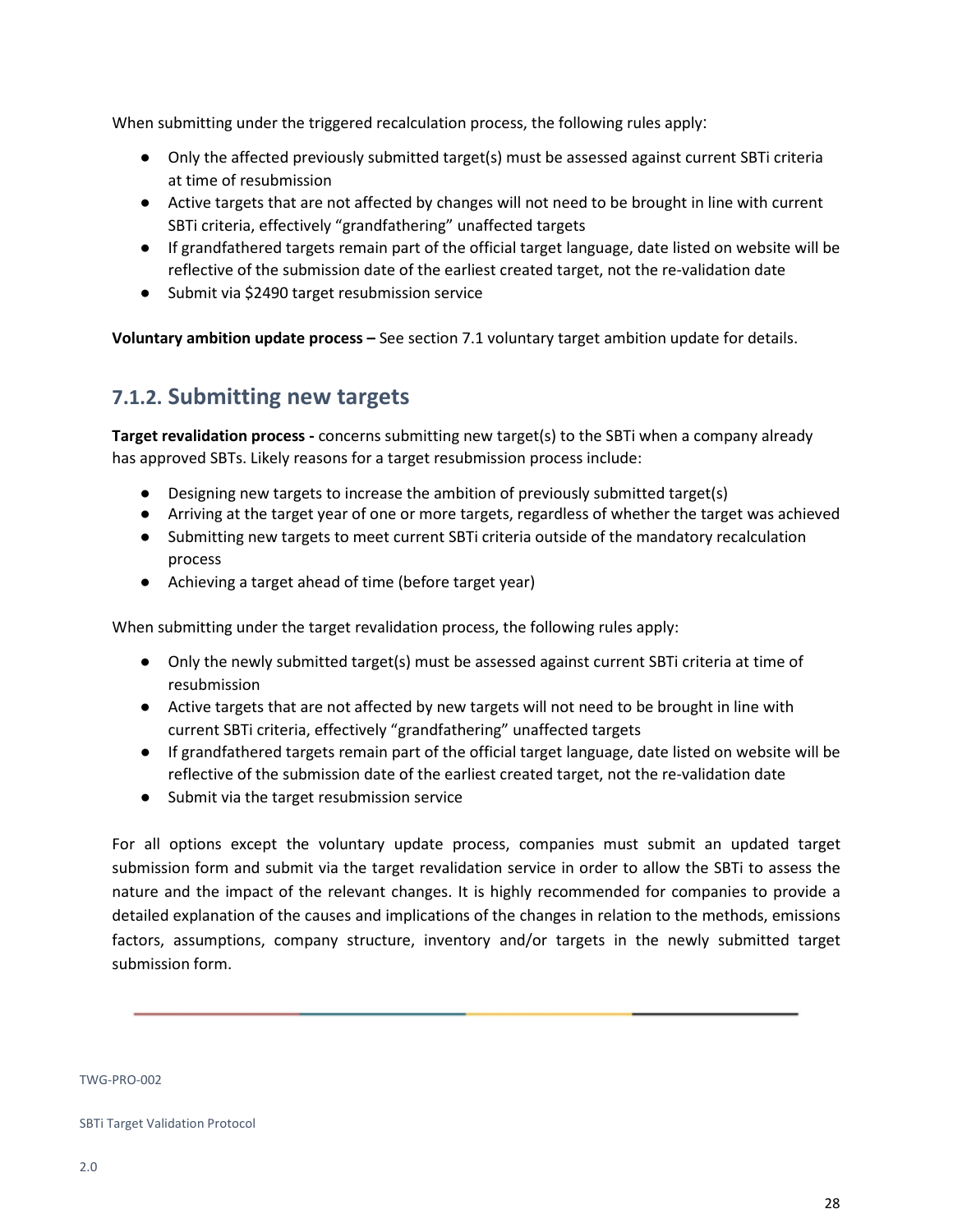## **7.1.3. Voluntary target ambition update**

Voluntary target recalculations occur if a company intends to increase its target ambition in order to comply with the most recent climate science or has achieved its target ahead of time and wishes to increase ambition. Recalculated targets should be aligned with either a well-below 2°C or a 1.5°C pathway. Companies wishing to validate their upgraded target(s) can follow a simplified process to achieve SBTi approval if they meet the following conditions:

- 1. Base year and target year of the updated target remains unchanged;
- 2. The assumptions used to model the original target continue to be valid (e.g., significance thresholds, boundary, growth projections, etc.)

Figure 5 outlines the process companies follow during the revalidation of their upgraded targets:

- 1. Company submits the one-page recalculation form;
- 2. Initial screening to check compliance with all conditions above;
- 3. Desk review to check ambition alignment;
- 4. Final decision on compliance is sent to companies

TWG-PRO-002

SBTi Target Validation Protocol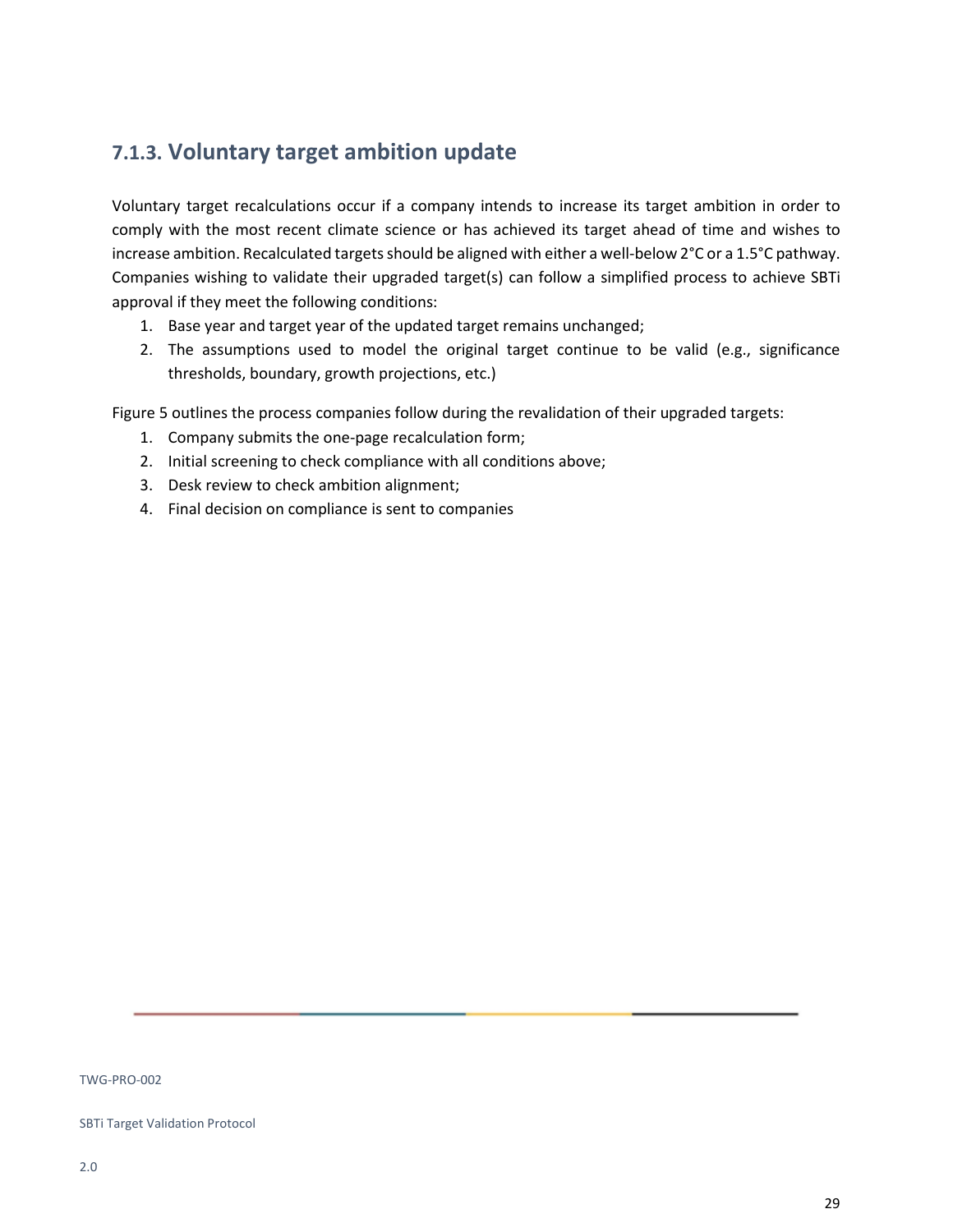

Figure 5. Target revalidation procedure

Companies not complying with the minimum temperature alignment thresholds will be provided with a simple feedback letter and/or redirected to use the target validation or target resubmission service. If you are interested in pursuing this option, please see the SBTi's [step by step guide](https://sciencebasedtargets.org/step-by-step-guide/) for more details and to obtain the one-page recalculation form.

TWG-PRO-002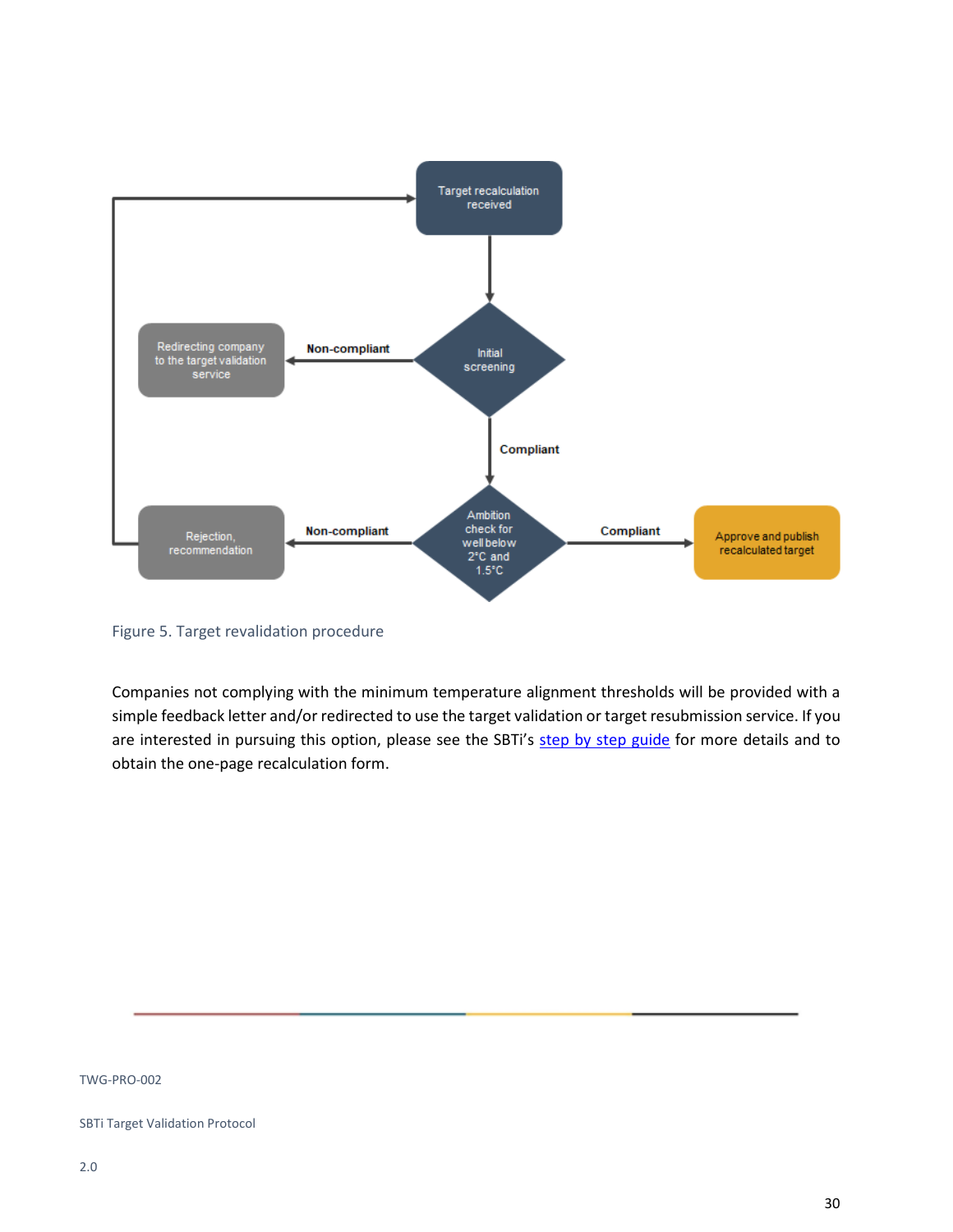

<span id="page-30-1"></span>info@sciencebasedtargets.org www.sciencebasedtargets.org



## **8. Assessment of SBTi criteria**

The SBTi criteria outline the minimum qualitative and quantitative criteria for targets to be recognized by the Science Based Targets initiative. The validation team reviews the submission form and associated documents to ensure that **all criteria are met for any target submission to be approved**. The interpretation and specific requirements of the criteria are presented in Table 7. This table provides more detailed information to companies on the procedure followed by the reviewer to assess each criterion, and a clear explanation on when the criterion is met.

<span id="page-30-0"></span>The validation team adheres to the criteria assessment table consistently for all companies' target validations and all decisions are justified using this guide. [1](#page-30-1)

 $1$  If a novel case appears in a target validation that is not explicitly covered in this guide, the target validation team will consult with the technical working group (TWG), and if necessary, bring to the Steering Committee for final decision-making. In such cases, there might be significant delay for the target validation team to deliver the final target decisions, and it cannot be guaranteed that targets that do not adhere to the protocol will be approved after the additional consultations with SBTi. If necessary, relevant sections of the target validation protocol will be updated to reflect the additional information/decision made.



PARTNER ORGANIZATIONS





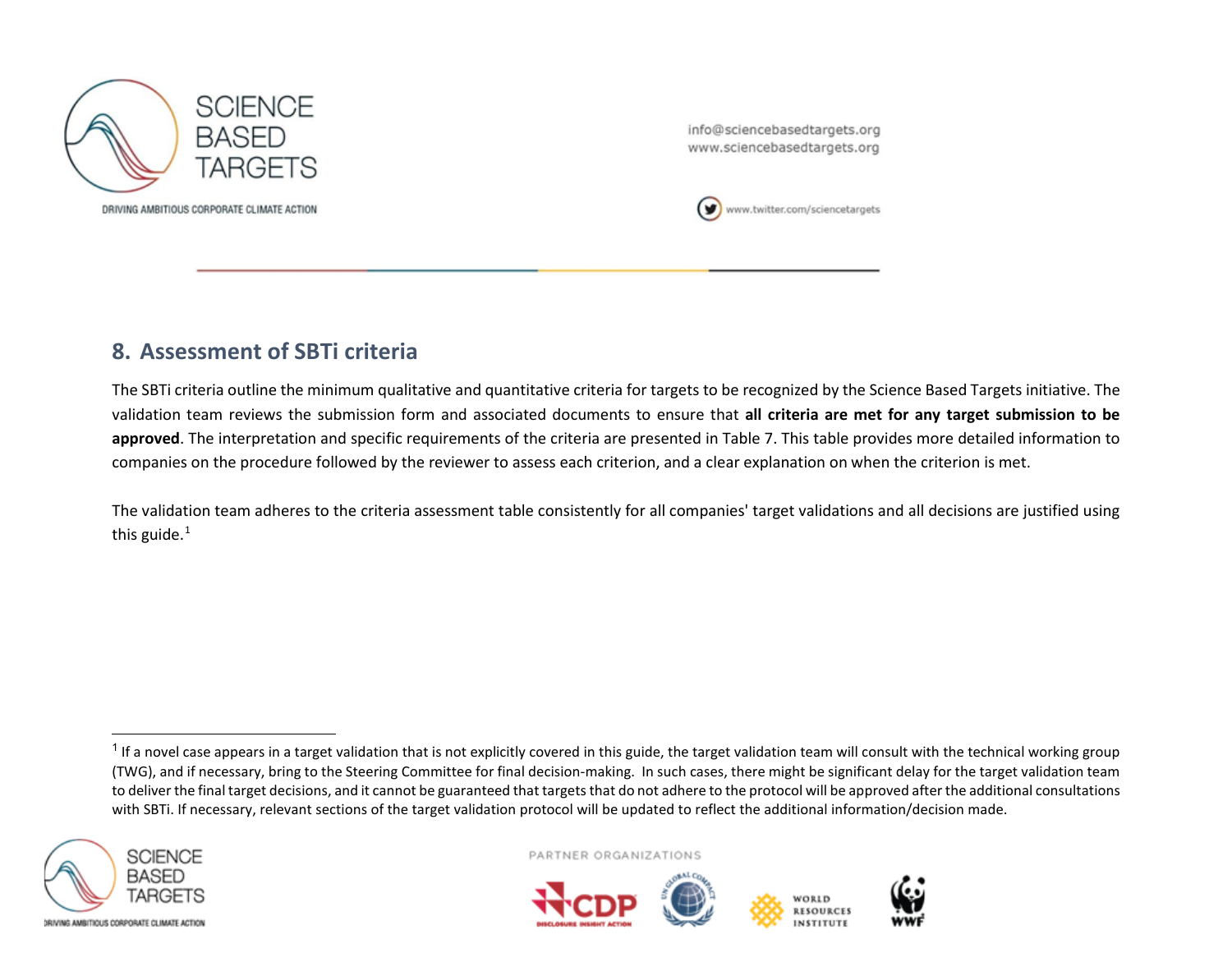### Table 7. Criteria Assessment Table

| <b>Criteria</b>                                                                                                                                                | Validation requirements, and                                                                                                                                                                                                                                                                                                                                                                                                                     | <b>Criterion assessment</b>                                                                                                                                                                                                                                                                                                                                                                  |
|----------------------------------------------------------------------------------------------------------------------------------------------------------------|--------------------------------------------------------------------------------------------------------------------------------------------------------------------------------------------------------------------------------------------------------------------------------------------------------------------------------------------------------------------------------------------------------------------------------------------------|----------------------------------------------------------------------------------------------------------------------------------------------------------------------------------------------------------------------------------------------------------------------------------------------------------------------------------------------------------------------------------------------|
|                                                                                                                                                                | recommendations                                                                                                                                                                                                                                                                                                                                                                                                                                  |                                                                                                                                                                                                                                                                                                                                                                                              |
| $C1 -$ Scopes<br>The targets must cover company-wide<br>scope 1 and scope 2 emissions, as<br>defined by the GHG Protocol Corporate<br>Standard.                | At least one target covering scope 1 (S1)<br>and scope 2 (S2) must be submitted<br>(which may be a combined target or<br>separate targets) if each scope's emissions<br>are above the minimum threshold for<br>exclusion (5% of overall scope 1 and 2<br>emissions).<br>Either percentage-based emission-<br>$\bullet$                                                                                                                           | <b>Criterion met if:</b><br>Targets cover both S1 and S2 separately or as a<br>combined target, OR<br>S1 or S2 make up less than 5% of combined S1+S2<br>$\bullet$<br>emissions and this scope is not covered by a target<br>(e.g. if S1 makes up 3% of overall S1+S2 emissions,<br>only a S2 target is required as long as it covers 95%<br>or more of combined S1+2 emissions)             |
|                                                                                                                                                                | reduction targets or renewable energy<br>procurement targets are acceptable for S2<br>emissions.<br>A full scope can be excluded from the<br>$\bullet$<br>target boundary if it represents less than<br>5% of combined scope 1 and 2 emissions.                                                                                                                                                                                                  | Criterion not met if:<br>No S1 or S2 target is set and that scope makes up<br>more than 5% of overall S1+S2 emissions                                                                                                                                                                                                                                                                        |
| C2 - Significance thresholds<br>Companies may exclude up to 5% of<br>scope 1 and scope 2 emissions<br>combined in the boundary of the<br>inventory and target. | The GHG inventory must account for at<br>$\bullet$<br>least 95% of corporate-wide emissions.<br>All exclusions (e.g., activities, facilities)<br>$\bullet$<br>must be clearly justified with estimates of<br>associated emissions value.<br>Specific regions/business activities can be<br>$\bullet$<br>excluded if they represent less than 5% of<br>total S1 and 2 emissions. If specific regions<br>or business sections are excluded from S1 | <b>Criterion met if:</b><br>No GHG emissions are excluded from the S1 and S2<br>inventory or target boundary, OR<br>GHG exclusions of S1 and S2 combined in the<br>$\bullet$<br>inventory and target boundary represent less than<br>5% of total S1 and S2 emissions, AND<br>If exclusions include specific regions or business,<br>$\bullet$<br>the company confirms it will follow the C23 |

TWG-PRO-002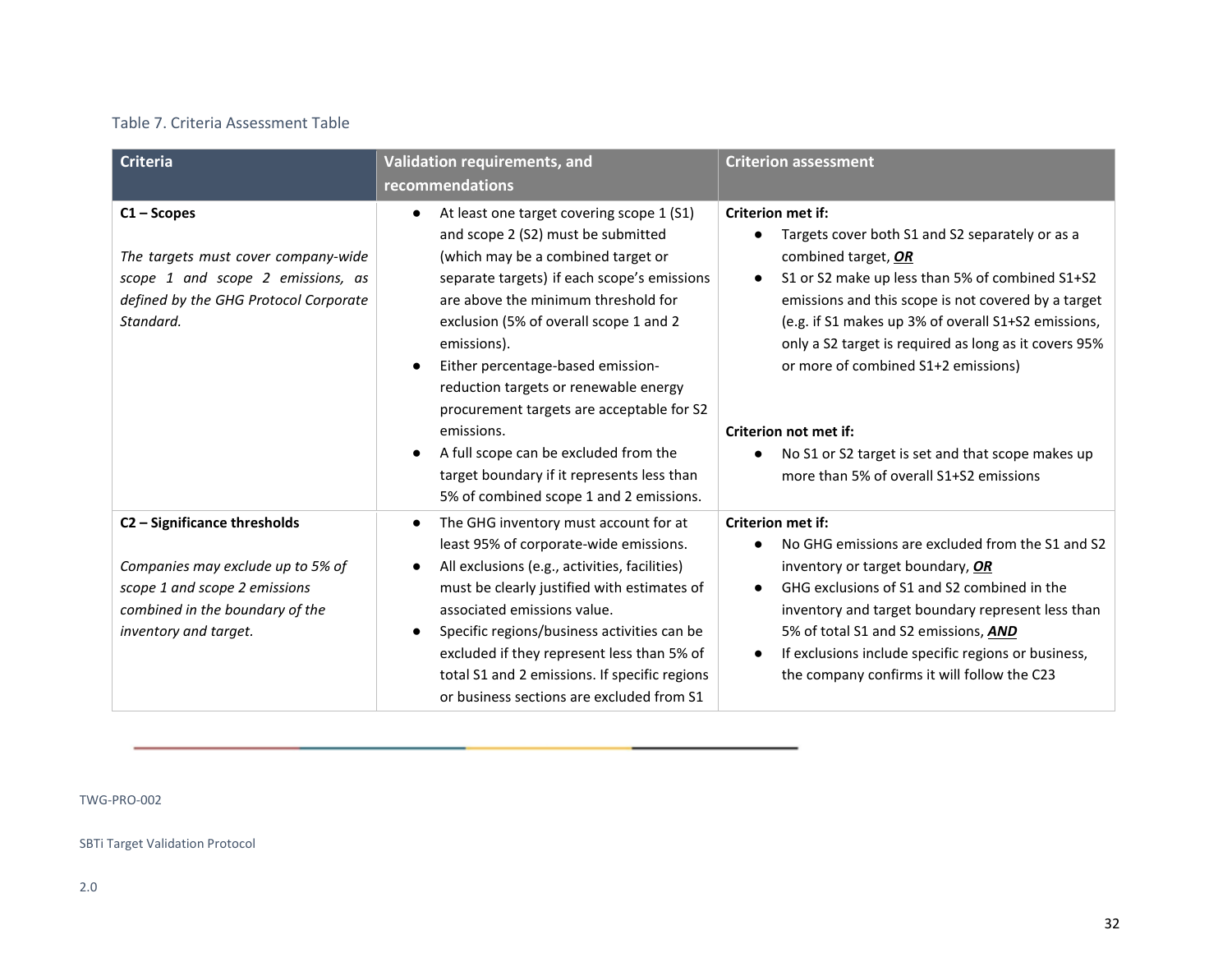|                                                                                                                                | or S2, the company must assess if these<br>emissions are relevant for S3 accounting<br>and account for them per the requirement<br>of the GHGP Scope 3 Standard.<br>If specific regions or business sections are<br>excluded, provided total exclusions<br>remain below 5%, recalculation of targets<br>is required if those regions/business<br>sections increase significantly as per C23<br>recalculation criteria. However,<br>companies cannot include specific regions<br>and businesses in the official target<br>language. | recalculation criteria and will not include these<br>specifications in the official target language<br>Criterion not met if:<br>Exclusions of one or more activities are listed<br>$\bullet$<br>for which no reasonable justification is provided,<br>OR<br>The GHG exclusions of S1 and S2 combined in the<br>$\bullet$<br>inventory and target boundary represent more<br>than 5% of total S1 and S2 emissions (e.g. A<br>company excluding 3% in their GHG inventory and<br>3% in their target boundary and these emissions do<br>not overlap, this would represent 6% total<br>exclusions.) |
|--------------------------------------------------------------------------------------------------------------------------------|------------------------------------------------------------------------------------------------------------------------------------------------------------------------------------------------------------------------------------------------------------------------------------------------------------------------------------------------------------------------------------------------------------------------------------------------------------------------------------------------------------------------------------|-------------------------------------------------------------------------------------------------------------------------------------------------------------------------------------------------------------------------------------------------------------------------------------------------------------------------------------------------------------------------------------------------------------------------------------------------------------------------------------------------------------------------------------------------------------------------------------------------|
| $C3 -$ Greenhouse gases<br>The targets must cover all relevant<br>GHGs as required per the GHG Protocol<br>Corporate Standard. | All relevant GHGs required as per the<br>$\bullet$<br>Kyoto Protocol (CO <sub>2</sub> , CH <sub>4</sub> , N <sub>2</sub> O, HFC, PFC,<br>SF6, NF3) must be included.<br>GHG exclusions must be clearly justified,<br>and not exceed 5% of total S1 and 2<br>emissions.<br>The GHG inventory is assessed to ensure<br>any relevant non-CO <sub>2</sub> GHG were not<br>unreasonably omitted.                                                                                                                                        | <b>Criterion met if:</b><br>No GHG exclusions are reported, OR<br>$\bullet$<br>Exclusion of one or more GHG(s) is reported,<br>$\bullet$<br>representing no more than 5% of the inventory<br>and target boundary and a reasonable justification<br>is provided.<br>Criterion not met if:<br>Exclusion of one or more GHG(s), representing<br>$\bullet$<br>more than 5% of the inventory and the target<br>boundary, OR                                                                                                                                                                          |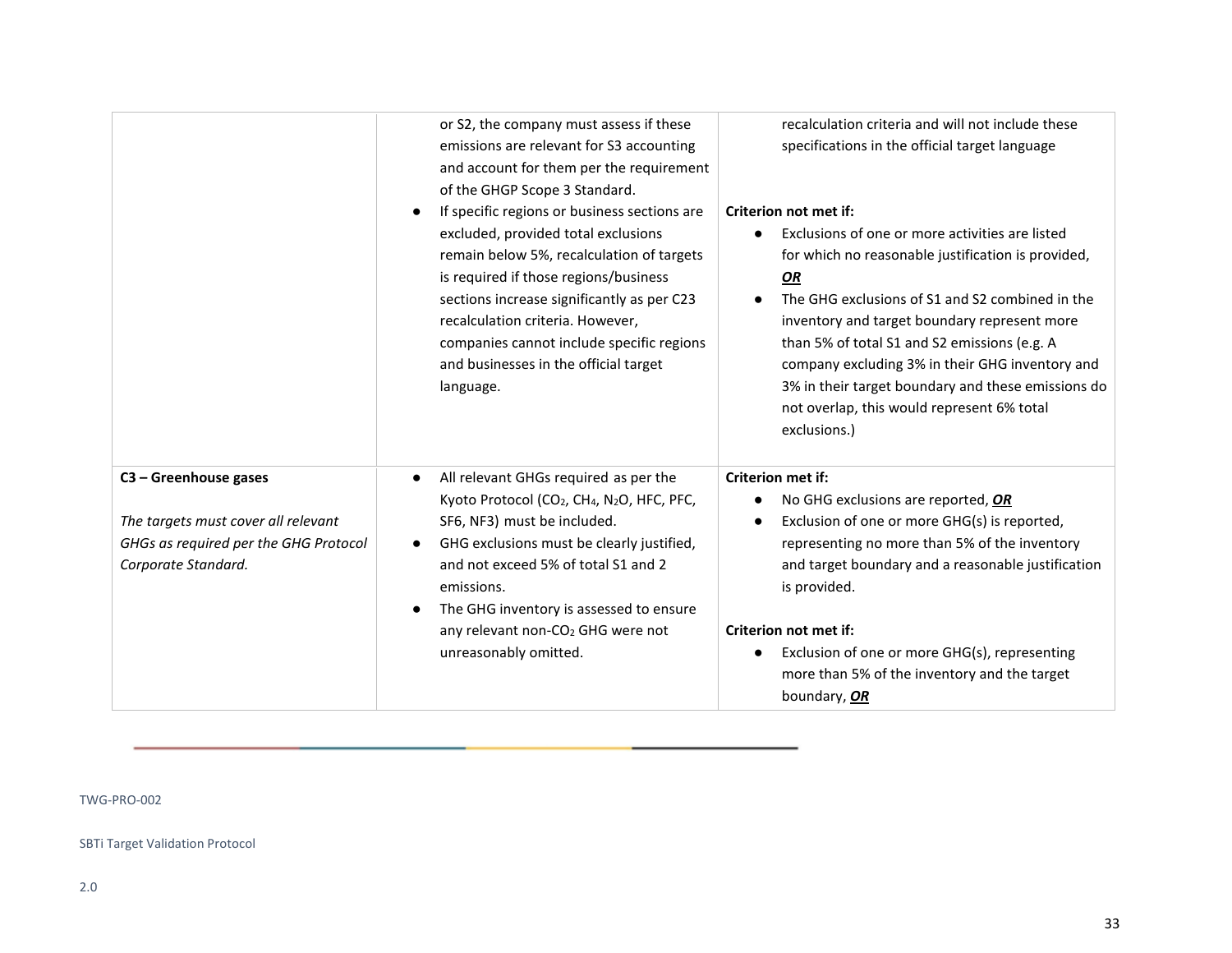|                                                                                                                                                                                                                                                                                                                                                                                                                                                                                                                                                                                                                                                                                                                                                                                                                                                             | Exclusions of one or more GHG(s) for which no<br>$\bullet$<br>reasonable justification is provided                                                                                                                                                                                                                                                                                                                                                                                                                                                                                                                                                                                                                                                                                                                                                                                                                                                                                                                                                                                                                                                                                                                                                                                                                                                                                                                                                                                                                                                                                                                                                                                                                                                                                                                                                                                        |
|-------------------------------------------------------------------------------------------------------------------------------------------------------------------------------------------------------------------------------------------------------------------------------------------------------------------------------------------------------------------------------------------------------------------------------------------------------------------------------------------------------------------------------------------------------------------------------------------------------------------------------------------------------------------------------------------------------------------------------------------------------------------------------------------------------------------------------------------------------------|-------------------------------------------------------------------------------------------------------------------------------------------------------------------------------------------------------------------------------------------------------------------------------------------------------------------------------------------------------------------------------------------------------------------------------------------------------------------------------------------------------------------------------------------------------------------------------------------------------------------------------------------------------------------------------------------------------------------------------------------------------------------------------------------------------------------------------------------------------------------------------------------------------------------------------------------------------------------------------------------------------------------------------------------------------------------------------------------------------------------------------------------------------------------------------------------------------------------------------------------------------------------------------------------------------------------------------------------------------------------------------------------------------------------------------------------------------------------------------------------------------------------------------------------------------------------------------------------------------------------------------------------------------------------------------------------------------------------------------------------------------------------------------------------------------------------------------------------------------------------------------------------|
| C4 - Bioenergy accounting<br>Direct CO2 emissions from the<br>combustion of biofuels and/or biomass<br>feedstocks, as well as sequestered<br>carbon associated with such types of<br>bioenergy feedstock, must be included<br>alongside the company's inventory and<br>must be included in the target<br>boundary when setting a science-based<br>target and when reporting progress<br>against that target. If biogenic carbon<br>emissions from biofuels and/or<br>biomass feedstocks are accounted for<br>as neutral, the company must provide<br>justification of the underlying<br>assumptions. Companies must report<br>emissions from N2O and CH4 from<br>bioenergy use under scope 1, 2, or 3, as<br>required by the GHG Protocol, and<br>must apply the same requirements on<br>inventory inclusion and target<br>boundary as for biogenic carbon. | Companies using bioenergy must report<br><b>Criterion met if:</b><br>$\bullet$<br>direct CO <sub>2</sub> emissions from combustion of<br>Bioenergy is not being used and no<br>$\bullet$<br>biofuels and/or biomass feedstocks<br>emissions/removals are reported, OR<br>Bioenergy is being used and the related CO <sub>2</sub><br>alongside the inventory.<br>$\bullet$<br>emissions/removals are reported alongside the<br>Following the GHGP, CH <sub>4</sub> and N <sub>2</sub> O<br>emissions associated with biofuels and<br>inventory and included in the target boundary,<br>biomass combustion should be reported<br><b>AND</b><br>the associated $CH_4$ and $N_2O$ emissions are be<br>under scopes 1, 2 or 3, as relevant. This<br>also applies to companies that assume net<br>reported in the corresponding scopes 1, 2 or 3, as<br>zero carbon emissions from use of<br>relevant.(1), <b>AND</b><br>Companies agree to include the footnote with the<br>bioenergy.<br>Companies using bioenergy must disclose<br>target language.(2), AND<br>the justifications/assumptions on the<br>Companies must provide details on the methods<br>$\bullet$<br>used to calculate these emissions/ removals until<br>methods and renewability of the<br>SBTi-endorsed method becomes available, and<br>bioenergy sources. This will include<br>agree to adjust its figures in the future if<br>assumptions on emission factors.<br>Companies using bioenergy must also<br>necessary.(3)<br>confirm that they will update their<br>Requirements (1), (2), and (3), still apply to<br>inventory if/when the SBTi endorses<br>companies assuming net zero carbon emissions<br>from use of bioenergy.<br>specific methods/factors for estimating<br>these emissions/removals.<br>Criterion not met if:<br>Companies using bioenergy must confirm<br>that emissions and removals associated |
|                                                                                                                                                                                                                                                                                                                                                                                                                                                                                                                                                                                                                                                                                                                                                                                                                                                             | with bioenergy feedstock are included in                                                                                                                                                                                                                                                                                                                                                                                                                                                                                                                                                                                                                                                                                                                                                                                                                                                                                                                                                                                                                                                                                                                                                                                                                                                                                                                                                                                                                                                                                                                                                                                                                                                                                                                                                                                                                                                  |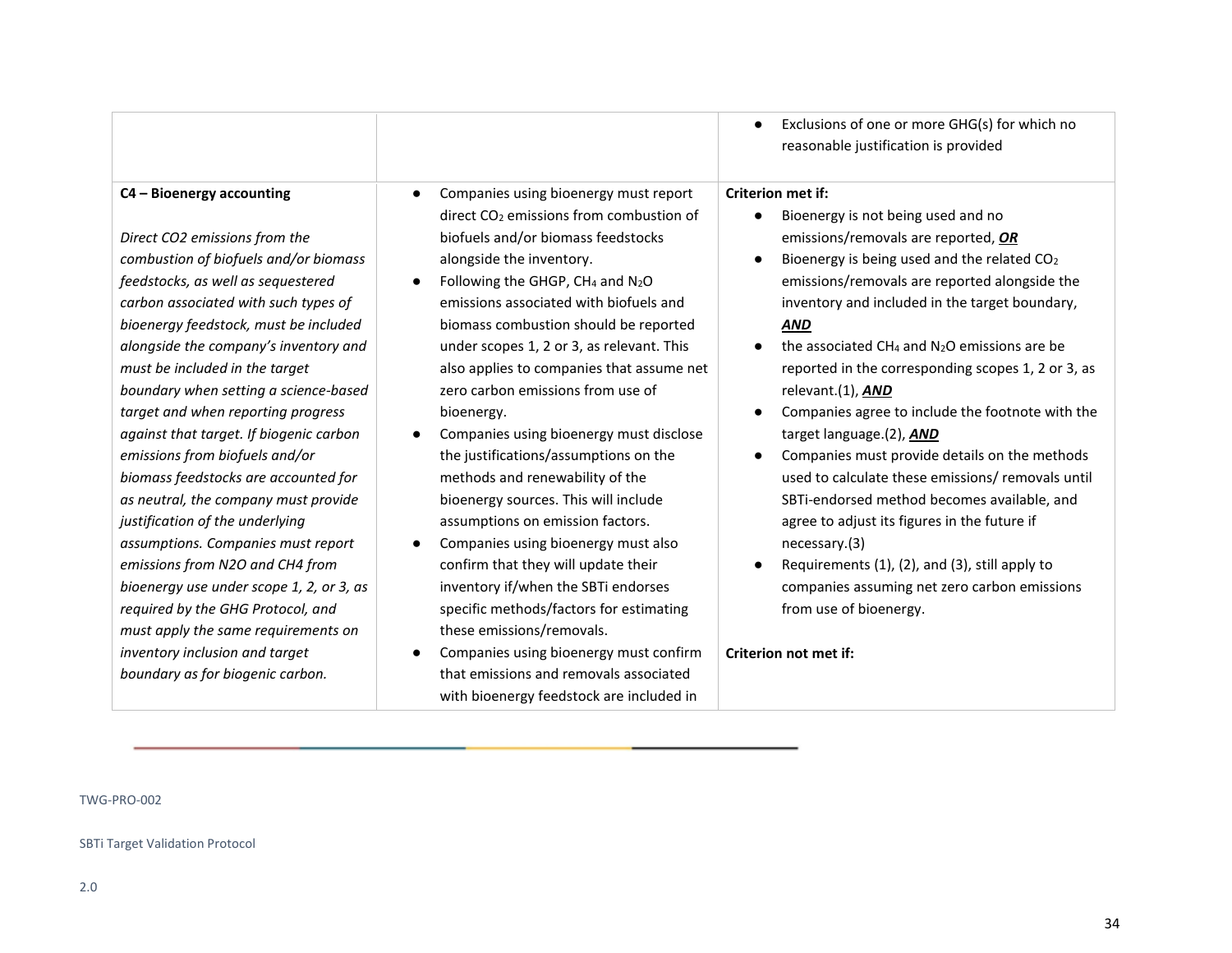| the target boundary. This applies even if<br>the companies assume net zero carbon<br>emissions from use of bioenergy.<br>For targets that include bioenergy, the<br>target language must include the<br>following footnote: "*The target boundary<br>includes biogenic emissions and removals<br>from bioenergy feedstocks."<br>Non-bioenergy related biogenic emissions | Bioenergy is being used but the related emissions<br>and removals are not disclosed with the GHG<br>inventory, OR<br>Bioenergy is being used and disclosed alongside<br>the inventory, CH <sub>4</sub> and N <sub>2</sub> O are reported in the<br>corresponding scopes, but related<br>emissions/removals are not included in the target<br>boundary, OR<br>Bioenergy is being used, disclosed alongside the                                                                                                                                |
|--------------------------------------------------------------------------------------------------------------------------------------------------------------------------------------------------------------------------------------------------------------------------------------------------------------------------------------------------------------------------|----------------------------------------------------------------------------------------------------------------------------------------------------------------------------------------------------------------------------------------------------------------------------------------------------------------------------------------------------------------------------------------------------------------------------------------------------------------------------------------------------------------------------------------------|
| must be reported alongside the inventory<br>and must be included in the target<br>boundary. GHG removals that are not<br>associated with bioenergy feedstock are<br>currently not accepted to count as<br>progress towards SBTs or to net emissions<br>in the inventory.                                                                                                 | inventory, CH <sub>4</sub> and N <sub>2</sub> O are reported in the<br>corresponding scopes, related emissions/removals<br>are included in the target boundary, but the<br>company refuses to include the footnote in the<br>target language that "*The target boundary<br>includes biogenic emissions and removals from<br>bioenergy feedstocks." OR<br>Bioenergy is being used, disclosed alongside the                                                                                                                                    |
|                                                                                                                                                                                                                                                                                                                                                                          | inventory, CH <sub>4</sub> and N <sub>2</sub> O are reported in the<br>corresponding scopes, related emissions/removals<br>are included in the target boundary, the company<br>agrees to include the footnote in the target<br>language, but does not agree to update its<br>inventory using SBTi-endorsed methodology and<br>factors, if they become available in the future.<br>Bioenergy is being used and the company complies<br>with all the related requirements but fails to<br>provide proper justifications for the assumptions of |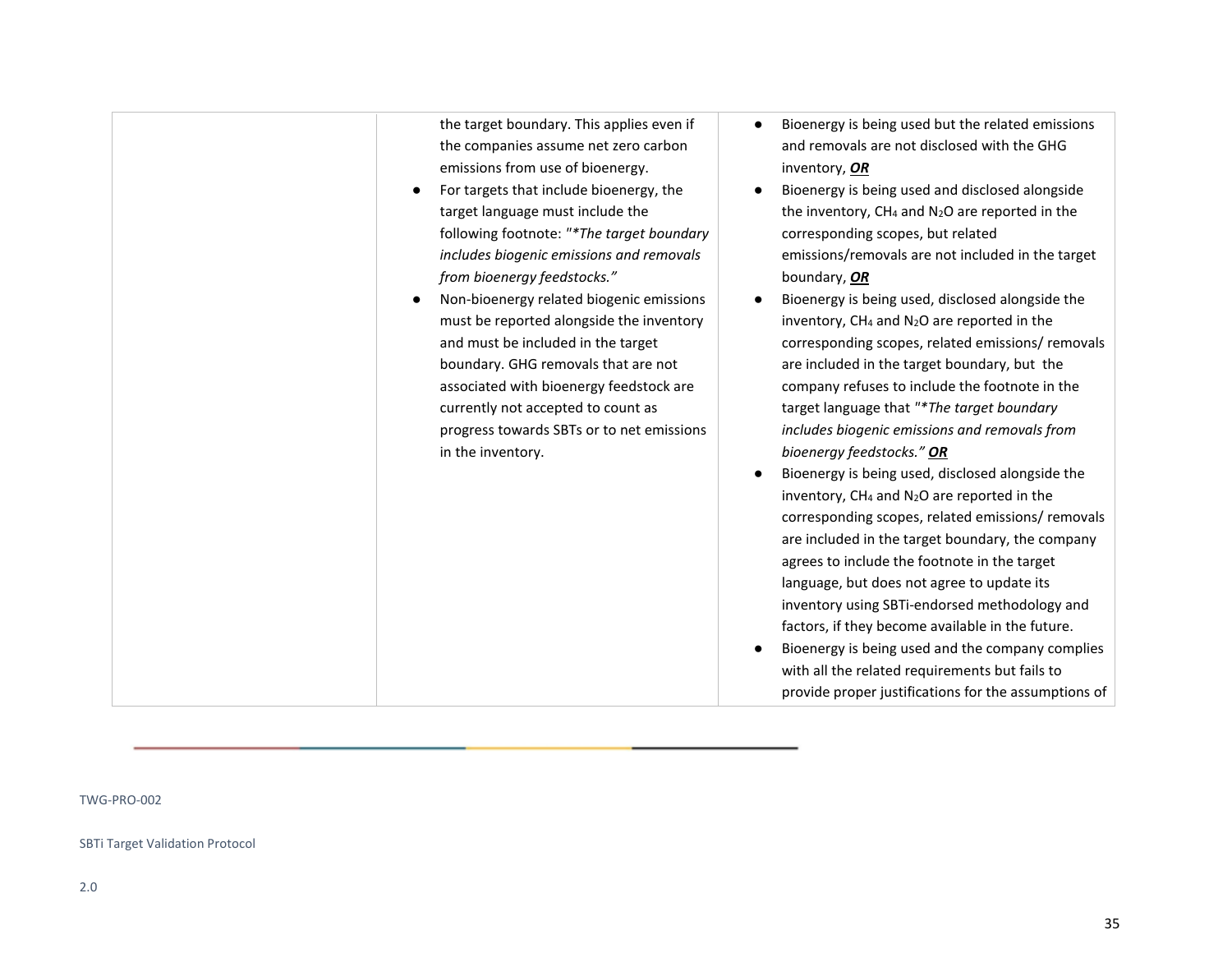|                                                                                                                                                                                                                                                                                                                                                                                                                                                                                                                                                                                             |                                                                                                                                                                                                                                                                                                    | net zero carbon emissions from the use of<br>bioenergy                                                                                                                                                                                                                                                                                                                                                         |
|---------------------------------------------------------------------------------------------------------------------------------------------------------------------------------------------------------------------------------------------------------------------------------------------------------------------------------------------------------------------------------------------------------------------------------------------------------------------------------------------------------------------------------------------------------------------------------------------|----------------------------------------------------------------------------------------------------------------------------------------------------------------------------------------------------------------------------------------------------------------------------------------------------|----------------------------------------------------------------------------------------------------------------------------------------------------------------------------------------------------------------------------------------------------------------------------------------------------------------------------------------------------------------------------------------------------------------|
| <b>C5 - Subsidiaries:</b><br>It is recommended that companies<br>submit targets only at the parent- or<br>group-level, not the subsidiary level.<br>Parent companies must include the<br>emissions of all subsidiaries in their<br>target submission, in accordance with<br>boundary criteria above. In cases<br>where both parent companies and<br>subsidiaries submit targets, the parent<br>company's target must also include the<br>emissions of the subsidiary if it falls<br>within the parent company's emissions<br>boundary given the chosen inventory<br>consolidation approach. | Companies should disclose all subsidiaries<br>$\bullet$<br>in the submission form and outline which<br>subsidiaries are included in the GHG<br>inventory and target boundary<br>Subsidiaries excluded from the GHG<br>inventory and/or target boundary must be<br>clearly justified by the company | <b>Criterion met if:</b><br>The company reports and accounts for all relevant<br>subsidiaries in the GHG inventory and target<br>boundary<br>Criterion not met if:<br>The company does not report relevant subsidiaries<br>and fails to include them in the GHG inventory and<br>target boundary, OR<br>The company does not provide sufficient<br>justification for the exclusion of specific<br>subsidiaries |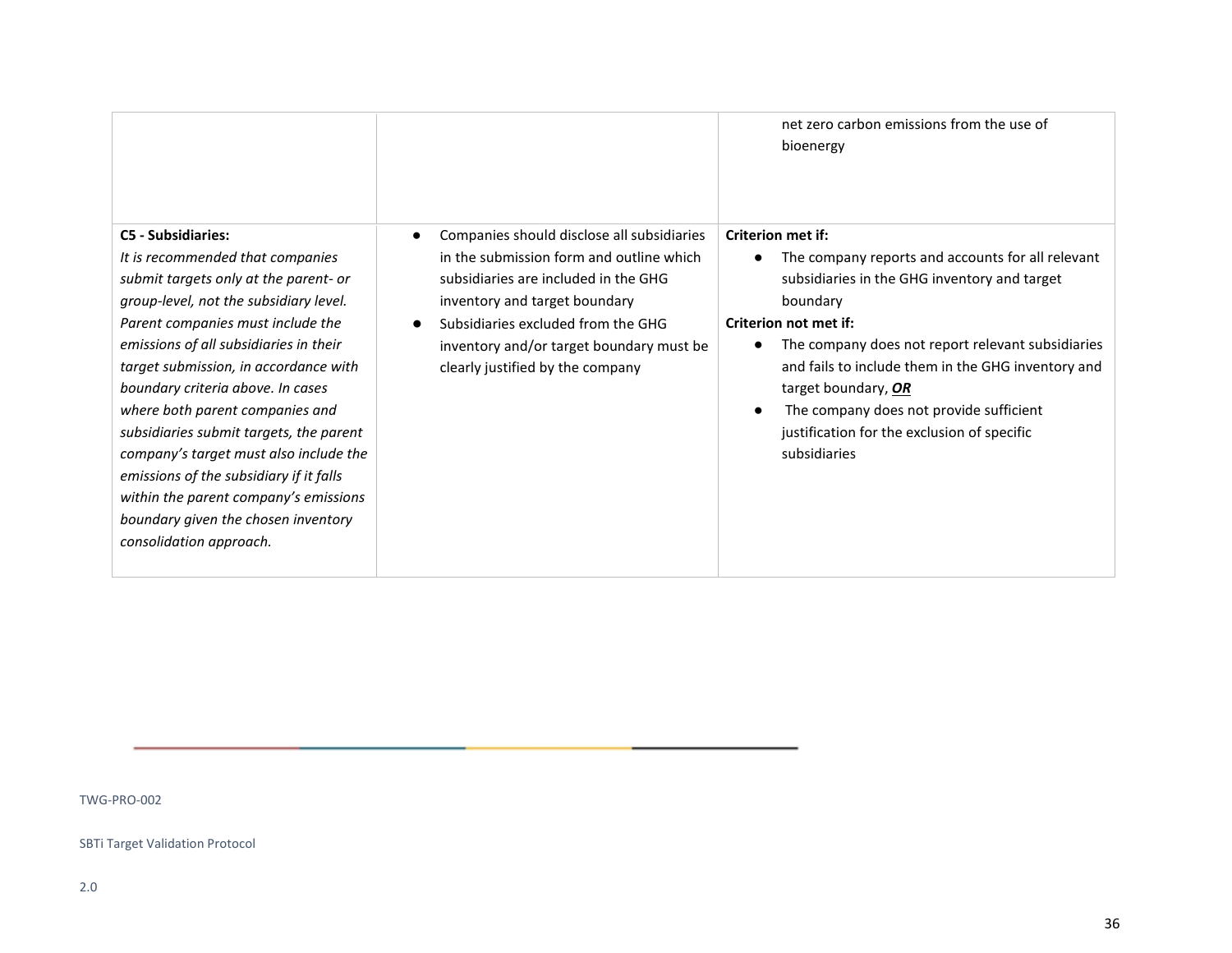#### **C6 – Base and target years**

*Targets must cover a minimum of 5 years and a maximum of 15 years from the date the target is submitted to the SBTi for an official validation.*

- If the target is submitted for validation in the first half of the year (i.e., by the end of June), the timeframe includes the year of submission. If submitted in the second half of the year, the timeframe begins from the start of the following year.
- E.g., for targets submitted for an official validation in first half of 2020 the valid target years are between 2024 and 2034 inclusive. For those submitted in the second half of 2020 the valid target years are between 2025 and 2035 inclusive.
- Long-term targets (15 years from the date of submission up to 2050) can be validated as *additional optional targets* but are not sufficient on their own to meet this criterion. Long term targets can only be validated if relevant ambition criteria, C7 and C8, are met.
- Base years should cover a complete past calendar or financial year.
- It is recommended companies choose the most recent year for which data is available as the target base year.
- It is recommended companies use the same base year and most recent year when reporting greenhouse gas

#### **Criterion met if:**

- The target year is between 5 and 15 years (inclusive) from the date of submission to the SBTi, **AND**,
- Base year data is for a complete past calendar or financial year

#### **Criterion not met if:**

- The target year is not between 5 and 15 years (inclusive) from the date of submission to the SBTi, *OR*
- Base year data is not available for a complete past calendar or financial year, *OR*
- Only a long-term target (15 years from the date of submission up to 2050) has been submitted.

#### TWG-PRO-002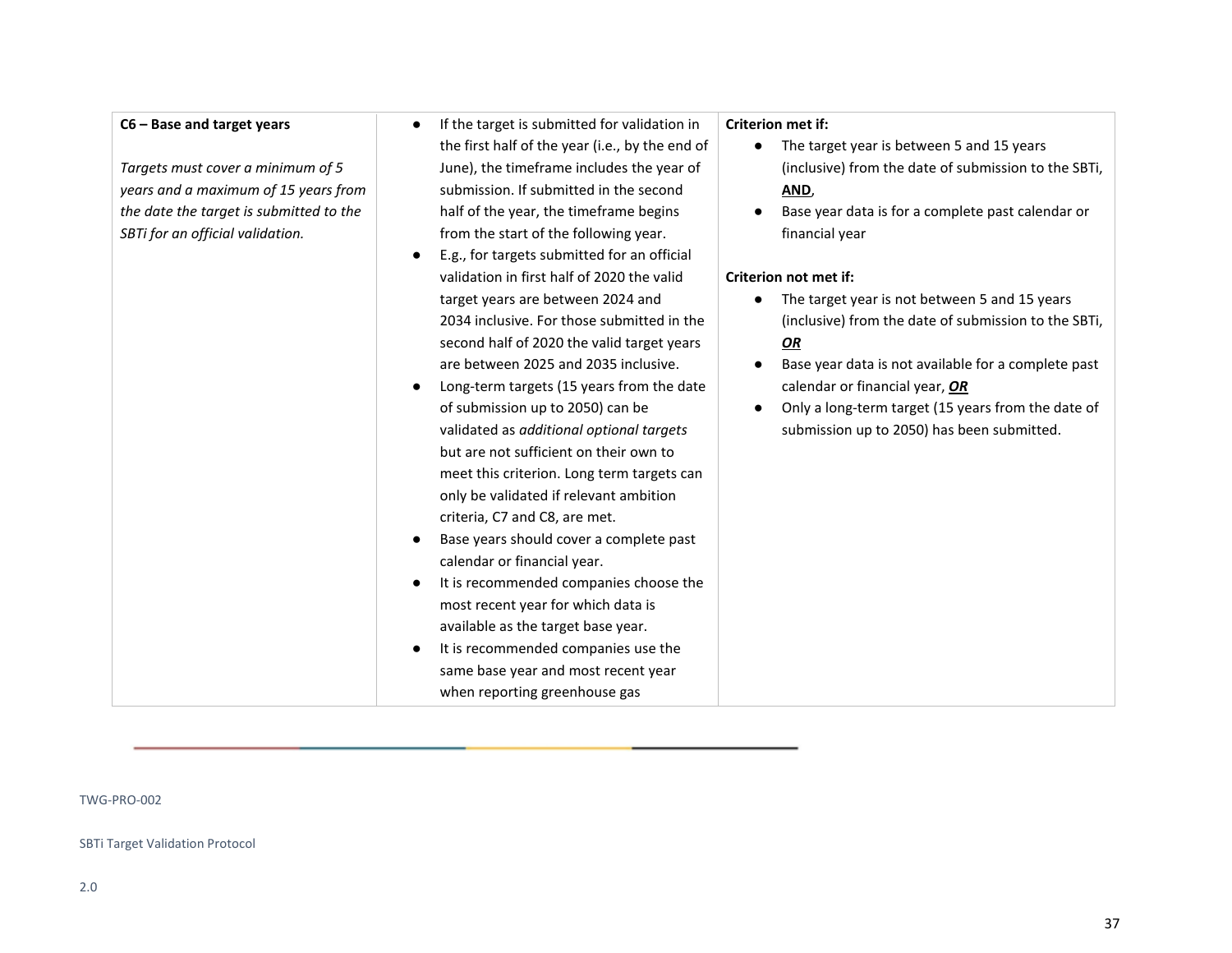|                                           | companies can report a different year for<br>scope 3 when compared to scope 1 and 2.<br>Scope 1 and 2 base years and most recent<br>years must be consistent, however.<br>It is recommended that companies use the<br>$\bullet$<br>same base and target years for all targets<br>within the mid-term timeframe and all<br>targets within the long-term timeframe. |                                                                |
|-------------------------------------------|-------------------------------------------------------------------------------------------------------------------------------------------------------------------------------------------------------------------------------------------------------------------------------------------------------------------------------------------------------------------|----------------------------------------------------------------|
| C7 - Progress to date                     | This criterion is only relevant for percentage-based                                                                                                                                                                                                                                                                                                              | The criterion is met if the most recent year is not more than  |
|                                           | emission reduction targets. This criterion does not                                                                                                                                                                                                                                                                                                               | 2 years prior to the year of submission, AND                   |
| Targets that have already been            | apply to renewable energy targets.                                                                                                                                                                                                                                                                                                                                |                                                                |
| achieved by the date they are             | Targets must not have already been<br>$\bullet$                                                                                                                                                                                                                                                                                                                   | If target is absolute-based, criterion met if:                 |
| submitted to the SBTi are not             | achieved by the submission date.                                                                                                                                                                                                                                                                                                                                  | Forward-looking ambition is aligned with a linear<br>$\bullet$ |
| acceptable. The SBTi uses the year the    | The most recent GHG inventory provided<br>$\bullet$                                                                                                                                                                                                                                                                                                               | reduction rate of at least 2.5% per year.                      |
| target is submitted to the initiative (or | must be for a complete year, less than two                                                                                                                                                                                                                                                                                                                        |                                                                |
| the most recent completed GHG             | years prior to the year of submission. For                                                                                                                                                                                                                                                                                                                        | If target is intensity-based, criterion met if:                |
| inventory) to assess forward-looking      | targets submitted for an official validation                                                                                                                                                                                                                                                                                                                      | A relevant SDA pathway is used AND forward-                    |
| ambition. The most recent completed       | in 2020, the most recent inventory data                                                                                                                                                                                                                                                                                                                           | looking ambition is aligned with the minimum                   |
| GHG inventory must not be earlier than    | submitted must be for no earlier than                                                                                                                                                                                                                                                                                                                             | ambition threshold of the relevant SDA pathway,                |
| two years prior to the year of            | 2018.                                                                                                                                                                                                                                                                                                                                                             | <b>OR</b>                                                      |

**If target is absolute-based:**

inventories to the SBTi, but if necessary,

#### TWG-PRO-002

SBTi Target Validation Protocol

*submission.*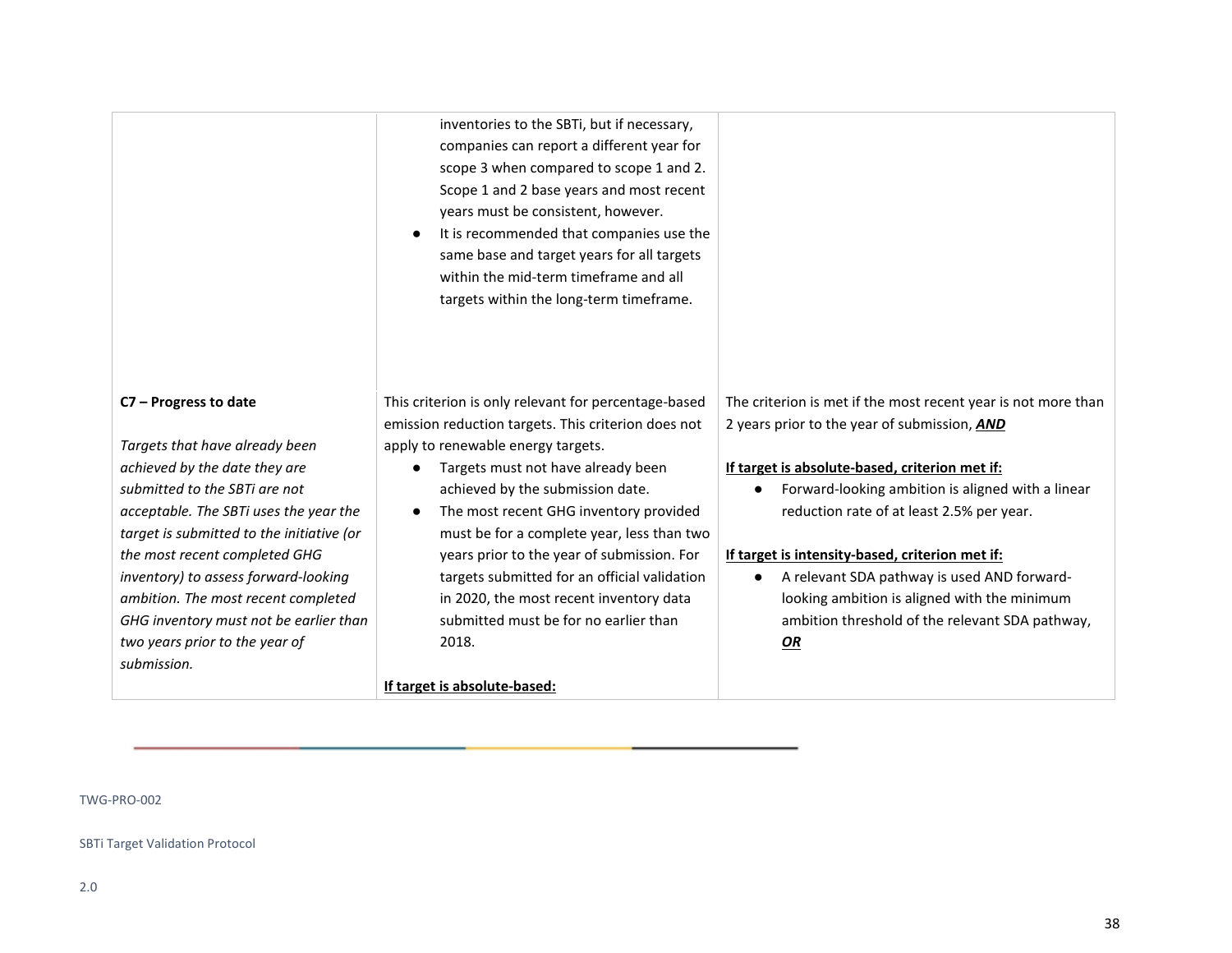Forward-looking ambition (i.e., ambition from the most recent year of data to the target year) must be, at a minimum, aligned with the well-below 2°C ambition threshold.

### **If target is intensity-based:**

If an SDA pathway is relevant:

● The pathway must be representative of the company's activities and the forwardlooking ambition must be aligned with the minimum ambition threshold of the relevant SDA pathway or the minimum well-below 2°C ambition threshold of the absolute contraction approach. This means that companies must determine target ambition based on SDA results using most recent emissions and activity data.

If no SDA pathway is relevant:

- The company should translate the intensity target into absolute emissions reductions in order to be able to assess ambition and progress to date.
- Activity (for which the intensity target is based on) for the base year, most recent

● Forward-looking ambition in absolute terms is aligned with a linear reduction rate of at least 2.5% per year.

### **If target is absolute-based, criterion not met if:**

● Forward-looking ambition is less than a linear reduction rate of at least 2.5% per year.

### **If target is intensity-based, criterion not met if:**

- A relevant SDA pathway is used AND forwardlooking ambition is not aligned with the minimum ambition threshold of the relevant SDA pathway, *OR*
- Forward-looking ambition in absolute terms is less than a linear reduction rate of at least 2.5% per year, *OR*
- Company is unable to provide relevant activity/growth data to be able to assess the intensity target's forward-looking ambition.

TWG-PRO-002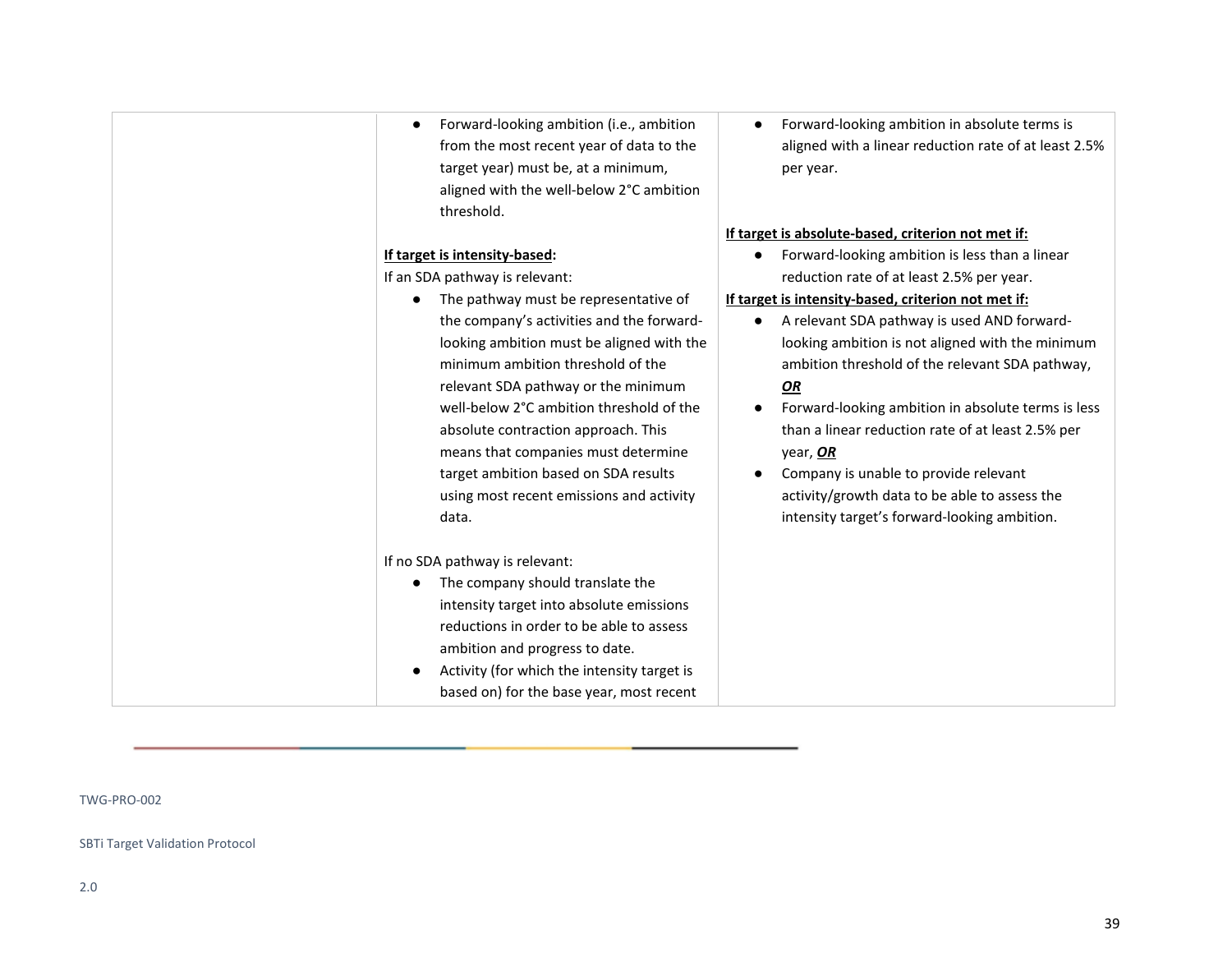## **C8 – Level of ambition**

*At a minimum, scope 1 and scope 2 targets must be consistent with the level of decarbonization required to keep global temperature increase to well-below 2°C compared to preindustrial temperatures, though companies are encouraged to pursue greater efforts towards a 1.5°C trajectory. Both the target timeframe ambition (base year to target year) and the forward-looking ambition (most recent year to target year) must meet this ambition criteria.*

year, and growth projections for the target year must be provided to SBTi for the assessment of how the intensity targets translate to absolute emissions reductions.

● Forward-looking ambition must be, at a minimum, aligned with the well-below 2°C ambition threshold.

For renewable energy procurement targets, refer to criterion C14. For percentage-based emission reduction targets:

#### **If target is absolute-based:**

● The timeframe ambition (i.e., ambition from the base year to the target year) must be, at a minimum, aligned with the well-below 2°C ambition threshold.

#### **If target is intensity-based:**

If SDA pathway relevant:

● Pathway must be representative of a company's activities and the timeframe ambition must be aligned with the minimum ambition threshold of the relevant SDA pathway or the minimum

#### **If target is absolute-based, the criterion is met if:**

● Timeframe ambition is aligned with an annual linear reduction rate of at least 2.5%.

#### **If target is intensity-based, criterion met if:**

- SDA pathway is representative of company activities *AND*
- The timeframe ambition is aligned with the minimum ambition threshold of the relevant SDA pathway, *OR*
- Timeframe ambition in absolute terms is aligned with a linear reduction rate of at least 2.5% per year.

#### **If target is absolute-based, the criterion is not met if:**

● Timeframe ambition is less than an annual linear reduction rate of at least 2.5%.

#### TWG-PRO-002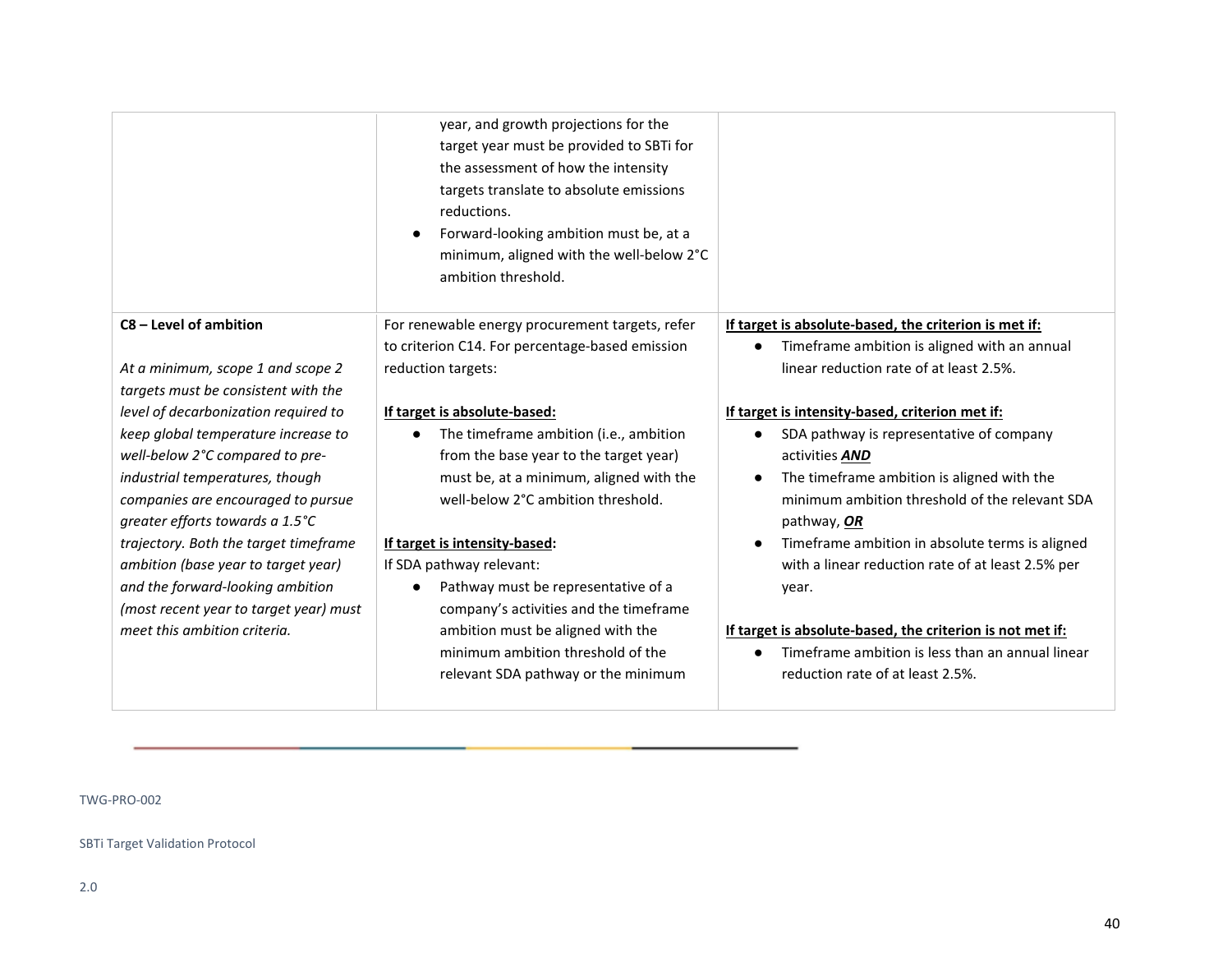|                                                                                                                                                                                                            | well-below 2°C ambition threshold of the<br>absolute contraction approach.<br>If no SDA pathway is relevant:<br>The absolute reductions derived from the<br>intensity target should be disclosed<br>Timeframe ambition must be, at a<br>$\bullet$<br>minimum, aligned with the well-below 2°C<br>ambition threshold.<br>Please refer to chapter 3 of the Science-<br>$\bullet$<br><b>Based Target Setting Manual for guidance</b><br>on choosing methods for various sectors. | If target is intensity-based, criterion not met if:<br>Company is unable to provide relevant activity data<br>in order to assess the intensity target's absolute<br>ambition, OR<br>If no relevant SDA pathway is available, the<br>$\bullet$<br>absolute reductions of the intensity target is not<br>aligned with an annual linear reduction rate of at<br>least 2.5% per year, OR<br>If an SDA pathway is available, AND the timeframe<br>ambition is not aligned with the minimum<br>ambition threshold of the relevant SDA pathway or<br>with an annual linear reduction rate of at least<br>2.5% per year. |
|------------------------------------------------------------------------------------------------------------------------------------------------------------------------------------------------------------|-------------------------------------------------------------------------------------------------------------------------------------------------------------------------------------------------------------------------------------------------------------------------------------------------------------------------------------------------------------------------------------------------------------------------------------------------------------------------------|------------------------------------------------------------------------------------------------------------------------------------------------------------------------------------------------------------------------------------------------------------------------------------------------------------------------------------------------------------------------------------------------------------------------------------------------------------------------------------------------------------------------------------------------------------------------------------------------------------------|
| C9 - Absolute vs. intensity                                                                                                                                                                                | This criterion is only relevant for intensity-based<br>reduction targets.                                                                                                                                                                                                                                                                                                                                                                                                     | <b>Criterion met if:</b><br>The ambition of the intensity target can be                                                                                                                                                                                                                                                                                                                                                                                                                                                                                                                                          |
| Intensity targets for scope 1 and scope<br>2 emissions are only eligible when they<br>lead to absolute emission reduction<br>targets in line with climate scenarios<br>for keeping global warming to well- | The intensity denominator should be<br>$\bullet$<br>representative of the company's activities.<br>The intensity targets should be paired<br>$\bullet$<br>with relevant activity growth projections                                                                                                                                                                                                                                                                           | assessed in absolute terms when relevant activity<br>data is provided, <b>AND</b><br>The absolute ambition is aligned with an annual<br>$\bullet$<br>linear reduction rate of at least 2.5% per year, AND<br>The intensity denominator is representative of the                                                                                                                                                                                                                                                                                                                                                  |
| below 2°C or when they are modeled<br>using an approved sector pathway<br>applicable to companies' business<br>activities. Absolute reductions must be                                                     | and the absolute reductions derived from<br>the intensity target should be disclosed.<br>The ambition of the target must be in line<br>with the requirements of C8.                                                                                                                                                                                                                                                                                                           | company activities.<br>If a representative SDA pathway is available, criteria met if:                                                                                                                                                                                                                                                                                                                                                                                                                                                                                                                            |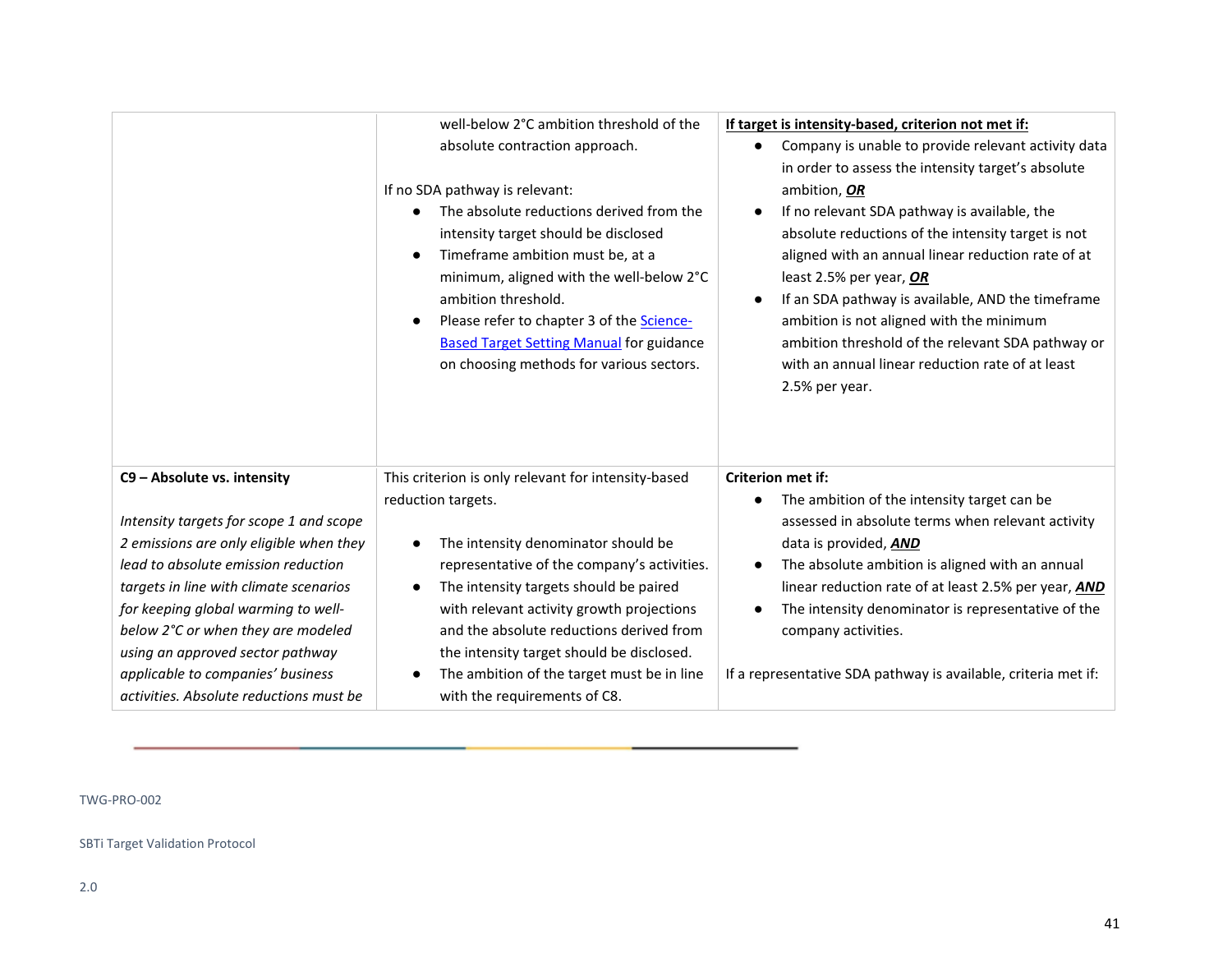*at least as ambitious as the minimum of the range of emissions scenarios consistent with the well-below 2°C goal, or aligned with the relevant sector reduction pathway within the Sectoral Decarbonization Approach (SDA).*

#### **C10 – Method validity**

*Targets must be modelled using the latest version of methods and tools approved by the initiative. Targets modelled using previous versions of the tools or methods can only be submitted to the SBTi for an official validation within 6 months of the publication of the revised method or* 

- Companies must use correct target setting methods for their sector.
- The latest version of the method/tool should be used to set targets.
- Older versions of a method or a tool can only be used within 6 months of the publication of an updated version.
- The intensity target ambition is aligned with the minimum ambition threshold of the relevant SDA pathway, *AND*
- The intensity denominator is representative of the company activities.

#### **Criterion not met if:**

- The relevant activity data is not provided or is incomplete *OR*
- The intensity target ambition is not aligned with the minimum ambition threshold of the relevant SDA pathway, *OR*
- If no SDA pathway is relevant, the intensity target does not lead to absolute emission reductions aligned with C8.

If an approved SBT method was employed to develop the target, the criterion is met if:

- The latest version of the methods and tools are used to set the targets, *AND*
- If the company is in a sector that requires a specific method to be used (e.g., power generation, transport for scope 3 use of sold products), the appropriate method/tool is used, *OR*
- An older version of a tool/method was used but the target was submitted within 6 months of the

TWG-PRO-002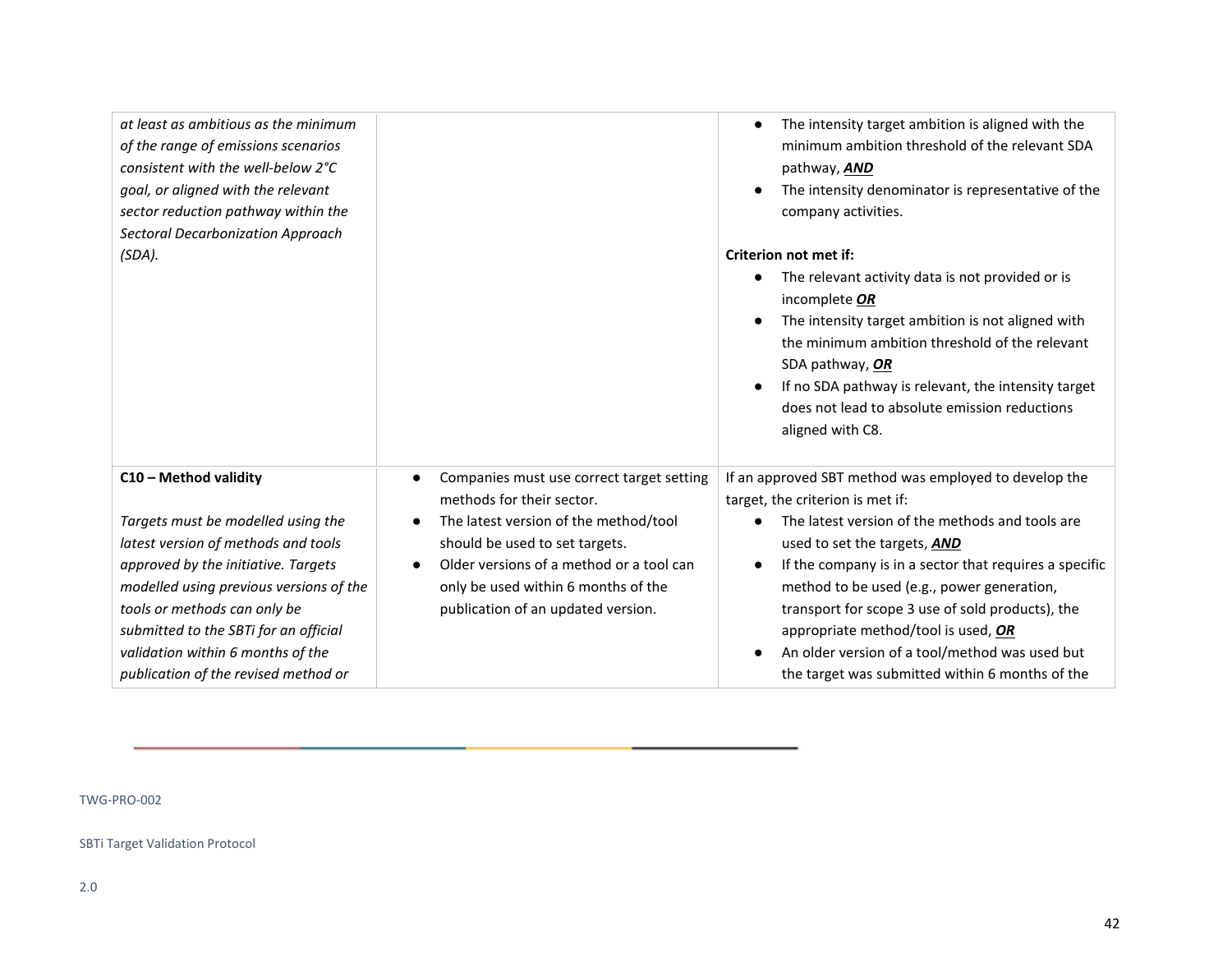| the publication of relevant sector-<br>specific tools.                                                                                                                                                                                                                                                                                                                                                                                                |                                                                                                                                                                                                                                                                                                                              | publication of the latest corresponding<br>tool/method.                                                                                                                                                                                                                                                                    |
|-------------------------------------------------------------------------------------------------------------------------------------------------------------------------------------------------------------------------------------------------------------------------------------------------------------------------------------------------------------------------------------------------------------------------------------------------------|------------------------------------------------------------------------------------------------------------------------------------------------------------------------------------------------------------------------------------------------------------------------------------------------------------------------------|----------------------------------------------------------------------------------------------------------------------------------------------------------------------------------------------------------------------------------------------------------------------------------------------------------------------------|
| C11 - Combined scope targets<br>Targets that combine scopes (e.g. 1+2<br>or 1+2+3) are permitted. When<br>submitting combined targets, the<br>scope 1+2 portion must be in line with<br>at least a well-below 2°C scenario and<br>the scope 3 portion of the target must<br>meet the ambition requirements<br>outlined in C20. For sectors where<br>minimum target ambition is specified<br>for companies' scope 3 activities, C21<br>supersedes C11. | Targets combining S1+2 should be in line<br>with the ambition criteria C7 and C8.<br>For targets combining S1, S2, and scope 3<br>(S3): the S1+2 portion of the target should<br>be in line with criteria C7 and C8 and the<br>S3 portion should be in line with criterion<br>C <sub>20</sub>                                | For combined S1+2 targets, criterion met if:<br>Combined S1+2 portion meets criteria C7 and C8<br>For combined S1+2+3 targets, criterion met if:<br>The combined S1+2 ambition is in line with C7 and<br>C8, AND<br>The S3 portion is in line with criterion C20.                                                          |
| C12 - Offsets<br>The use of offsets must not be counted<br>as emissions reduction toward the<br>progress of companies' science-based<br>targets. The SBTi requires companies<br>set targets based on emission<br>reductions through direct action within                                                                                                                                                                                              | Offsets are not eligible to be included in<br>$\bullet$<br>the GHG inventory or target boundary.<br>For targets submitted, which are very<br>$\bullet$<br>ambitious (>60% absolute reduction) over<br>a short timeframe, companies should<br>justify how these targets are expected to<br>be met without the use of offsets. | <b>Criterion met if:</b><br>No use of carbon offsets is disclosed by the<br>$\bullet$<br>company or perceived in the submission form, OR<br>Use of carbon offsets is disclosed by the company<br>but they confirm they will not count them towards<br>the progress of their science-based target.<br>Criterion not met if: |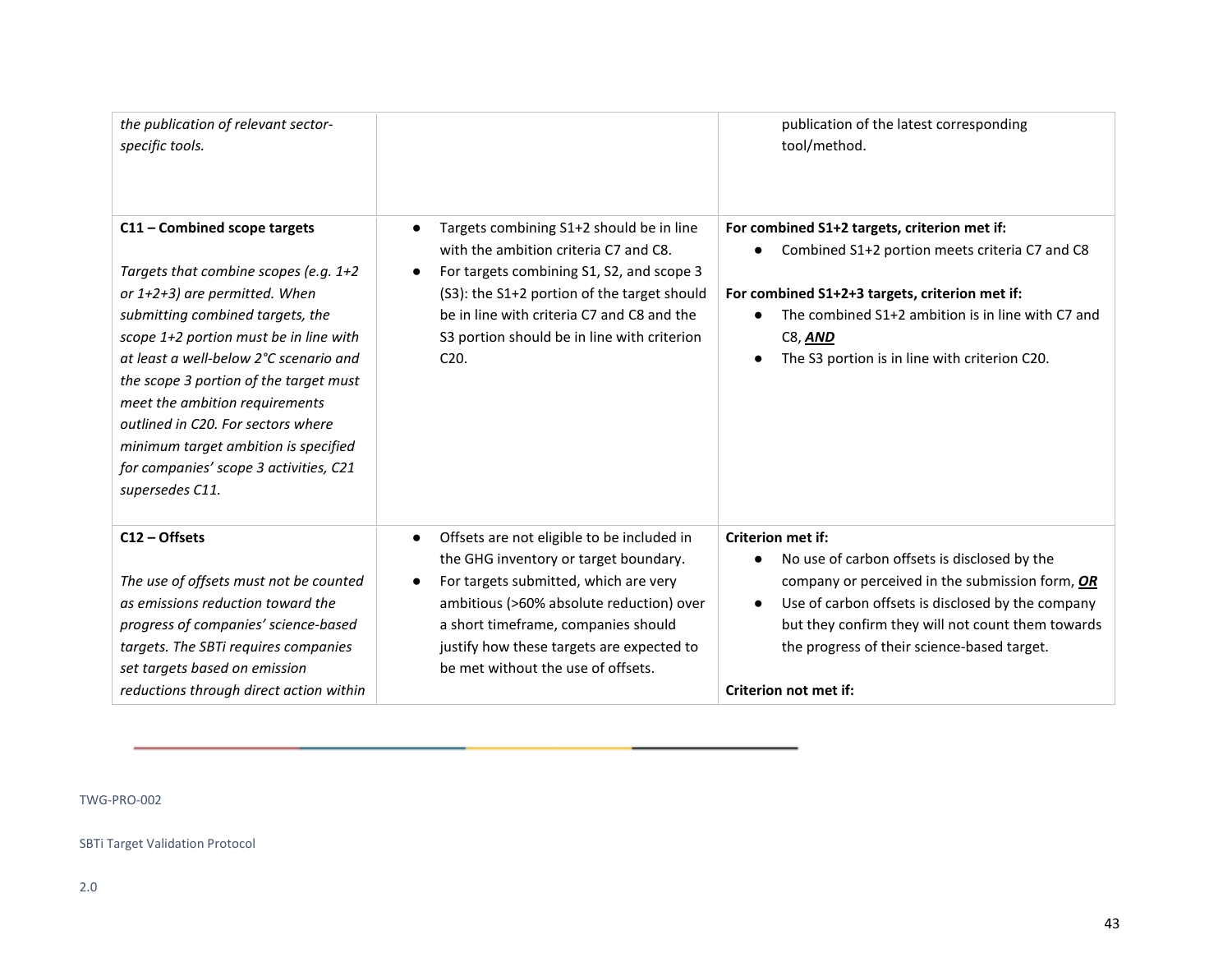| their own operations and/or their<br>value chains. Offsets are only<br>considered to be an option for<br>companies wanting to finance<br>additional emission reductions beyond<br>their science-based targets. |                                                                                                                                                                                                                                                                                                                                                                                                                                                                             | Any form of voluntary or compliance related<br>carbon offsets are counted as reductions toward<br>the progress of the company's target.        |
|----------------------------------------------------------------------------------------------------------------------------------------------------------------------------------------------------------------|-----------------------------------------------------------------------------------------------------------------------------------------------------------------------------------------------------------------------------------------------------------------------------------------------------------------------------------------------------------------------------------------------------------------------------------------------------------------------------|------------------------------------------------------------------------------------------------------------------------------------------------|
| <b>C13 - Avoided emissions</b><br>Avoided emissions fall under a                                                                                                                                               | Avoided emissions accounting is not<br>$\bullet$<br>permitted in the GHG inventory or target<br>boundary.                                                                                                                                                                                                                                                                                                                                                                   | <b>Criterion met if:</b><br>No use of avoided emissions is disclosed by the<br>company in the submission form, AND                             |
| separate accounting system from                                                                                                                                                                                |                                                                                                                                                                                                                                                                                                                                                                                                                                                                             | No sign of use of avoided emissions in the                                                                                                     |
| corporate inventories and do not count                                                                                                                                                                         | The following are example claims that are not valid                                                                                                                                                                                                                                                                                                                                                                                                                         | inventory or the target boundary.                                                                                                              |
| toward science-based targets.                                                                                                                                                                                  | when setting SBTs:                                                                                                                                                                                                                                                                                                                                                                                                                                                          |                                                                                                                                                |
|                                                                                                                                                                                                                | Product use targets, which claim to "help"<br>avoid" product users' emissions in<br>comparison to an alternative product, on<br>a purely hypothetical basis.<br>Claims that a product's total lifecycle<br>emissions are lower than alternative<br>products that provides equivalent<br>functions.<br>Use of "baselining" to calculate the<br>emissions impact of a product, which is<br>only acceptable for project accounting and<br>different from corporate accounting. | Criterion not met if:<br>Submission reveals any use of avoided emissions,<br>either as part of the inventory or the target setting<br>process. |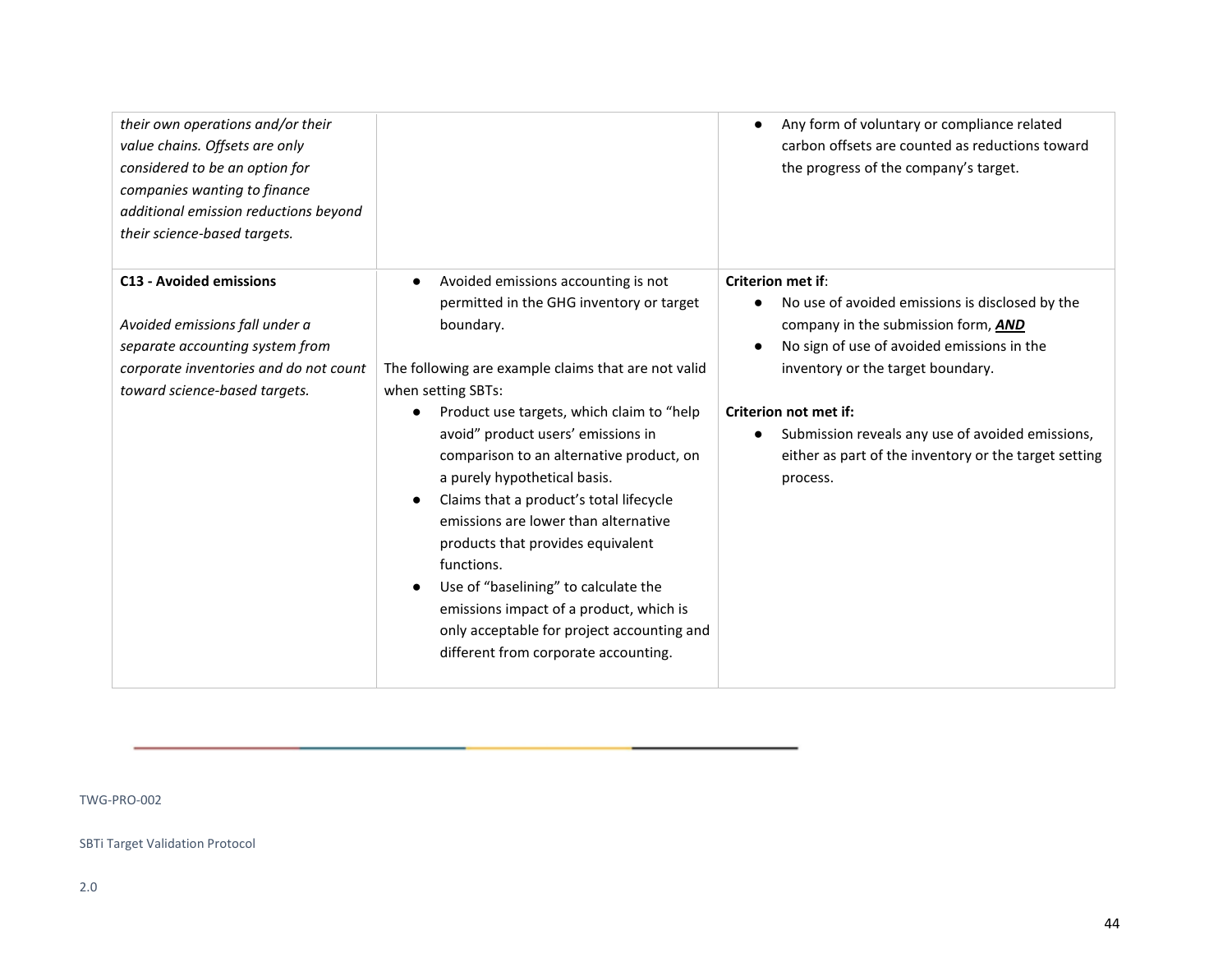#### **C14 – Approaches**

*Companies shall disclose whether they are using a location- or market-based approach as per the GHG Protocol Scope 2 Guidance to calculate base year emissions and to track performance against a science-based target. It is recommended that companies report scope 2 emissions in both approaches. However, a single and consistent approach shall be used for setting and tracking progress toward an SBT (e.g. using locationbased approach for both target setting and progress tracking).*

#### **C15 – Renewable electricity**

*Targets to actively source renewable electricity at a rate that is consistent with 1.5°C scenarios are an acceptable alternative to scope 2 emission reduction targets. The SBTi has identified 80% renewable electricity procurement by 2025 and 100% by 2030 as thresholds (portion of* 

Companies must select consistent approaches for S2 accounting both for the base year and most recent year GHG inventories and tracking progress against S2 targets.

- Targets should be formulated to specifically address active sourcing of renewable electricity.
- S2 renewable energy targets should cover at least 95% of S2 emissions and meet the minimum active sourcing requirements.
- Companies who are already actively sourcing renewable electricity at or above the minimum thresholds can commit to

#### **Criterion met if:**

- The method used to account for base year and most recent year S2 inventory is the same, *AND*
- The method used to track performance towards its S2 target is consistent with the methods used for base and most recent year inventories.

#### **Criterion not met if:**

● Company disclosed a base year S2 inventory, (which includes a consistent approach to both base year and most recent year accounting, if relevant) that is inconsistent with its target performance tracking approach.

#### **Criterion met if:**

- Active sourcing of renewable electricity in the target year is at or above the minimum share thresholds of at least 80% by 2025, 100% by 2030, and/or intermediate targets in line with this rate of reduction *AND*
- The target language explicitly refers to 'active sourcing' of renewable electricity (please refer to RE100's [quality criteria](http://media.virbcdn.com/files/73/4c55f6034585b02f-RE100TechnicalCriteria.pdf) for options for actively souring renewable energy electricity), *AND*

#### TWG-PRO-002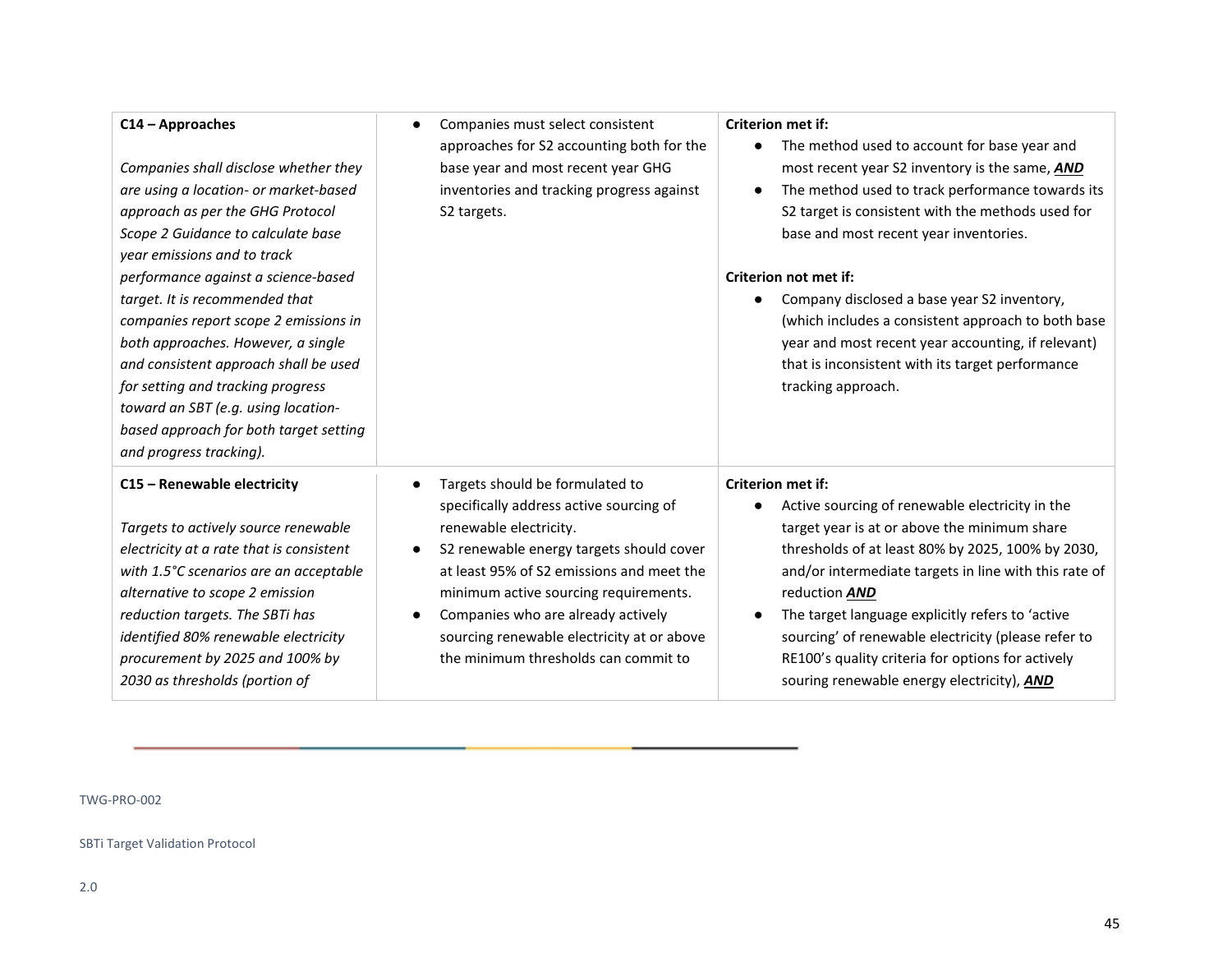| renewable electricity over total<br>electricity use) for this approach in line<br>with the recommendations of RE100.<br>Companies that already source<br>electricity at or above these thresholds<br>shall maintain or increase their use of<br>renewable electricity to qualify. | maintain or increase their use share of<br>renewable electricity to qualify.<br>Targets that fall between 2025 and 2030<br>$\bullet$<br>will be accepted if they meet the linear<br>progression of these requirements.<br>Specifically:<br>84% by 2026;<br>88% by 2027;<br>92% by 2028; or<br>96% by 2029                                                                                                                                                                                                                                                                                                              | The target covers at least 95% of the electricity<br>consumed by the company.                                                                                                                                                                                            |
|-----------------------------------------------------------------------------------------------------------------------------------------------------------------------------------------------------------------------------------------------------------------------------------|------------------------------------------------------------------------------------------------------------------------------------------------------------------------------------------------------------------------------------------------------------------------------------------------------------------------------------------------------------------------------------------------------------------------------------------------------------------------------------------------------------------------------------------------------------------------------------------------------------------------|--------------------------------------------------------------------------------------------------------------------------------------------------------------------------------------------------------------------------------------------------------------------------|
| C16 - Scope 3 screening<br>Companies must complete a scope 3<br>screening for all relevant and<br>mandatory scope 3 categories in order<br>to determine their significance as per<br>the GHG Protocol Corporate Value<br>Chain (Scope 3) Accounting and<br>Reporting Standard.    | For a definition of mandatory emissions<br>$\bullet$<br>for each scope 3 category, please see<br>column "minimum boundary" in Table 5.4<br>(page 35) of the Corporate Value Chain<br>(Scope 3) Accounting and Reporting<br>Standard. In this instance, the SBTi use of<br>"mandatory" is synonymous with<br>"minimum boundary" in Table 5.4.<br>Companies must complete a full screening<br>$\bullet$<br>of all relevant S3 categories.<br>Companies must provide sufficient and<br>$\bullet$<br>reasonable justification for categories that<br>have not been quantified or are deemed<br>not relevant or applicable. | <b>Criterion met if:</b><br>A complete S3 screening, at a minimum, is<br>conducted for all relevant categories, AND<br>Clear justification is provided for categories that<br>$\bullet$<br>are deemed not applicable or where the emissions<br>are deemed insignificant. |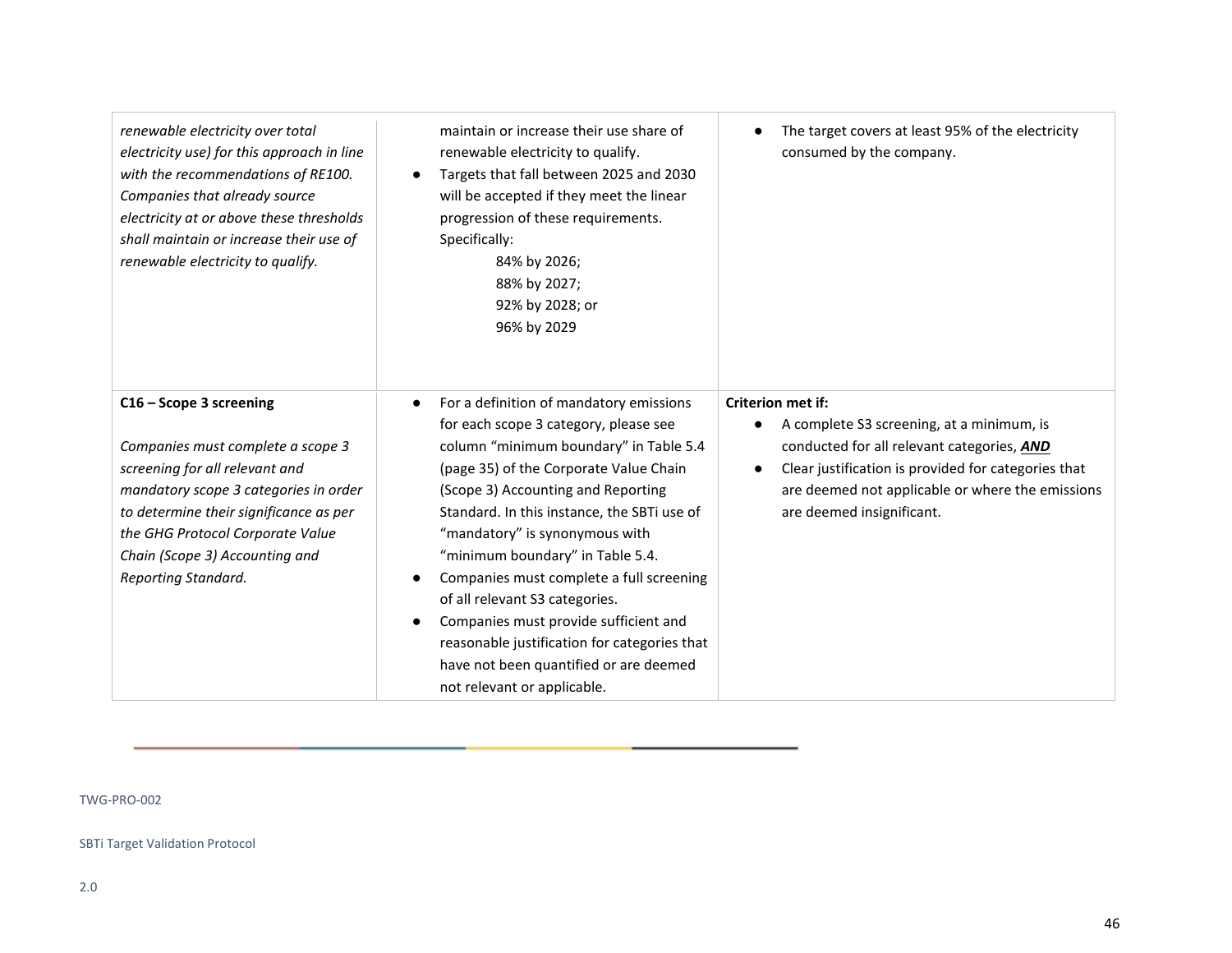|                                                                                                                                                                                                                                                                                                                                                                                                                                                                                                       | Sector-specific emission profiles and<br>$\bullet$<br>compliance with the chosen consolidation<br>approach should be addressed when<br>screening and/or neglecting S3 categories.<br>Each category reported must meet the<br>mandatory boundary requirements as<br>explained in the Corporate Value Chain<br>(Scope 3) Accounting and Reporting<br>Standard                                                                                                        |                                                                                                                                                                                                                                                                                                                                                              |
|-------------------------------------------------------------------------------------------------------------------------------------------------------------------------------------------------------------------------------------------------------------------------------------------------------------------------------------------------------------------------------------------------------------------------------------------------------------------------------------------------------|--------------------------------------------------------------------------------------------------------------------------------------------------------------------------------------------------------------------------------------------------------------------------------------------------------------------------------------------------------------------------------------------------------------------------------------------------------------------|--------------------------------------------------------------------------------------------------------------------------------------------------------------------------------------------------------------------------------------------------------------------------------------------------------------------------------------------------------------|
| C17 - Requirement to have a scope 3<br>target<br>If a company's relevant and mandatory<br>scope 3 emissions are 40% or more of<br>total scope 1, 2, and 3 emissions, a<br>scope 3 target is required. All<br>companies involved in the sale or<br>distribution of natural gas and/or other<br>fossil fuel products shall set scope 3<br>targets for the use of sold products,<br>irrespective of the share of these<br>emissions compared to the total scope<br>1, 2, and 3 emissions of the company. | For companies not involved in the sale,<br>transmission, or distribution of fossil fuels,<br>at least one S3 target must be set if the S3<br>emissions are responsible for more than<br>40% of the total emissions.<br>For companies involved in the sale,<br>transmission, or distribution of fossil fuels,<br>a target must be set regardless of how<br>these emissions contribute to the overall<br>inventory. Please see Criterion 20.2 for<br>further details | For companies not involved in the sale, transmission, or<br>distribution of fossil fuels, criterion met if:<br>S3 emissions represent 40% or more of total<br>S1+2+3 emissions AND<br>At least one S3 target has been set.<br>For companies involved in the sale, transmission, or<br>distribution of fossil fuels, companies must follow Criterion<br>20.2. |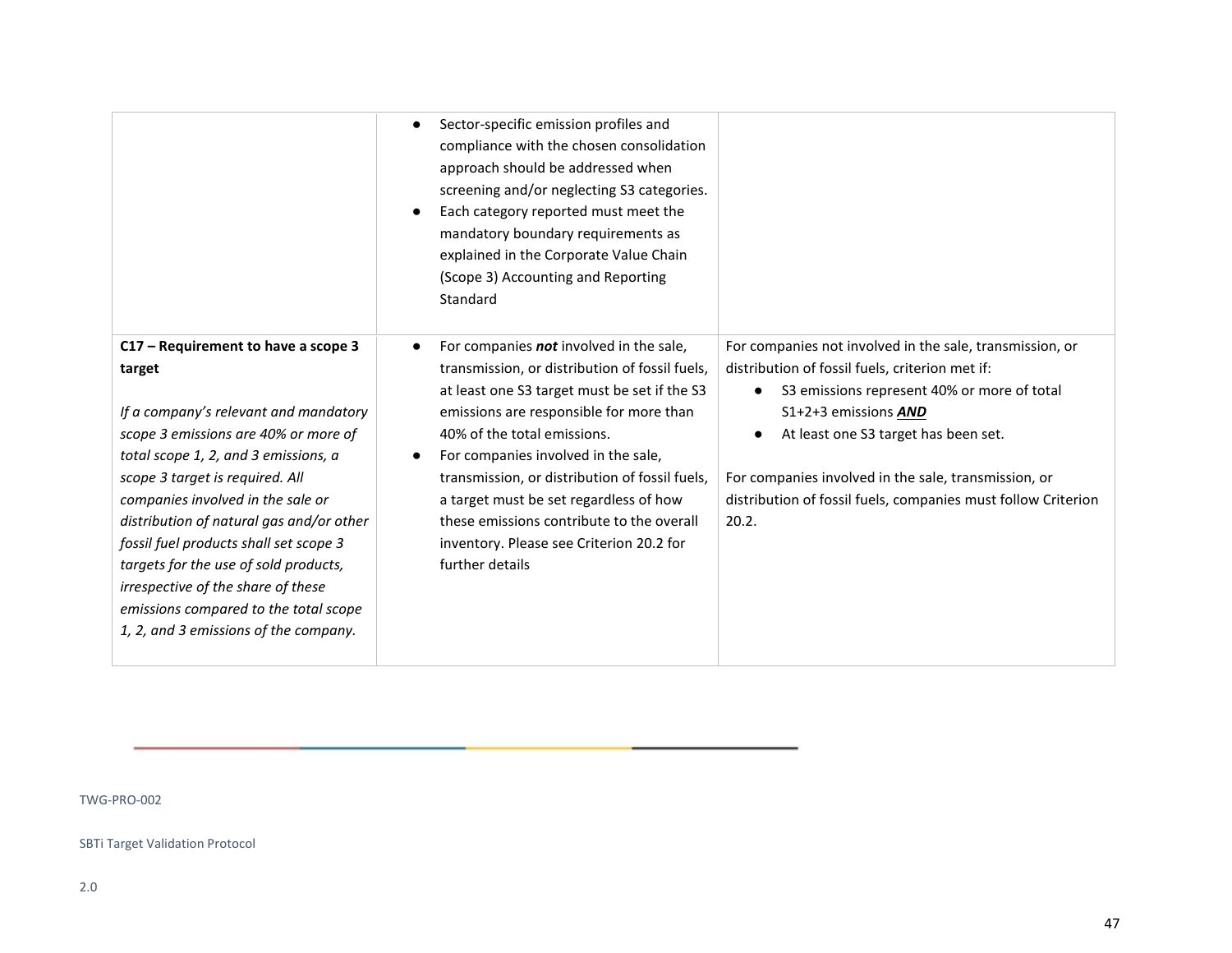#### **C18 – Boundary**

*Companies must set one or more emission reduction targets and/or supplier or customer engagement targets that collectively cover(s) at least 2/3 of total scope 3 mandatory emissions in conformance with the GHG Protocol Corporate Value Chain (Scope 3) Accounting and Reporting Standard.*

- S3 targets, collectively, should cover at least 2/3 (i.e., 67%) of total S3 mandatory emissions.
- Targets addressing indirect use-phase emissions or other optional sources of scope 3 emissions do not count towards the 2/3 boundary. For a definition of mandatory vs. optional emissions for each scope 3 category, please see Table 5.4 (page 35) of the [Corporate Value Chain](https://ghgprotocol.org/sites/default/files/standards/Corporate-Value-Chain-Accounting-Reporing-Standard_041613_2.pdf)  [\(Scope 3\) Accounting and Reporting](https://ghgprotocol.org/sites/default/files/standards/Corporate-Value-Chain-Accounting-Reporing-Standard_041613_2.pdf)  [Standard.](https://ghgprotocol.org/sites/default/files/standards/Corporate-Value-Chain-Accounting-Reporing-Standard_041613_2.pdf)
- Targets covering categories of emissions that the company plan to reduce by activities outside the company's value chain (avoided emissions) do not count towards the 2/3 boundary.
- Companies can account for projected grid improvements in GHG intensity that contribute to emissions reduction in scope 3 category 11. Companies should provide supplementary materials with detailed calculation methods to support claims on emissions reductions.

#### **Criterion met if:**

● S3 targets collectively cover at least 67% of total mandatory S3 emissions.

#### **Criterion not met if:**

- Target boundary is unclear or covers less than 67% of total S3 mandatory emissions, *OR*
- Companies include categories of emissions they plan to reduce by activities outside of the corporate value chain (e.g. avoided emissions) in the 2/3 target boundary.

TWG-PRO-002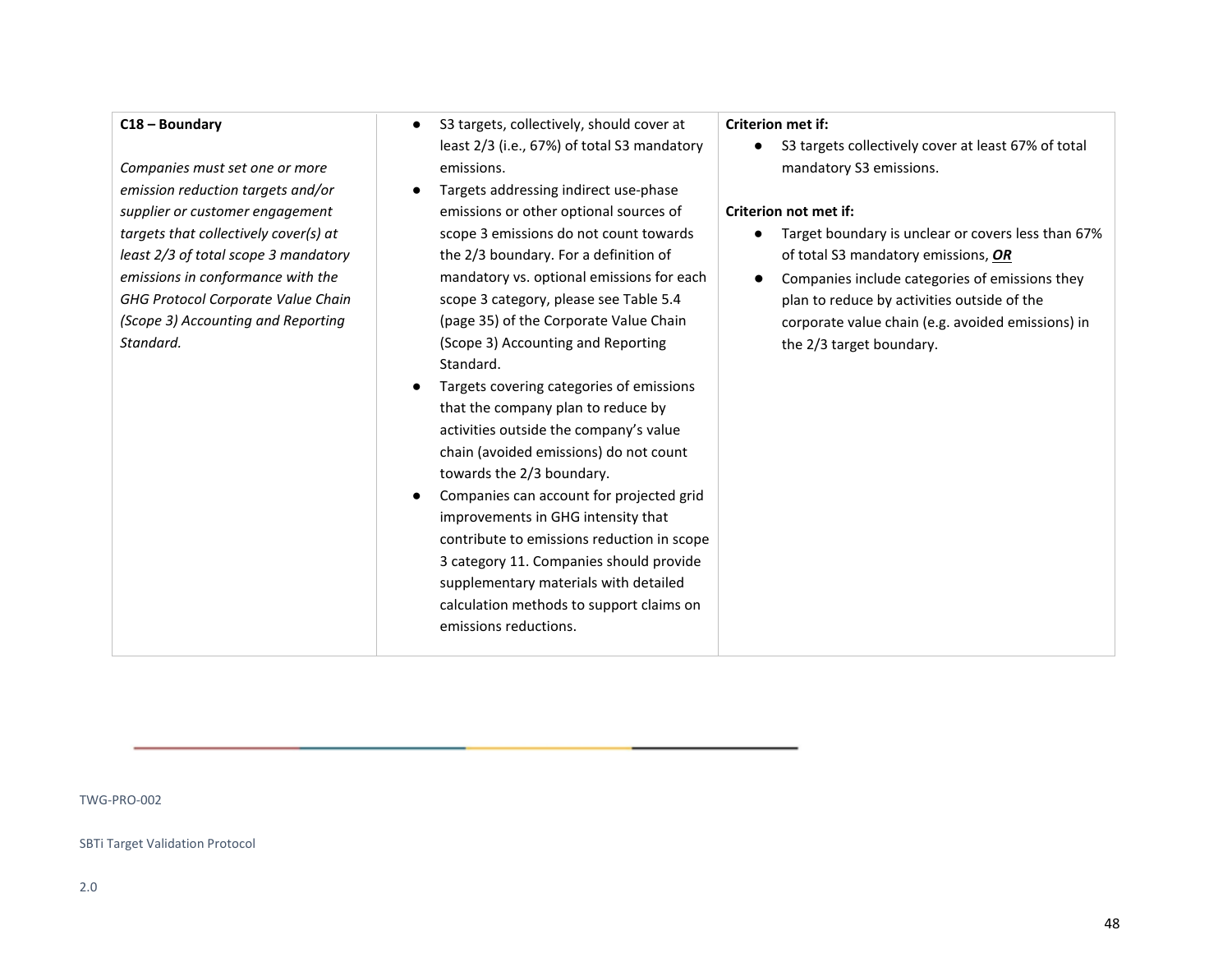#### **C19 – Timeframe**

*Emission reduction targets must cover a minimum of 5 years and a maximum of 15 years from the date the company's target is submitted to the SBTi for an official validation. Companies are encouraged to develop such long-term targets up to 2050 in addition to the mid-term targets as required by C19. Long-term scope 3 targets must comply with C20 to be considered ambitious.*

This criterion applies to percentage-based scope 3 emission reduction targets. Supplier engagement targets are an exception (see C19.1)

- If the target is submitted for validation in the first half of the year (i.e., by the end of June), the timeframe includes the year of submission. If submitted in the second half of the year, the timeframe begins from the start of the following year.
- E.g., for targets submitted for an official validation in first half of 2020 the valid target years are 2024-2034 inclusive. For those submitted in the second half of 2020 the valid target years are between 2025 and 2035 inclusive.
- Longer term *optional* targets are valid if the target year is between 15 years from the date of submission and 2050. Longterm targets can be validated as additional optional targets but are not sufficient to meet this criterion.
- The target base year should cover a complete past year (calendar or financial year).
- It is recommended to choose the most recent year for which data is available as the target base year.

#### **Criteria met if:**

- Target year is between 5 and 15 years (inclusive) from the date of submission to the SBTi, *AND*
- Base year covers complete past year (calendar or financial year).

#### **Criterion not met if:**

- Target year is less than 5 years or greater than 15 years from the date of submission to the SBTi, *OR*
- Base year data is not complete (company uses a base year in the future).

#### TWG-PRO-002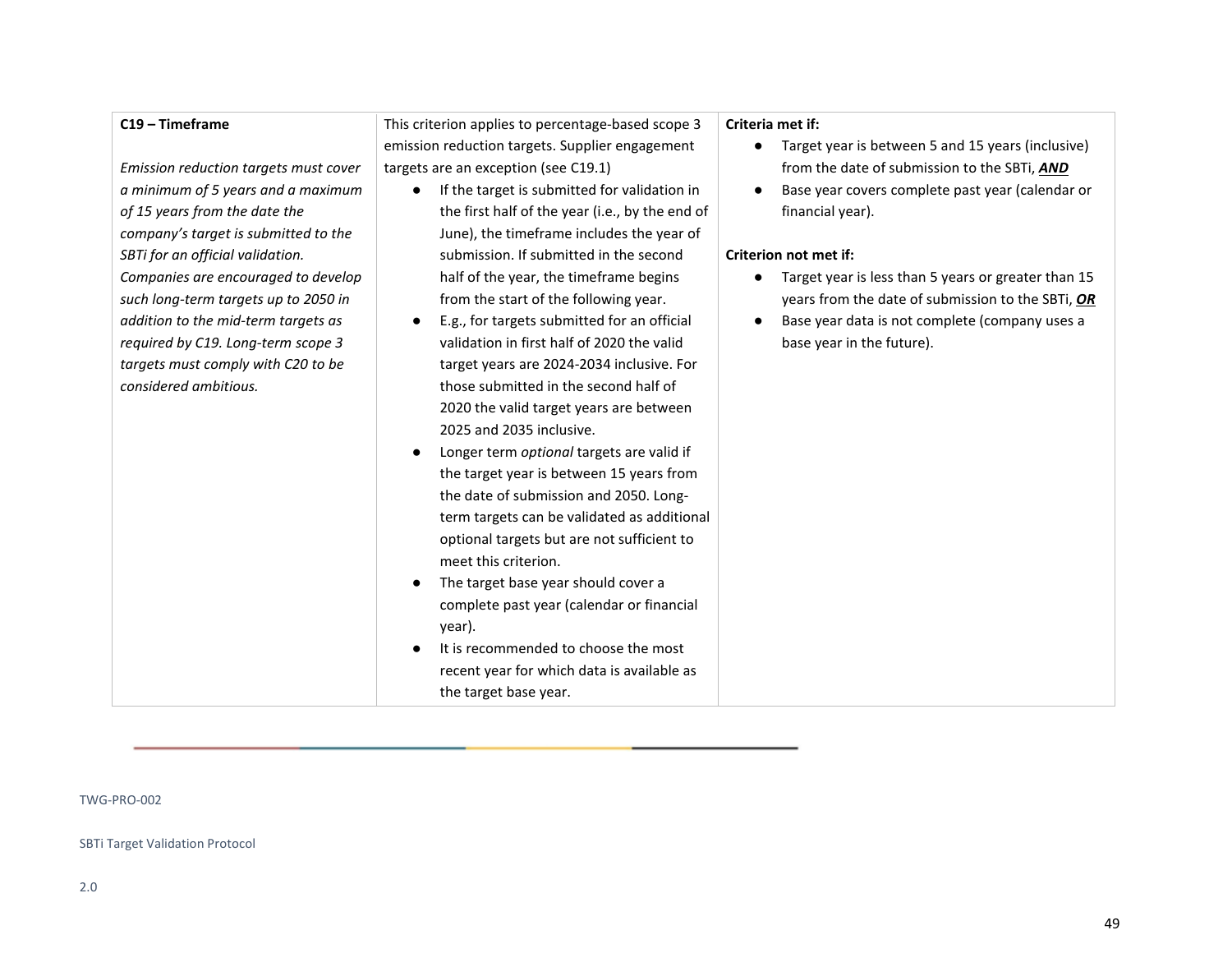**C20 - Level of ambition for scope 3 emissions reductions targets**

*Emission reduction targets (covering the entire value chain or individual scope 3 categories) are considered ambitious if they fulfill any of the following:*

*Absolute: Absolute emission reduction targets that are consistent with the level of decarbonization required to keep global temperature increase to 2°C compared to pre-industrial temperatures. Absolute targets can be expressed in intensity terms based on units that are consistent and representative of companies' activities. Economic intensity: Economic intensity targets that result in at least 7% yearon-year reduction of emissions per unit value added.*

It is recommended that companies use the same base and target years for all targets within the mid-term timeframe and all targets within the long-term timeframe.

### **For absolute percentage-based emission reduction targets:**

● The timeframe ambition (i.e., ambition from the base year to the target year) must be, at a minimum, aligned with the 2°C ambition threshold.

### **If target is based on reduction of economic intensity:**

- The intensity targets should be paired with relevant activity growth projections and the absolute reductions derived from the intensity target should be disclosed
- The absolute reductions are assessed to determine if the timeframe ambition is, at a minimum, aligned with the 2°C ambition threshold.
- Alternatively, the economic intensity reductions can be aligned to a 7% year-onyear GEVA threshold.

### **For absolute based percentage emission reduction targets, criterion met if:**

● Timeframe ambition is aligned with an annual linear reduction rate of at least 1.23% per year.

### **For intensity-based percentage emission reduction targets, criterion met if:**

If target is economic-based:

- Timeframe ambition in absolute terms is aligned with an annual linear reduction rate of at least 1.23% per year, *OR*
- Timeframe ambition exceeds 7% year-on-year reduction per unit of gross value added over the target time period.

### If target is physical intensity-based, criterion met if:

● Timeframe ambition in absolute terms is aligned with an annual linear reduction rate of at least 1.23% per year, *OR*

### TWG-PRO-002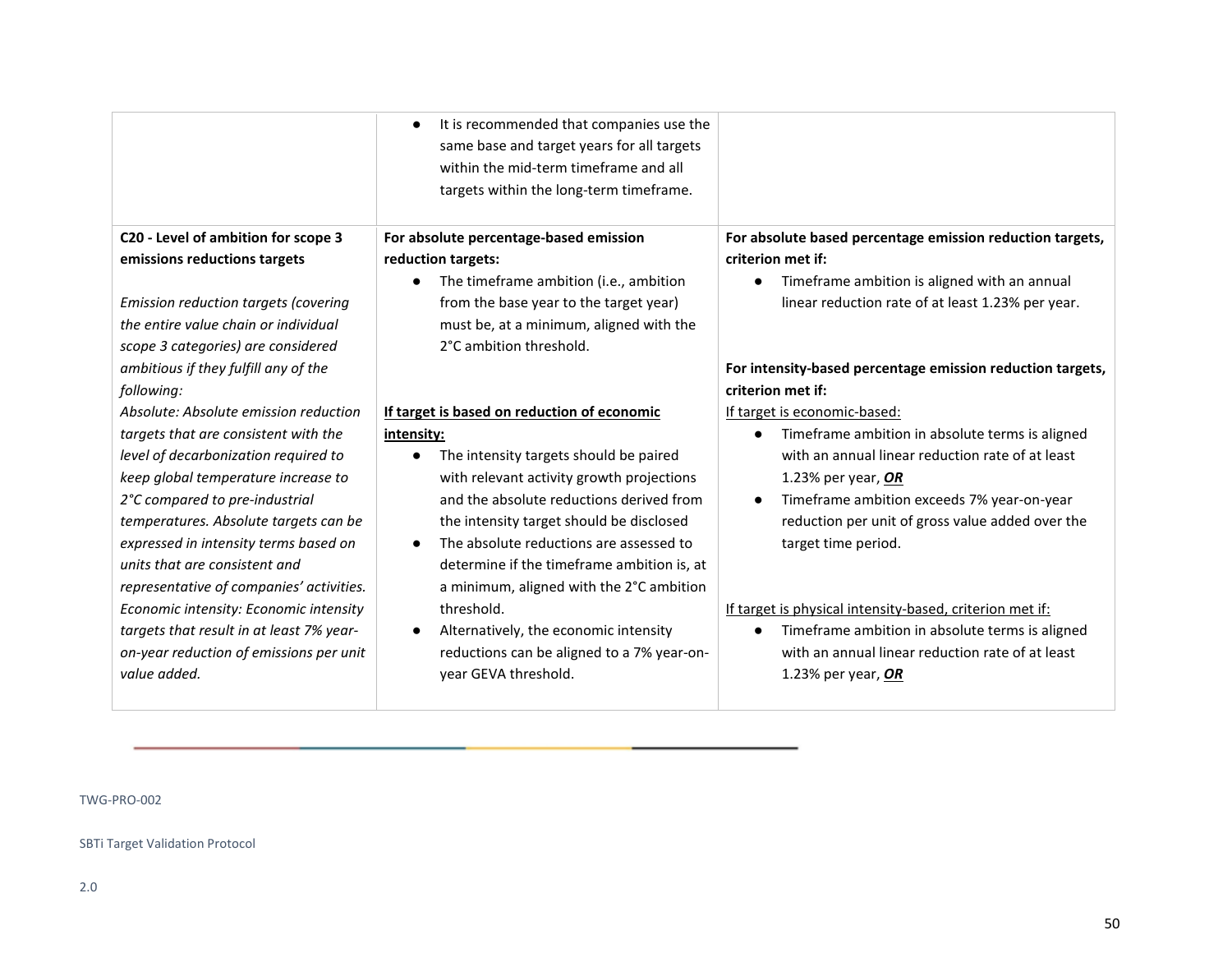*Physical intensity: Intensity reductions aligned with the relevant sector reduction pathway within the SDA; or targets that do not result in absolute emissions growth and lead to linear annual intensity improvements equivalent to 2%, at a minimum.*

#### **If target is based on reduction of physical**

#### **intensity:**

- The physical intensity denominator should be representative of the company's activities.
- If an SDA pathway is available, the timeframe ambition must be aligned with the minimum ambition threshold of the relevant SDA pathway
- If no SDA pathway is relevant OR the targets are not in line with the relevant SDA pathway, the intensity targets should be paired with relevant activity growth projections and the absolute reductions derived from the intensity target should be disclosed, and the timeframe ambition must be, at a minimum, aligned with the 2°C ambition threshold.
- Alternatively, targets should drive ambitious physical intensity reduction to prevent absolute emissions growth from base year levels and lead to a least a 2% physical intensity reduction in annual linear term.
- The timeframe ambition is aligned with the minimum ambition threshold of the relevant SDA pathway, *OR*
- The target does not lead to absolute emissions increases in the target timeframe *AND* leads to at least a 2% annual linear intensity improvement over the target period.

TWG-PRO-002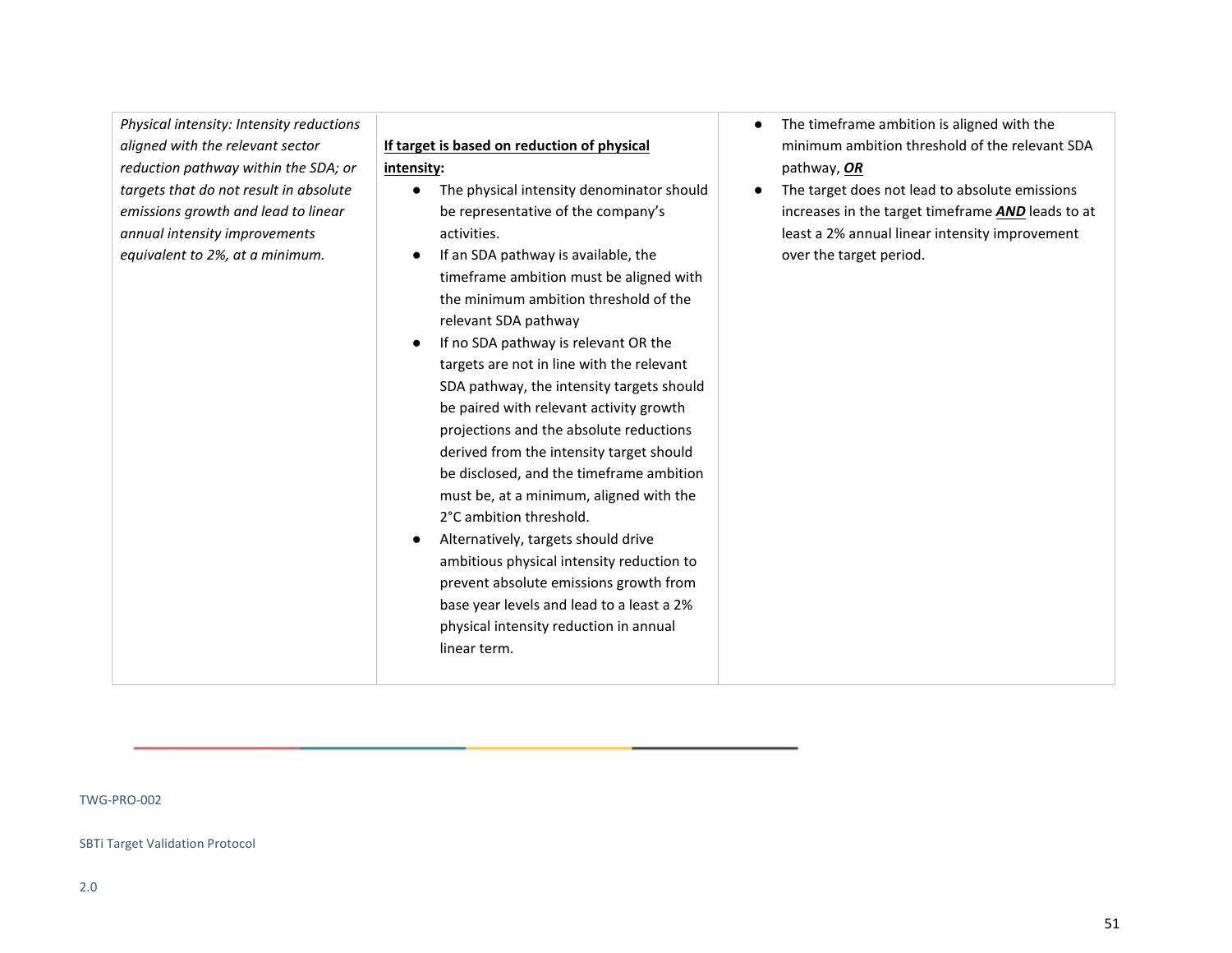### **C20.1– Supplier or customer engagement targets**

*Company targets to drive the adoption of science-based emission reduction targets by their suppliers and/or customers are considered acceptable when the following conditions are met: Boundary: Companies may set engagement targets around relevant and credible upstream or downstream categories.*

*Formulation: Companies shall provide information in the target language on what percentage of emissions from relevant upstream and/or downstream categories is covered by the engagement target or, if that information is not available, what percentage of annual procurement spend is covered by the target. Timeframe: Companies' engagement targets must be fulfilled within a maximum of 5 years from the date the company's target is submitted to the SBTi for an official validation.*

- The supplier engagement target boundary should correspond only to the suppliers' emissions that are being covered by the target.
- If suppliers are only required to set SBTs on certain scopes, only those scopes of emissions should be accounted for in the boundary.
- The portion of suppliers that are covered by the target and how much they represent in overall emissions should be disclosed.
- If emissions data is not available. companies may use a "per spend" proxy and provide an estimate of the emissions coverage associated with that spend to demonstrate that C18 is met.
- The target year, in which suppliers' targets have been set, must be within 5 years (inclusive) from the date of submission: E.g., for targets submitted for an official validation in first half of 2020, valid target years are up to and including 2024. For those submitted in the second half of 2020, valid target years are up to and including 2025.

#### **Criterion met if:**

- Companies provide information on the percentage of emissions (or annual spend as a proxy with emissions estimate if emissions not available) and the relevant upstream categories the target covers, **AND**
- The target year is at maximum 5 years from the from the date the target is submitted for an official validation, **AND**
- Companies specify in official target language that its suppliers will have science-based targets that meet the latest SBTi criteria.

#### **Criterion not met if:**

- Target year is more than 5 years from the date it's submitted for an official validation, *OR*
- Target does not specify percentage emissions the suppliers cover, *OR*
- Target does not specify the requirement for its suppliers to have science-based targets with SBTi guidance and tools. Instead, it uses generic language such as GHG reduction or engagement targets.

TWG-PRO-002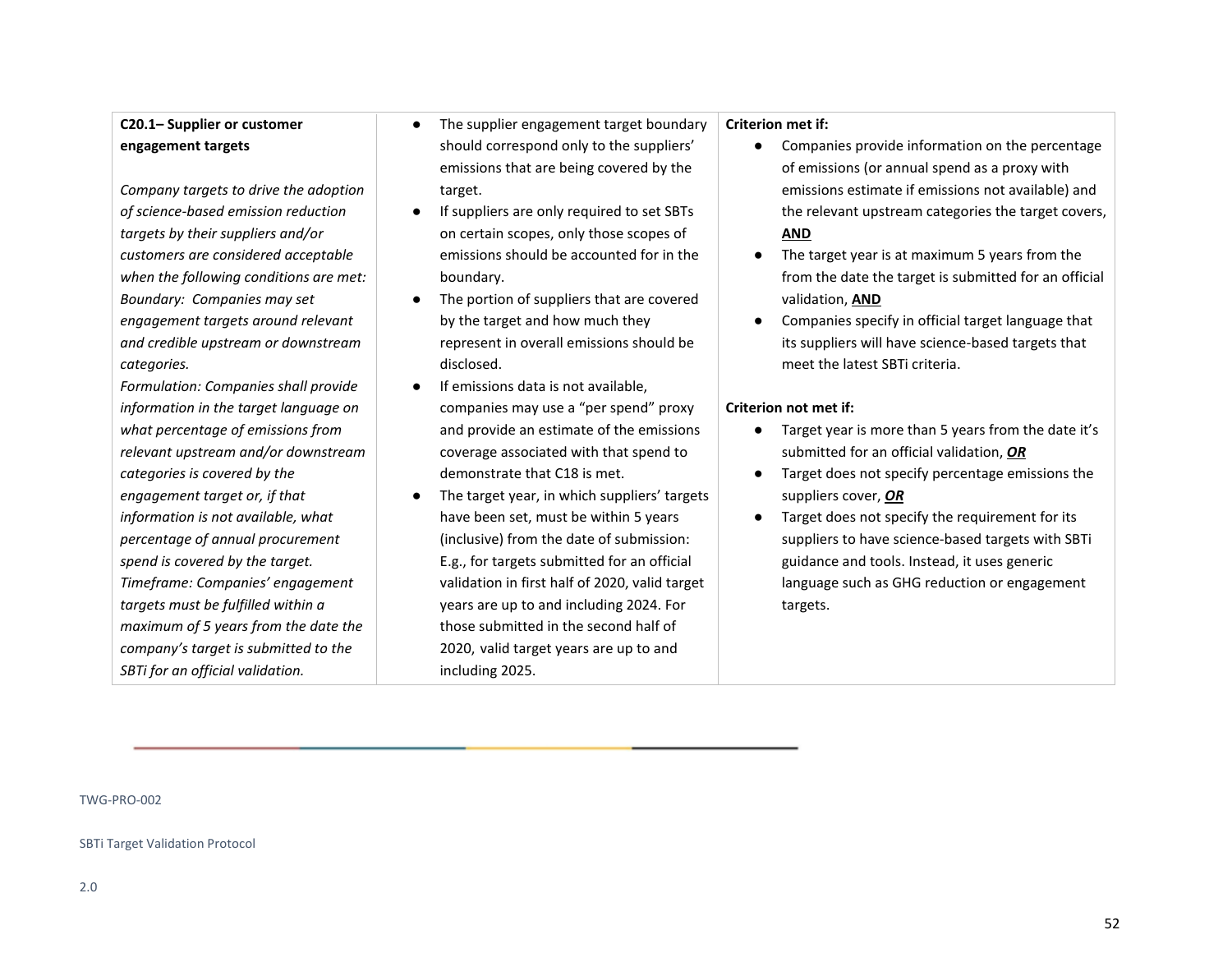*Level of ambition: The company's suppliers/customers shall have sciencebased emission reduction targets in line with SBTi resources.* 

● Suppliers should consult SBTi resources to set targets. Official validation of suppliers' targets by SBTi are not required, though companies are welcome to encourage this if they wish.

### **C20.2 Fossil fuel sale, transmission, distribution**

*Companies that sell, transmit, or distribute natural gas or other fossil fuel products shall set emission reduction scope 3 targets for the "Use of sold products" category that are at a minimum consistent with the level of decarbonization required to keep global temperature increase wellbelow 2°C compared to pre-industrial temperatures. Customer engagement targets as described in C20.1 are not applicable for this criterion.*

This criterion is only relevant for companies that are involved in the sale, transmission, or distribution of fossil fuels. Companies which derive 50% or more of revenue from fossil fuels cannot have their targets validated at this time, and must follow the Oil & Gas sector methodology once published.

- Companies must disclose if this criterion is relevant and, if so, must submit a scope 3 target that covers 100% of downstream use of fossil fuels.
- Fossil fuels distributed or transmitted must be accounted for in GHG inventory and target boundary, even if they are not sold directly by the company.
- The timeframe ambition must be, at a minimum, aligned with the well-below 2°C ambition threshold.

#### **Criterion met if:**

- At least one target covering the direct use phase emissions of fossil fuels sold, transmitted, or distributed is set, *AND*
- Timeframe ambition in absolute terms is aligned with a well-below 2C pathway.

#### **Criterion not met if:**

- No target has been set that covers the direct use phase emissions of fossil fuels sold, transmitted, or distributed, *OR*
- Timeframe ambition in absolute terms is not aligned with a well-below 2C pathway

#### TWG-PRO-002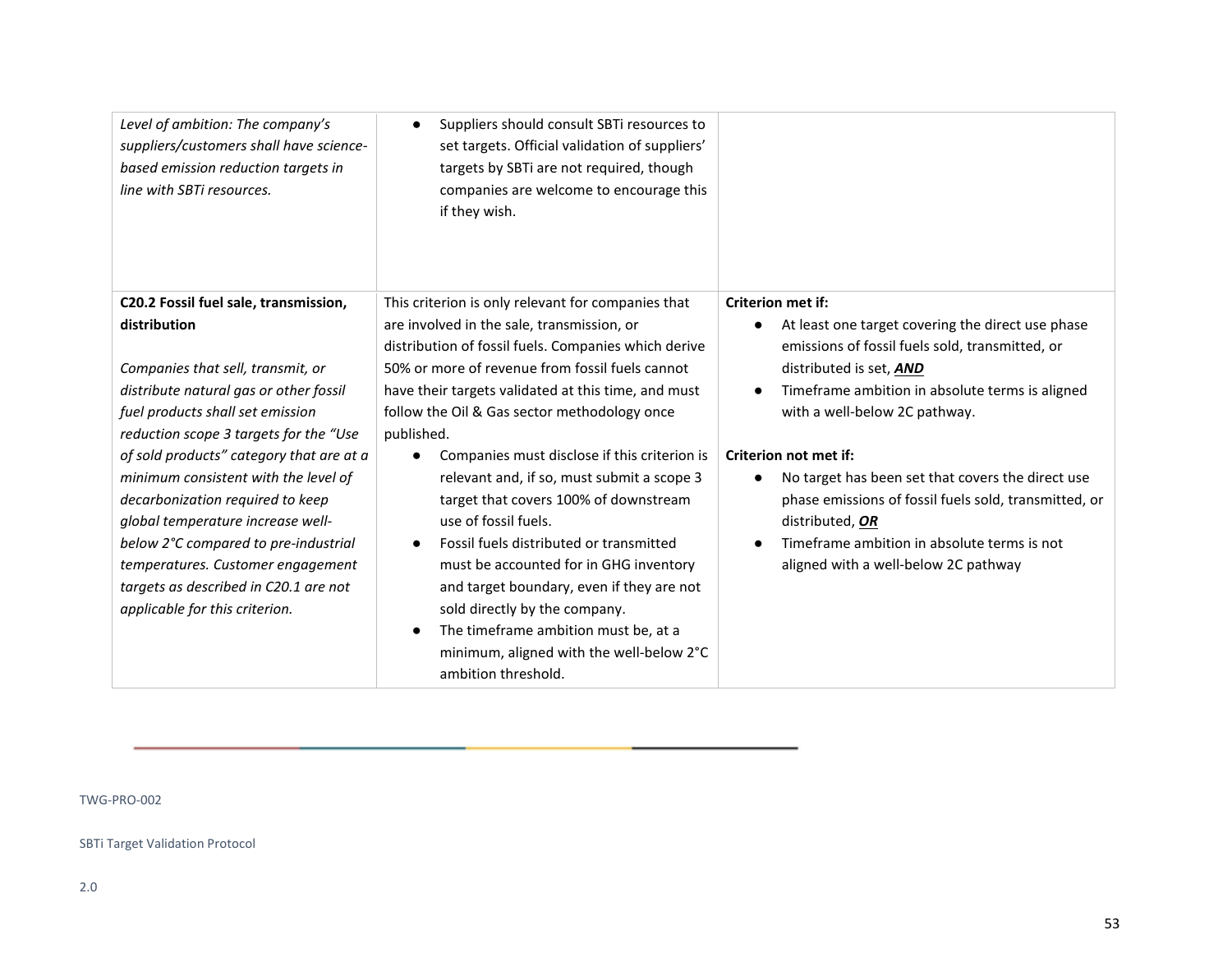| <b>C21: Requirements from sector-</b><br>specific guidance<br>Companies must follow requirements<br>for target setting and minimum<br>ambition levels as indicated in relevant<br>sector-specific methods and guidance<br>at the latest, 6 months after the sector<br>guidance publication. A list of the<br>sector-specific guidance and<br>requirements is available in the Target | If a company operates within a sector where<br>sector-specific guidance is available, it should<br>follow the latest guidance within 6 months of its<br>publication.                                                                                                                                     | <b>Criterion met if:</b><br>No sector-specific guidance is relevant or available<br>$\bullet$<br>for the company's sector, OR<br>Sector-specific guidance is available and if the<br>$\bullet$<br>latest version is followed within 6 months of its<br>publication. |
|--------------------------------------------------------------------------------------------------------------------------------------------------------------------------------------------------------------------------------------------------------------------------------------------------------------------------------------------------------------------------------------|----------------------------------------------------------------------------------------------------------------------------------------------------------------------------------------------------------------------------------------------------------------------------------------------------------|---------------------------------------------------------------------------------------------------------------------------------------------------------------------------------------------------------------------------------------------------------------------|
| Validation Protocol and Chapter 3 of<br>the Target Setting Manual.                                                                                                                                                                                                                                                                                                                   |                                                                                                                                                                                                                                                                                                          |                                                                                                                                                                                                                                                                     |
| C22 - Frequency<br>The company shall publicly report its<br>company-wide GHG emissions<br>inventory and progress against<br>published targets on an annual basis.                                                                                                                                                                                                                    | Companies must state where they will disclose the<br>progress and the frequency of the issuance of its<br>public GHG inventory report and progress against<br>their target.                                                                                                                              | <b>Criterion met if:</b><br>The company commits to publicly reporting its<br>$\bullet$<br>GHG inventory and target progress on an annual<br>basis, AND<br>States where this information will be disclosed.<br>$\bullet$                                             |
| C23 Mandatory target recalculation<br>To ensure consistency with the most<br>recent climate science and best<br>practices, targets must be reviewed,<br>and if necessary, recalculated and<br>revalidated, at a minimum every 5                                                                                                                                                      | Companies must state whether they will review,<br>and if necessary, recalculate and revalidate their<br>targets, at a minimum, every 5 years.<br>Targets should be recalculated, as needed, to<br>reflect significant changes that would compromise<br>relevance and consistency of the existing target. | <b>Criterion met if:</b><br>The company commits to review, and if necessary,<br>recalculate and revalidate their targets at a<br>minimum every 5 years AND<br>The company commits that they will follow the<br>most recent criteria if re-submitting targets.       |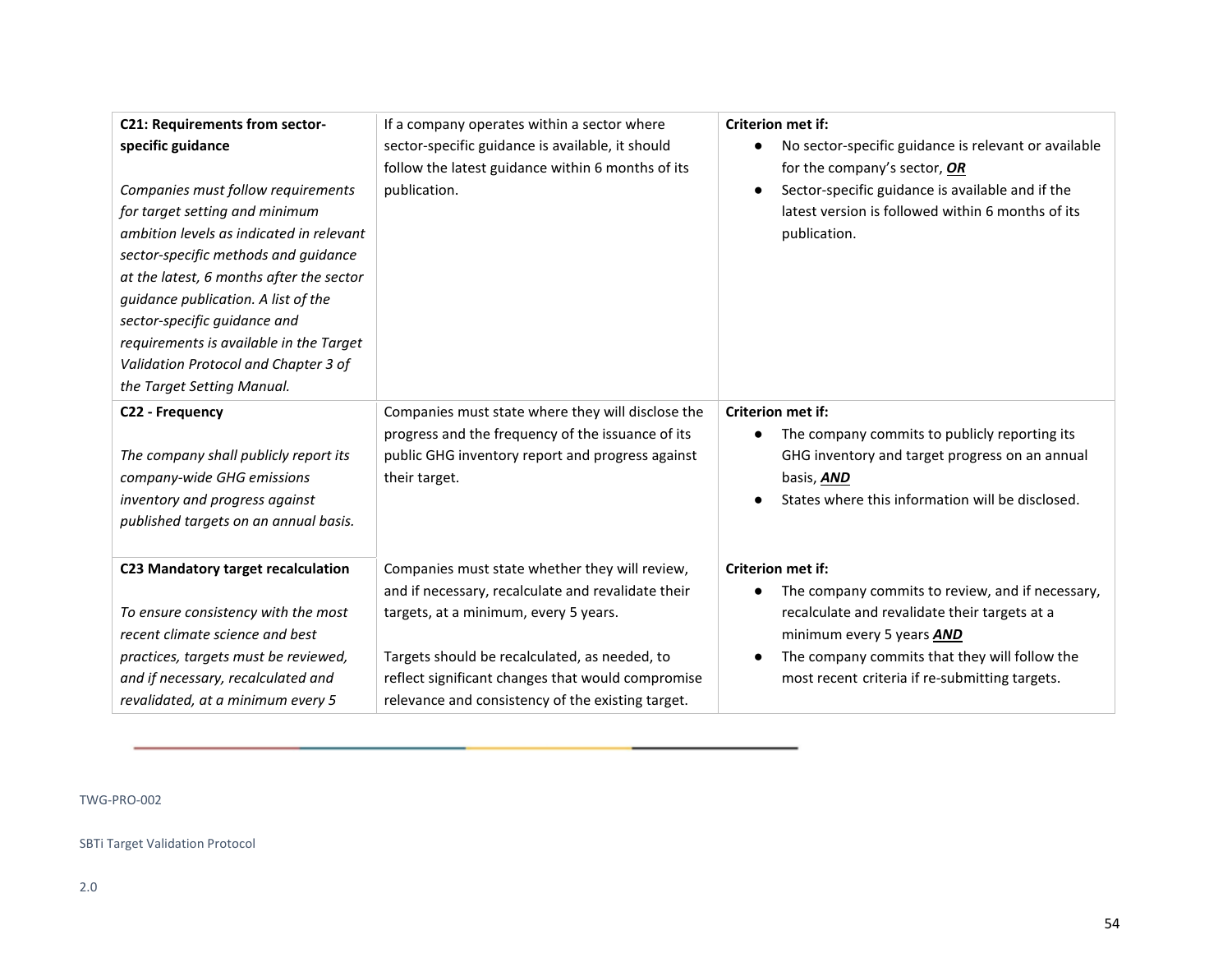| years. The latest year in which<br>companies with already approved<br>targets must revalidate is 2025.<br>Companies with an approved target<br>that requires recalculation must follow<br>the most recent applicable criteria at<br>the time of resubmission. | The following changes would trigger a target<br>recalculation:<br>Scope 3 emissions become 40% or more<br>$\bullet$<br>of scope 1, 2 and 3 emissions;<br>Exclusions in the inventory or target<br>boundary change significantly;<br>Significant changes in company structure<br>and activities (e.g., acquisitions,<br>divestitures, mergers, insourcing or<br>outsourcing, shifts in product or service<br>offerings);<br>Significant changes in data used to<br>calculate the targets such as growth<br>projections (e.g., discovery of significant<br>errors or several cumulative errors that<br>are collectively significant).<br>Other changes to projections/assumptions<br>used with science-based target setting<br>methods. |                                                                                                                                                                 |
|---------------------------------------------------------------------------------------------------------------------------------------------------------------------------------------------------------------------------------------------------------------|---------------------------------------------------------------------------------------------------------------------------------------------------------------------------------------------------------------------------------------------------------------------------------------------------------------------------------------------------------------------------------------------------------------------------------------------------------------------------------------------------------------------------------------------------------------------------------------------------------------------------------------------------------------------------------------------------------------------------------------|-----------------------------------------------------------------------------------------------------------------------------------------------------------------|
| <b>C24 Target validity</b><br>Companies with approved targets<br>must announce their target publicly on<br>the SBTi website within 6 months of<br>the approval date. Targets<br>unannounced after 6 months must go                                            | If officially approved by the SBTi,<br>$\bullet$<br>companies may choose to announce their<br>targets at any time within 6 months of the<br>approval date.<br>Targets unannounced after 6 months must<br>be resubmitted to the SBTi for an official<br>validation.                                                                                                                                                                                                                                                                                                                                                                                                                                                                    | Criteria met if:<br>Targets are officially approved by the SBTi, AND<br>$\bullet$<br>Publicly announced by the company within 6<br>months of the approval date. |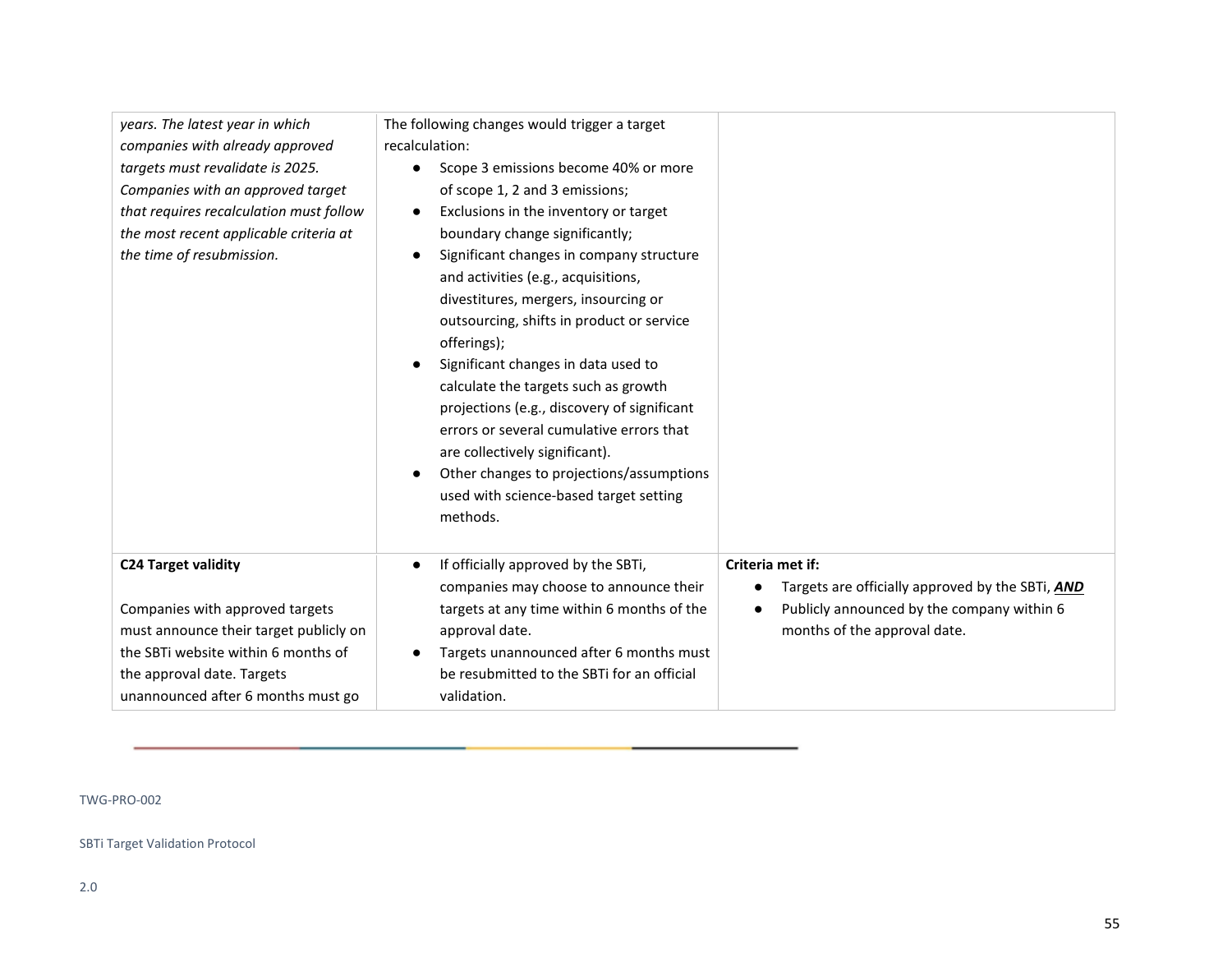| through the approval process again,  |  |
|--------------------------------------|--|
| unless a different publication time  |  |
| frame has been agreed with the SBTi. |  |
|                                      |  |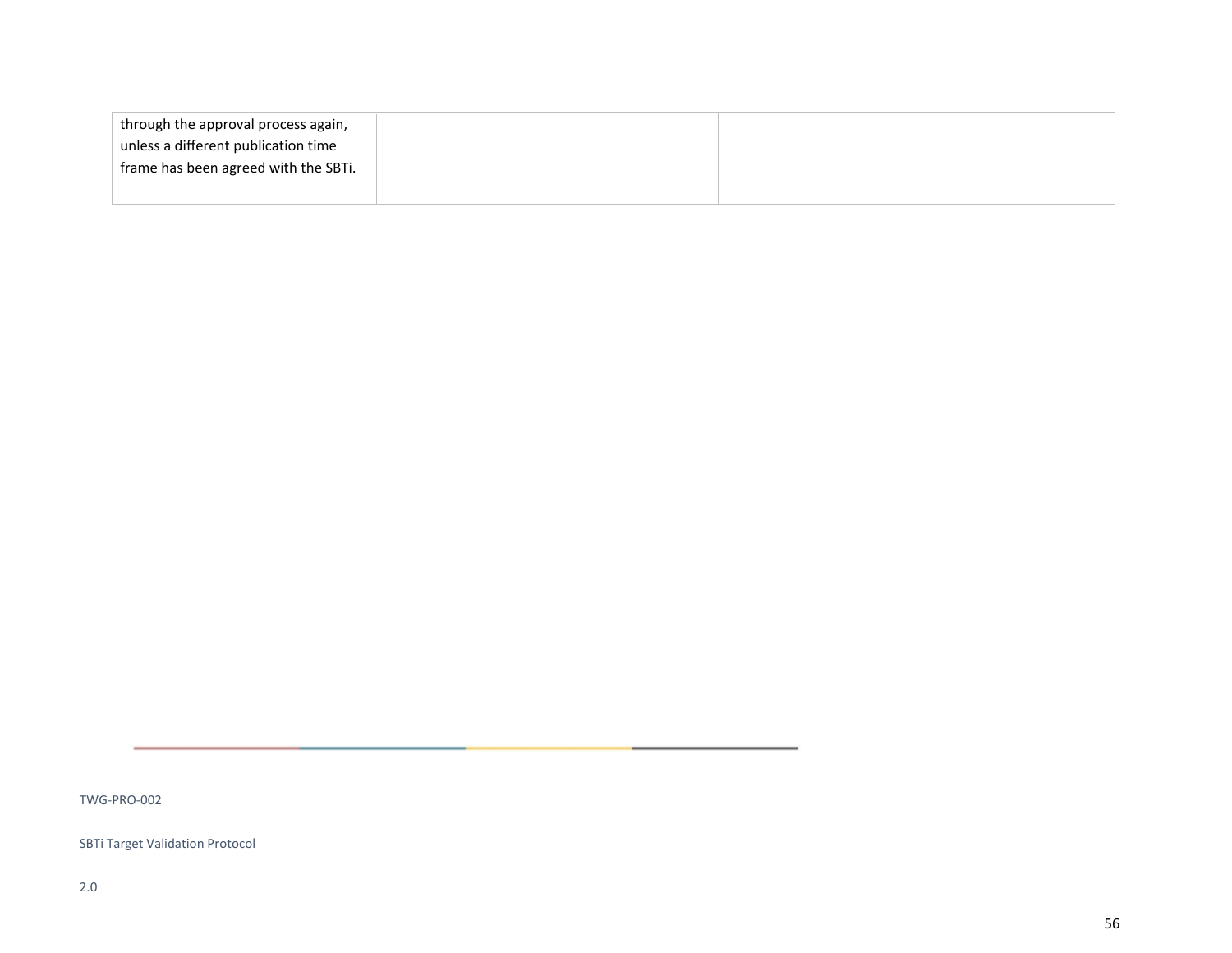## **9. Sector-specific requirements**

Sector-specific guidance and methods are currently available for many sectors. All new, sector-specific guidance that becomes available will be uploaded to the sector development page on the SBTi website. The SBTi has sector-specific requirements related to the use of target-setting methodologies and minimum ambition levels.

### Table 8. Sector-specific guidance

<span id="page-56-0"></span>

| Sector                                                    | Scope 1 and 2                                                                                                                                                                                                                                                                                 | Scope 3                                                                                                                                                                                       | Guidance/Notes                                                                                                                                                                                                                                              |
|-----------------------------------------------------------|-----------------------------------------------------------------------------------------------------------------------------------------------------------------------------------------------------------------------------------------------------------------------------------------------|-----------------------------------------------------------------------------------------------------------------------------------------------------------------------------------------------|-------------------------------------------------------------------------------------------------------------------------------------------------------------------------------------------------------------------------------------------------------------|
| <b>Power Generation</b>                                   | The Sectoral Decarbonization<br>Approach (SDA) power<br>generation pathway defines the<br>minimum forward-looking<br>ambition the company must use<br>to set targets.<br>The timeframe and forward-<br>looking ambition must be, at a<br>minimum, aligned with the well<br>below 2°C pathway. | Ambition must meet be in line<br>with C20                                                                                                                                                     |                                                                                                                                                                                                                                                             |
| Original Equipment<br>Manufacturers (OEMs)/<br>Automakers | Sufficient ambition if in line with<br>the SDA Transport Tool for<br>passenger light-duty vehicle<br>(PLDV) manufacturers or absolute<br>contraction approach.                                                                                                                                | Targets covering 'use of sold<br>products' must meet the<br>minimum level of ambition<br>determined by the SDA Transport<br>tool, covering Well-to-Wheel<br>(WTW) emissions of sold vehicles, | Tested vs Real emissions for OEMs original<br>equipment manufacturers:<br>Original equipment manufacturers must<br>convert their base year emissions figures for<br>the use-phase of their products into real<br>emissions with the use of global standards |

TWG-PRO-002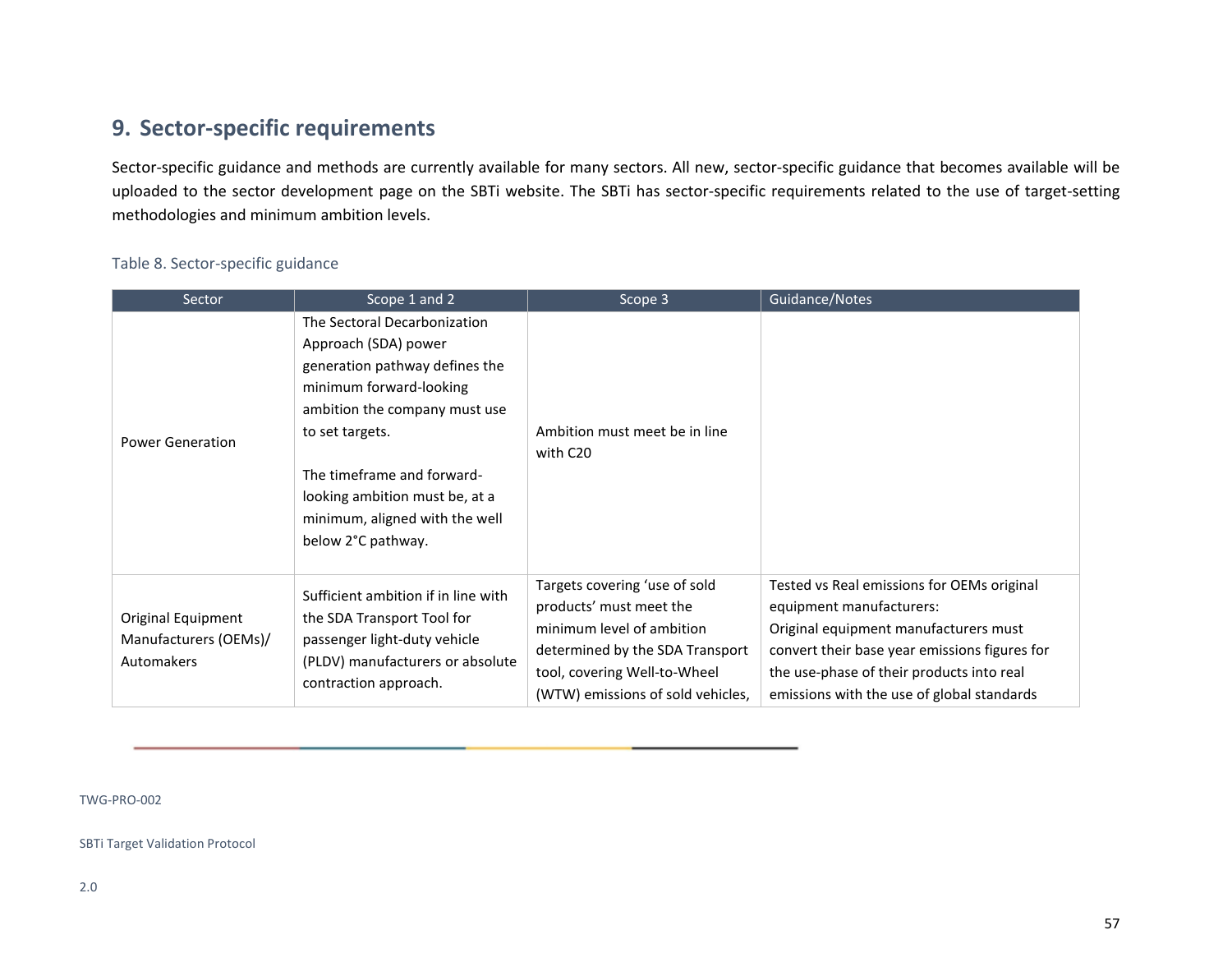|                           |                                                                                                   | and aligned to the well-below 2°C<br>pathway.                                                      | (e.g., Worldwide Harmonized Light Vehicle Test<br>Procedure - WLTP) when available. In the<br>absence of a normalized test procedure for<br>certain vehicle types, companies are invited to<br>present and justify their own<br>estimates/simulations based on fuel<br>consumption-specific duty cycles to the SBTi.                                                                                                                                                                                                                                                                                                                                                                                                                         |
|---------------------------|---------------------------------------------------------------------------------------------------|----------------------------------------------------------------------------------------------------|----------------------------------------------------------------------------------------------------------------------------------------------------------------------------------------------------------------------------------------------------------------------------------------------------------------------------------------------------------------------------------------------------------------------------------------------------------------------------------------------------------------------------------------------------------------------------------------------------------------------------------------------------------------------------------------------------------------------------------------------|
| <b>Transport Services</b> | Sufficient ambition if in line with<br>the SDA Transport Tool or<br>absolute contraction approach | Sufficient ambition if in line with<br>the SDA Transport Tool or<br>absolute contraction approach. | Note 1. Refer to the SBTi Transport guidance<br>for a description of all transport sub-sectors<br>covered by the SDA Transport tool and to learn<br>about best practices in target-setting for<br>transport activities.<br>Note 2. The SDA transport tool provides a<br>pathway for aviation (passenger and freight)<br>and sea freight transport based on the absolute<br>contraction method.<br>Note 3. Well-to-wheel boundary: Companies<br>setting targets for transport-related emissions<br>should cover well-to-wheel emissions (WTW) in<br>their target boundary to accurately capture<br>emissions shifts between the tank-to-wheel<br>(TTW) and the well-to-tank (WTT), for example<br>due to changes in power train technologies. |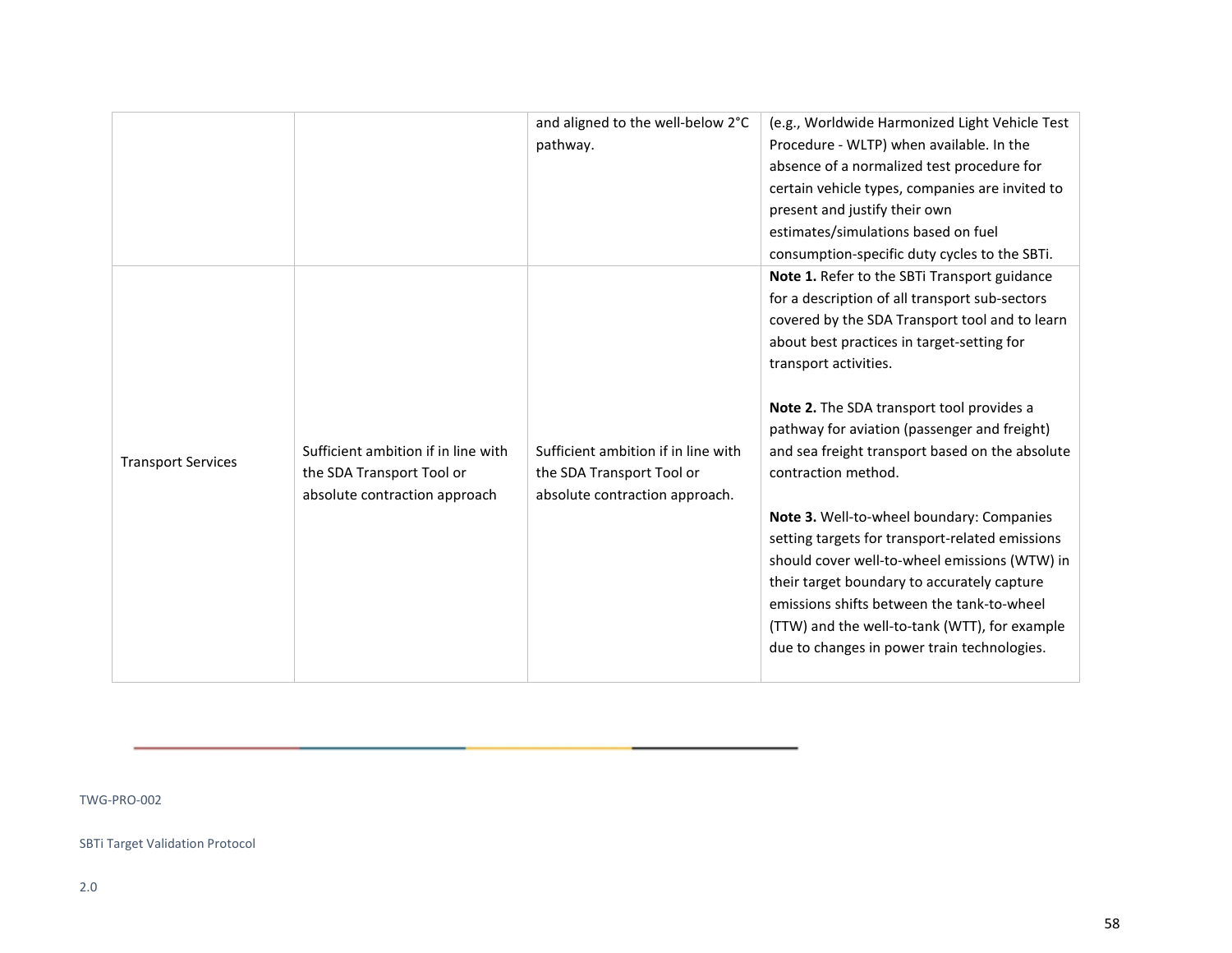| Oil & Gas                                                                                                                                                                                                                                                                                                | The SBTi is developing targets<br>setting methods for oil & gas<br>companies and cannot officially<br>validate targets for this sector<br>before the guidance is completed.<br>While the project is underway, oil<br>& gas companies are invited to<br>commit to set SBTs by submitting<br>a Commitment Letter. | The SBTi is developing targets<br>setting methods for oil & gas<br>companies and cannot officially<br>validate targets for this sector<br>before the guidance is completed.<br>While the project is underway, oil<br>& gas companies are invited to<br>commit to set SBTs by submitting<br>a Commitment Letter.                                                               | For the purposes of the target validation by the<br>SBTi, "Oil & Gas" includes, but is not limited to,<br>integrated Oil & Gas companies, Integrated Gas<br>companies, Exploration & Production Pure<br>Players, Refining and Marketing Pure Players,<br>Oil Products Distributors, Gas Distribution and<br>Gas Retailers.<br>The SBTi will assess companies on a case-by-<br>case basis to determine whether companies<br>will be classified as Oil & Gas companies for the<br>purpose of SBTi validation, and if so, reserve<br>the right to not move forward with their<br>validation until after the SBTi Oil & Gas sector<br>development has been completed. |
|----------------------------------------------------------------------------------------------------------------------------------------------------------------------------------------------------------------------------------------------------------------------------------------------------------|-----------------------------------------------------------------------------------------------------------------------------------------------------------------------------------------------------------------------------------------------------------------------------------------------------------------|-------------------------------------------------------------------------------------------------------------------------------------------------------------------------------------------------------------------------------------------------------------------------------------------------------------------------------------------------------------------------------|-------------------------------------------------------------------------------------------------------------------------------------------------------------------------------------------------------------------------------------------------------------------------------------------------------------------------------------------------------------------------------------------------------------------------------------------------------------------------------------------------------------------------------------------------------------------------------------------------------------------------------------------------------------------|
| <b>Fossil Fuel</b><br>Sale/Transmission/<br>Distribution*<br>*This information is only<br>applicable to companies that<br>receive less than 50% of<br>their revenue from fossil fuel<br>sale, transmission, or<br>distribution. For companies<br>that receive 50% or more of<br>their revenue from these | $N/A$ – follow guidance for primary<br>sector.                                                                                                                                                                                                                                                                  | In addition to guidance for<br>primary sector, scope 3 targets<br>must be set on scope 3 category<br>11 "use of sold products" using<br>absolute emissions contraction or<br>intensity targets in line with<br>absolute contraction, aligned with<br>at least well-below 2°C ambition<br>thresholds. In the future, a well-<br>below 2C SDA pathway may be<br>made available. | Targets must be set for category 11,<br>irrespective of the share of these emissions<br>compared to the total S1+S2+S3 emissions of<br>the company. Separate scope 3 targets may<br>need to be set in this case.                                                                                                                                                                                                                                                                                                                                                                                                                                                  |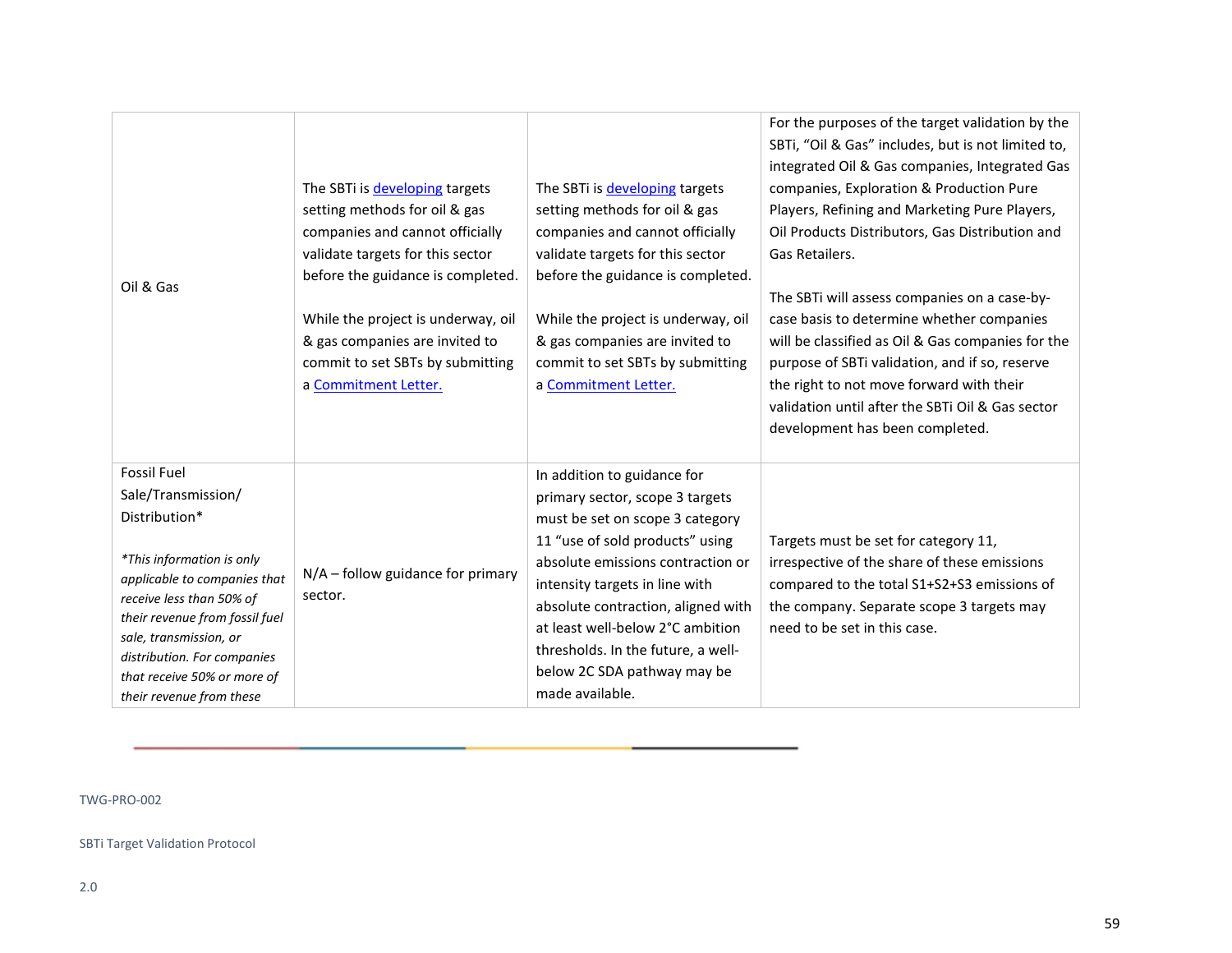| activities, please refer to Oil                                   |                                                                                                       |                                                                    |                                                                                                                                                                                                                       |
|-------------------------------------------------------------------|-------------------------------------------------------------------------------------------------------|--------------------------------------------------------------------|-----------------------------------------------------------------------------------------------------------------------------------------------------------------------------------------------------------------------|
| & Gas section, above.<br>Services/ Commercial<br><b>Buildings</b> | Sufficient ambition if in line with<br>the available SDA pathway or<br>absolute contraction approach. | Ambition must meet be in line<br>with C20.                         | Real Estate Investment Trusts (REITs) wishing<br>to set targets must specify if they are a<br>mortgage-based REIT or equity-based REIT. The<br>SBTi can only validate targets for equity-based<br>REIT <sub>s</sub> . |
|                                                                   |                                                                                                       |                                                                    | Mortgage based REITs must wait for the<br>publication of the SBTi's Financial Institutions<br>methodology                                                                                                             |
| <b>Industrial Sectors:</b>                                        |                                                                                                       |                                                                    |                                                                                                                                                                                                                       |
| Iron and Steel<br>Cement<br>Aluminum<br>Pulp and Paper            | Sufficient ambition if in line with<br>the available SDA pathway or<br>absolute contraction approach. | Ambition must meet be in line<br>with C20.                         |                                                                                                                                                                                                                       |
| <b>Financial Institutions</b>                                     | Sufficient ambition if in line with                                                                   | The SBTi is developing targets<br>setting methods for financial    |                                                                                                                                                                                                                       |
|                                                                   | the Absolute contraction                                                                              | institutions to align their                                        |                                                                                                                                                                                                                       |
|                                                                   | approach or relevant SDA<br>pathways (e.g. Services/                                                  | investment and lending portfolios<br>with Paris-aligned climate    |                                                                                                                                                                                                                       |
|                                                                   | Commercial buildings).                                                                                | stabilization pathways and cannot<br>officially validate financial |                                                                                                                                                                                                                       |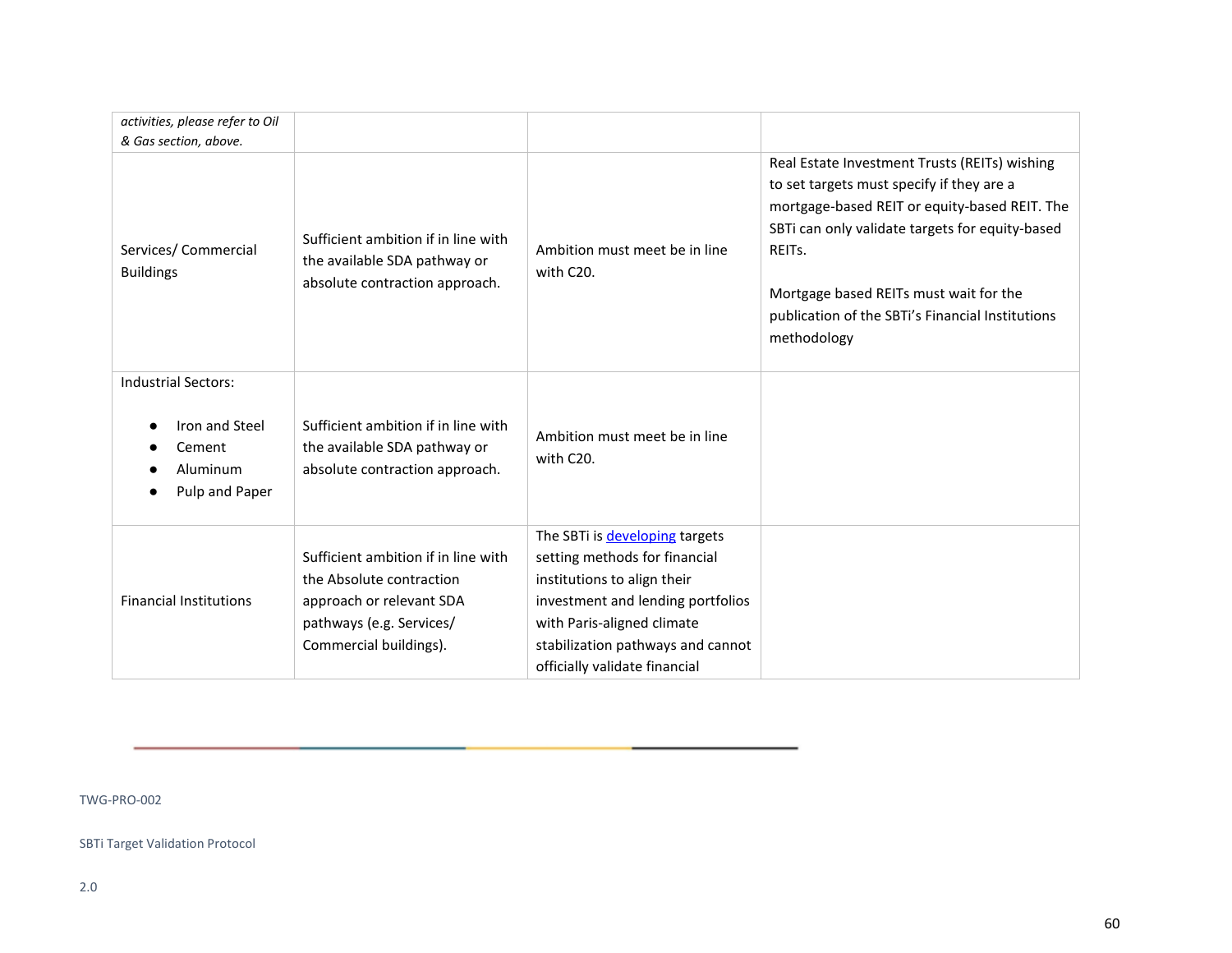|                   |                                                                              | institutions' targets before the<br>guidance is completed.<br>While the project is underway,<br>financial institutions are invited to<br>commit to set SBTs by submitting<br>a Commitment Letter.                                                                           |                                                                                                                                                                     |
|-------------------|------------------------------------------------------------------------------|-----------------------------------------------------------------------------------------------------------------------------------------------------------------------------------------------------------------------------------------------------------------------------|---------------------------------------------------------------------------------------------------------------------------------------------------------------------|
|                   |                                                                              | While they can seek validation for<br>scope 1 and 2 targets, it is<br>recommended that financial<br>institution submit targets after<br>sector-specific methods for their<br>investment and lending activities<br>become available to receive<br>comprehensive assessments. |                                                                                                                                                                     |
| All other sectors | Sufficient ambition if in line with<br>the absolute contraction<br>approach. | Ambition must meet be in line<br>with criteria C20.                                                                                                                                                                                                                         | Companies across the apparel and footwear<br>value chain should consult the Apparel and<br>Footwear sector SBT guidance for detailed<br>guidance on target setting. |

For the most up-to-date information on sector developments, please refer to the **Sector Development page of the SBTi website**.

TWG-PRO-002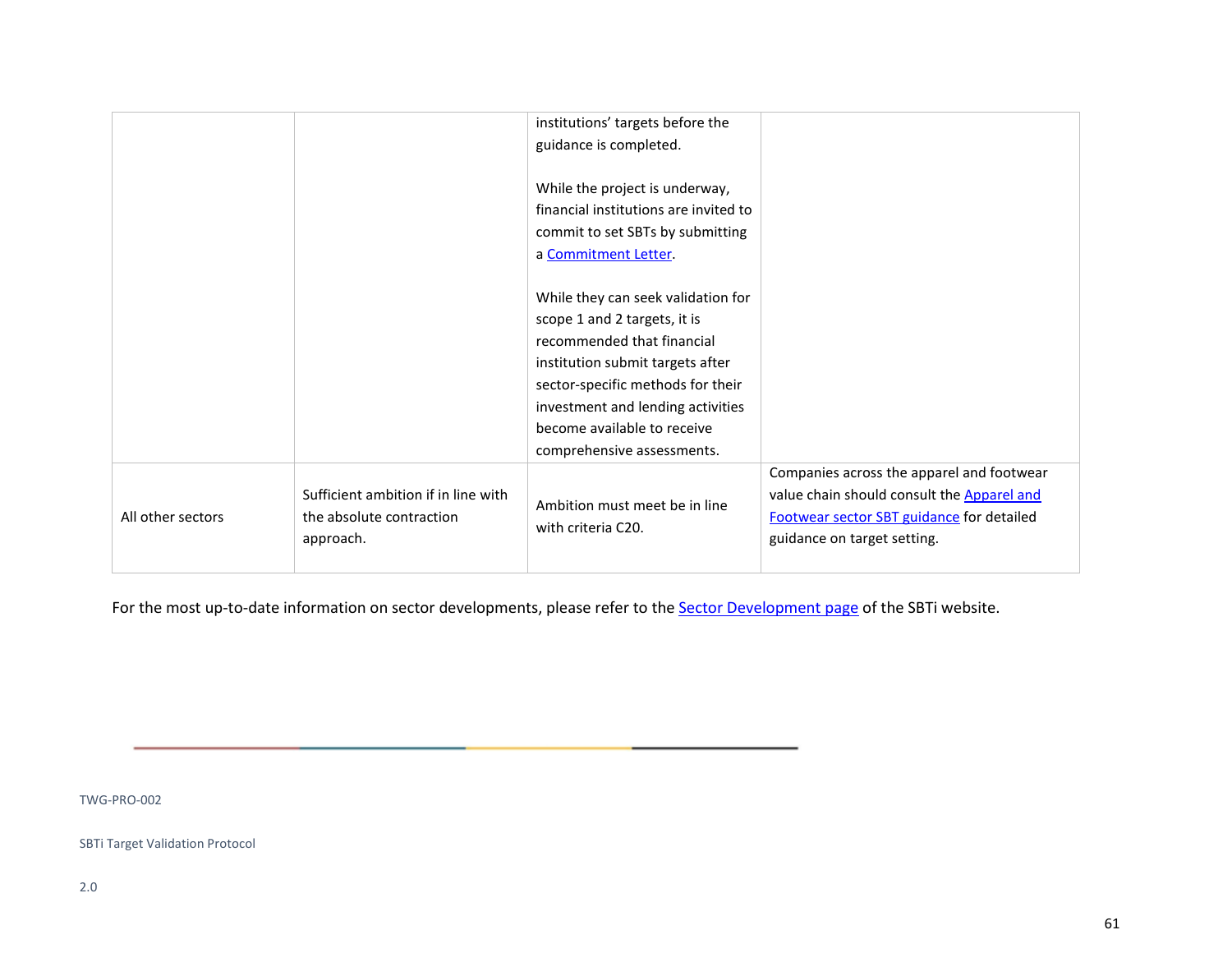## **10. Target wording requirements**

The SBTi has specific guidance for target wording in order to increase comparability and transparency among approved targets. Companies are required to follow specific guidelines for targets wording and the SBTi reserves the right to not approve targets that deviate from this guidance. What may appear to be minor nuances may in fact significantly alter the target's intention. Table 9 provides recommended target template wording for each type of target.

<span id="page-61-0"></span>

| Target type                 | <b>Recommended target language</b>                                                        |
|-----------------------------|-------------------------------------------------------------------------------------------|
|                             | [Company name] commits to reduce absolute [enter scopes] GHG emissions [percent]          |
| Absolute targets            | reduction] % by [target year] from a [base year] base-year.                               |
|                             | [Company name] commits to reduce [enter scopes] GHG emissions [percent reduction] % per   |
| Intensity targets           | [unit] by [target year] from a [base year] base-year.                                     |
|                             | [Company name] commits that [percent] % of its suppliers [by spend/by emissions] covering |
| Supplier engagement targets | [name categories], will set science-based [enter Scopes] targets by [target year].        |
|                             | [Company name] commits to increase active sourcing of renewable electricity by [percent]% |
| RE procurement targets      | between by [target year] from a [base year] base-year.                                    |

#### Table 9. Recommended target language templates

Additionally, if a company is using bioenergy, the related emissions/removals should be reported alongside the inventory and included in the target boundary as well as the target language. If this is the case, the following footnote is required to be included in target language: "\*The target boundary includes bioenergy emissions and removals from biogenic sources."

TWG-PRO-002